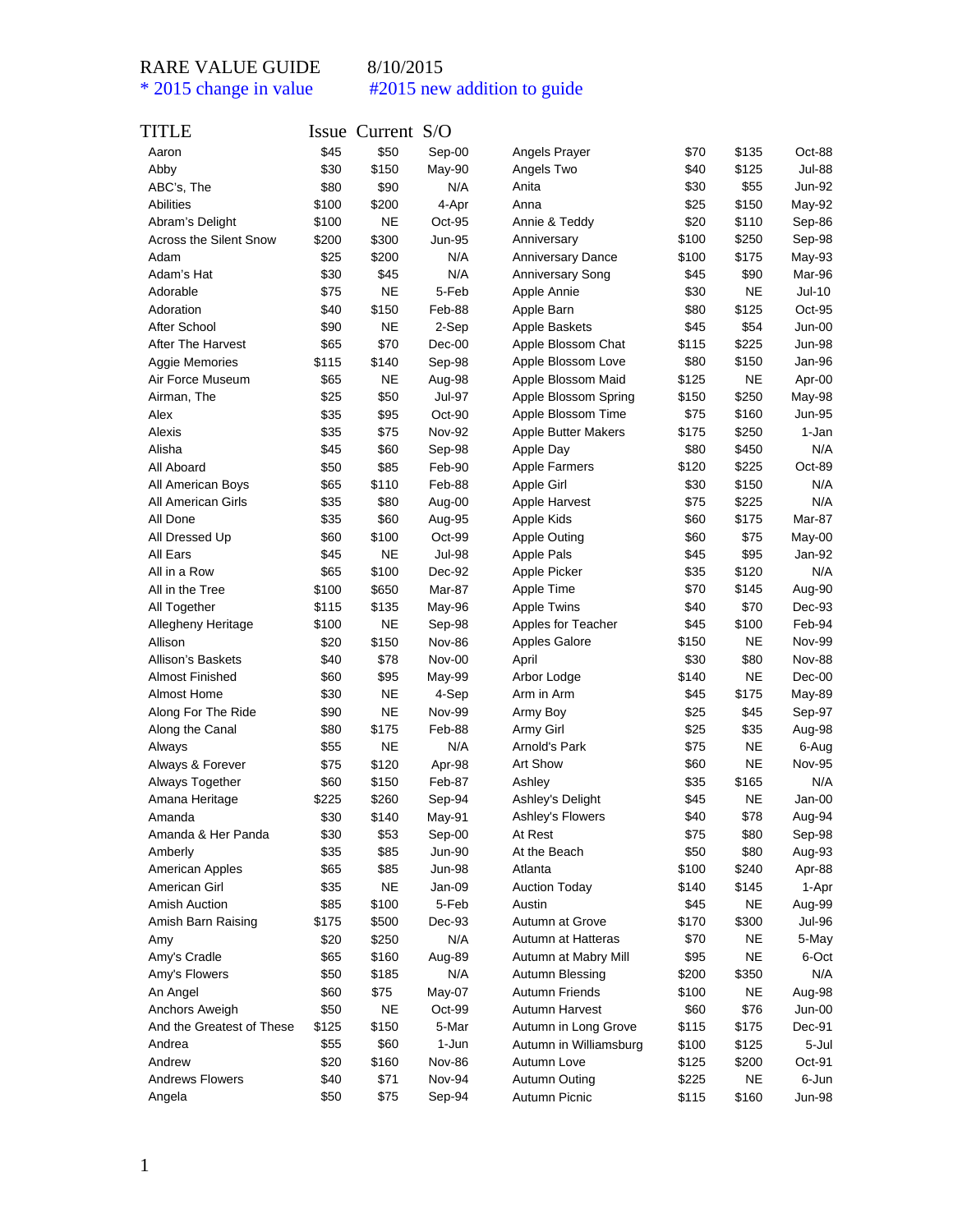| TITLE                                      |       | Issue Current S/O |               |                           |       |                |               |
|--------------------------------------------|-------|-------------------|---------------|---------------------------|-------|----------------|---------------|
| Autumn Ride                                | \$80  | \$375             | N/A           | <b>Betrothed</b>          | \$150 | \$275          | Oct-88        |
| Autumn Triptych                            | \$150 | \$400             | N/A           | <b>Betty</b>              | \$20  | \$105          | Jun-87        |
| Awaiting the Curtain                       | \$65  | \$85              | Oct-98        | Big Race, The             | \$70  | <b>NE</b>      | Sep-98        |
| Awake O Earth                              | \$50  | \$175             | N/A           | Bill                      | \$20  | \$100          | Jun-87        |
| Awakening                                  | \$65  | \$130             | Sep-87        | <b>Billy</b>              | \$25  | \$100          | N/A           |
| B & O Roundhouse                           | \$95  | <b>NE</b>         | Feb-09        | Bird Boy                  | \$110 | \$200          | Apr-87        |
| <b>Babies Three</b>                        | \$75  | \$130             | Feb-90        | <b>Bird Song</b>          | \$40  | <b>NE</b>      | Oct-97        |
| Baby Boy                                   | \$25  | \$80              | Aug-90        | <b>Birds of Peace</b>     | \$60  | <b>NE</b>      | Feb-00        |
| <b>Baby Bunny</b>                          | \$55  | \$60              | $Dec-00$      | Birthday                  | \$50  | \$95           | Sep-90        |
| <b>Baby Girl</b>                           | \$25  | \$80              | Aug-90        | Birthplace of 4-H         | \$100 | <b>NE</b>      | Sep-99        |
| <b>Baby Parade</b>                         | \$200 | \$420             | May-88        | Birthplace, The           | \$100 | NE             | 6-Jul         |
| Baby, The                                  | \$35  | \$110             | Mar-89        | <b>Bishop's Palace</b>    | \$100 | <b>NE</b>      | Sep-98        |
| Baby's First Ride                          | \$70  | \$75              | Dec-99        | Bit of Heaven, A          | \$185 | <b>NE</b>      | N/A           |
| <b>Back Yard Picnic</b>                    | \$75  | <b>NE</b>         | 2-Dec         | <b>Black Cat</b>          | \$50  | \$250          | N/A           |
| Bainbridge Farm                            | \$60  | \$130             | Oct-88        | Black Cat on a Pink Cush  | \$40  | \$125          | N/A           |
| <b>Balloon Boy</b>                         | \$20  | \$90              | <b>Nov-88</b> | <b>Black Sheep</b>        | \$60  | \$350          | N/A           |
| <b>Balloon Girl</b>                        | \$20  | \$75              | N/A           | Blessed are the Pure of H | \$140 | <b>NE</b>      | 2-Nov         |
| <b>Balloon Ride</b>                        | \$100 | \$225             | N/A           | <b>Blessed Assurance</b>  | \$40  | \$130          | Jan-87        |
| Bandstand, The                             | \$100 | \$120             | Sep-98        | <b>Blessed Departure</b>  | \$225 | \$300          | $Oct-97$      |
| Bandstand/Park                             | \$80  | \$125             | Jan-91        | <b>Blessed Union</b>      | \$175 | <b>NE</b>      | 1-Nov         |
| Baptist Church, The                        | \$65  | \$85              | <b>Nov-96</b> | <b>Blue Angel</b>         | \$25  | \$50           | Sep-98        |
| <b>Barbara Fritchie House</b>              | \$100 | <b>NE</b>         | N/A           | <b>Blue Balloon</b>       | \$60  | \$175          | Jun-87        |
| <b>Barbara's Girls</b>                     | \$35  | \$145             | Jul-87        | <b>Blue Bouquet</b>       | \$16  | \$90           | N/A           |
| <b>Bare Limbed Reflections</b>             | \$25  | \$100             | N/A           | <b>Blue Boy</b>           | \$40  | \$125          | N/A           |
| Barn Dance at the Wh Bn                    | \$95  | \$120             | Dec-97        | <b>Blue Crucifixion</b>   | \$150 | \$200          | Mar-88        |
| Barn Raising, The                          | \$75  | \$385             | Feb-95        | <b>Blue Eyes</b>          | \$25  | <b>NE</b>      | Oct-97        |
| Barnyard Buddies (03 Jr.)                  | \$50  | <b>NE</b>         | N/A           | <b>Blue Magic</b>         | \$25  | \$85           | Jan-92        |
| <b>Barter Theatre</b>                      | \$110 | <b>NE</b>         | Oct-00        | <b>Blue Plate</b>         | \$125 | \$145          | Feb-88        |
| <b>Basket Babes</b>                        | \$25  | \$65              | Sep-91        | <b>Blue Reflections</b>   | \$65  | <b>NE</b>      | Feb-00        |
| <b>Basket Boy</b>                          | \$35  | <b>NE</b>         | 5-Aug         | <b>Blue Shoes</b>         | \$35  | \$125          | Aug-87        |
| <b>Basket Collector</b>                    | \$75  | \$95              | 5-Apr         | <b>Blue Winter</b>        | \$100 | \$300          | Sep-86        |
| <b>Basket Girl</b>                         | \$35  | <b>NE</b>         | N/A           | Blum Belle - A Treasures  | \$100 | <b>NE</b>      | Dec-13        |
| <b>Basket Lovers</b>                       | \$45  | <b>NE</b>         | Dec-11        | Boats, The                | \$60  | \$110          | Jun-88        |
| <b>Basket Pals</b>                         | \$40  | \$60              | <b>Nov-95</b> | Bon Ton                   | \$75  | <b>NE</b>      | Apr-99        |
| <b>Baskets for Sale</b>                    | \$95  | \$435             | 2-Nov         | Boo                       | \$60  | <b>NE</b>      | Sep-99        |
| <b>Baskets Galore</b>                      | \$95  | \$130             | 3-Nov         | Born of Love              | \$65  | <b>NE</b>      | Nov-98        |
|                                            | \$80  | <b>NE</b>         | 3-Mar         | <b>Bountiful Harvest</b>  | \$100 |                | $May-93$      |
| <b>Baskets of Apples</b><br>Baskets of Joy | \$70  | \$185             |               | <b>Box Kids</b>           | \$60  | \$175<br>\$100 | Jun-90        |
|                                            |       |                   | Apr-90        | <b>Boy Series III</b>     |       |                |               |
| Be Mine                                    | \$85  | \$100             | 6-Feb         |                           | \$50  | \$70           | Jul-94        |
| Bear Haven                                 | \$40  | \$115             | Mar-94        | Boys and their Toys       | \$95  | \$100          | 5-May         |
| Beautician, The                            | \$60  | \$90              | Feb-97        | Boys of Summer            | \$70  | <b>NE</b>      | 5-Aug         |
| Beauties in Blue                           | \$160 | <b>NE</b>         | Sep-99        | <b>Boys Series II</b>     | \$40  | <b>NE</b>      | Oct-97        |
| <b>Beauties Promise</b>                    | \$25  | \$87              | 4-Oct         | Boys Together             | \$45  | \$115          | Aug-94        |
| Beauty at Star Barn                        | \$75  | <b>NE</b>         | Oct-99        | Boys, The                 | \$45  | <b>NE</b>      | N/A           |
| Becky                                      | \$75  | \$150             | N/A           | <b>Bradley</b>            | \$50  | \$90           | <b>Nov-95</b> |
| Becky & Tom                                | \$10  | \$225             | N/A           | <b>Brandon</b>            | \$20  | \$110          | Dec-86        |
| <b>Bedtime Prayer</b>                      | \$45  | \$110             | Jan-92        | Breath of Spring          | \$90  | <b>NE</b>      | 2-Feb         |
| Before The Bell                            | \$120 | <b>NE</b>         | 5-Apr         | <b>Brian</b>              | \$20  | \$350          | Sep-86        |
| Behold                                     | \$35  | \$100             | N/A           | Bride and Groom           | \$110 | \$200          | Oct-92        |
| Ben                                        | \$25  | \$150             | Sep-87        | Bridge and the Mill       | \$50  | <b>NE</b>      | 2-Oct         |
| Bess                                       | \$25  | \$65              | May-90        | Bridge at Long Grove      | \$65  | \$105          | Sep-93        |
| <b>Best Friends</b>                        | \$70  | \$165             | May-88        | Bridge at Long Grove, The | \$90  | <b>NE</b>      | Dec-99        |
| <b>Best of Friends</b>                     | \$60  | <b>NE</b>         | 1-Nov         | Bridge at Okoboji         | \$70  | \$75           | May-00        |
| <b>Best Pals</b>                           | \$60  | <b>NE</b>         | Oct-09        | Bridge in the Woods       | \$85  | NE             | Feb-12        |
| Beth                                       | \$20  | \$110             | May-87        | <b>Brighter Tomorrow</b>  | \$80  | <b>NE</b>      | Dec-98        |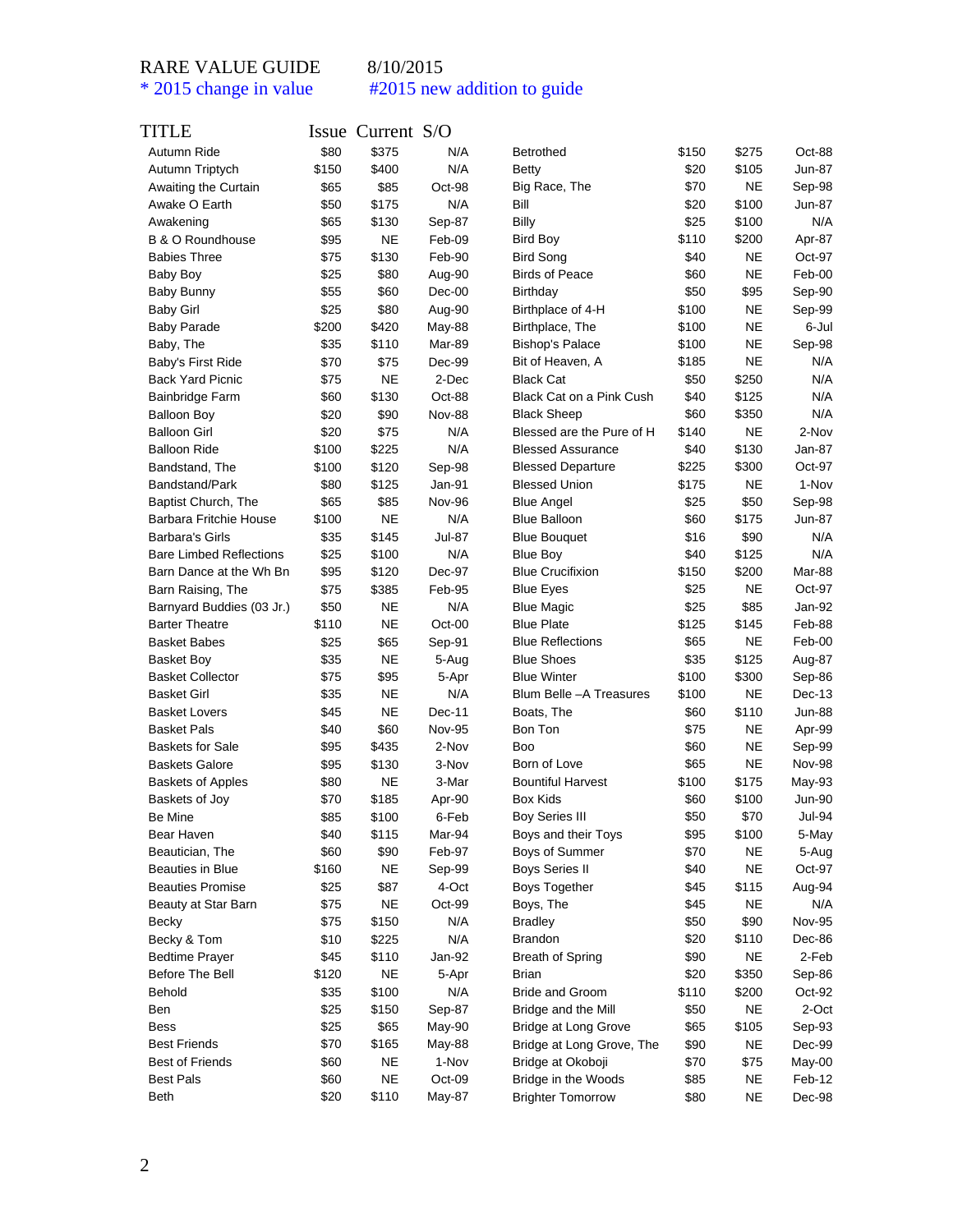| TITLE                         |       | Issue Current S/O |                 |                                            |       |            |                  |
|-------------------------------|-------|-------------------|-----------------|--------------------------------------------|-------|------------|------------------|
| Bringing in the Apples        | \$180 | \$450             | Aug-94          | Carpenters, The                            | \$75  | <b>NE</b>  | May-97           |
| Bringing in the Hay           | \$55  | <b>NE</b>         | Oct-00          | Carrie                                     | \$30  | \$150      | N/A              |
| <b>Brittany</b>               | \$35  | \$130             | Feb-96          | Carrie's Tree                              | \$75  | <b>NE</b>  | Sep-99           |
| <b>Brother &amp; Sister</b>   | \$60  | \$175             | Apr-87          | Carrot Top                                 | \$45  | \$75       | Jan-94           |
| <b>Brotherly Love</b>         | \$55  | NΕ                | Dec-99          | Carry Me Back                              | \$200 | \$250      | 6-Sep            |
| <b>Brothers</b>               | \$35  | \$140             | N/A             | Cassidy                                    | \$30  | \$75       | Feb-90           |
| Brothers and I                | \$60  | \$155             | Feb-90          | Cassie                                     | \$25  | \$153      | Aug-91           |
| <b>Brothers Four</b>          | \$50  | \$130             | Feb-88          | Cat Club                                   | \$50  | \$85       | N/A              |
| <b>Brothers in Arms</b>       | \$40  | \$130             | Aug-89          | <b>Cat Dreams</b>                          | \$75  | NE         | Oct-99           |
| <b>Brother's Story</b>        | \$55  | \$76              | <b>Nov-95</b>   | #Cat in Hat I                              | 35    | <b>NE</b>  | $Oct-23$         |
| <b>Brothers Three</b>         | \$50  | \$125             | Feb-88          | <b>Cat Quilt</b>                           | \$70  | <b>NE</b>  | Sep-99           |
| <b>Brothers Together</b>      | \$55  | \$85              | Oct-96          | Catherine                                  | \$40  | <b>NE</b>  | Dec-08           |
| <b>Brothers Two</b>           | \$65  | \$100             | Jan-99          | Cathy                                      | \$20  | \$160      | N/A              |
| <b>Brower Homestead</b>       | \$100 | \$250             | N/A             | Cat's Alive                                | \$65  | \$115      | 2-May            |
| <b>Brown Bear</b>             | \$50  | \$95              | Feb-90          | Cedar Creek                                | \$100 | \$190      | Aug-91           |
| <b>Brown Beauty</b>           | \$50  | \$165             | Mar-88          | Cedar Valley Heritage                      | \$120 | <b>NE</b>  | $Dec-00$         |
| <b>Brownie</b>                | \$30  | \$100             | <b>Jun-89</b>   | Celebration by River                       | \$175 | <b>NE</b>  | Sep-98           |
| <b>Bruton Parish Church</b>   | \$150 | \$165             | Sep-94          | <b>Celebration Ride</b>                    | \$100 | <b>NE</b>  | Sep-98           |
| <b>Bucket Full of Love</b>    | \$80  | <b>NE</b>         | Feb-13          | <b>Central Park</b>                        | \$80  | \$275      | N/A              |
| Buckeye Landmark w/emb        | \$230 | <b>NE</b>         | Oct-08          | Champions, The                             | \$80  | \$165      | Dec-88           |
| <b>Buddies</b>                | \$30  | NE                | <b>Nov-99</b>   | Chapel by the River                        | \$85  | NE         | Sep-11           |
| <b>Buffalo Spring Herb Fm</b> | \$125 | \$160             | 6-Dec           | Chapel of Life                             | \$120 | <b>NE</b>  | 5-Aug            |
| Bump, Set, Spike              | \$65  | NE                | 3-Mar           | Chapel on the Mountain                     | \$90  | <b>NE</b>  | 4-Jan            |
| Bundle of Joy                 | \$35  | <b>NE</b>         | Sep-98          | Chapel Wedding                             | \$100 | \$160      | Nov-92           |
| <b>Bunny Bungalow</b>         | \$50  | \$56              | Jul-99          | Chapel, The                                | \$100 | \$170      | Aug-89           |
|                               | \$60  | <b>NE</b>         |                 |                                            | \$55  | NE         |                  |
| By the Fire                   | \$200 | \$525             | Aug-99<br>4-Jul | Chautauqua Heritage<br>Chautauqua Memories | \$75  | <b>NE</b>  | Sep-98<br>Nov-98 |
| Cabin in the Hills(Ig)        |       |                   | N/A             |                                            |       |            |                  |
| Cabin in the Hills(sm)        | \$100 | NE                |                 | Cheese House, The                          | \$80  | \$90       | <b>Nov-99</b>    |
| Cabin in the Woods            | \$175 | <b>NE</b>         | 3-Jul           | Chelsea                                    | \$30  | \$110      | <b>Nov-88</b>    |
| Cabin on the Square           | \$95  | NE                | Jun-95          | Cherished                                  | \$35  | \$150      | N/A              |
| Caitlin                       | \$40  | \$165             | Feb-89          | <b>Cherished Eve</b>                       | \$45  | \$175      | May-93           |
| Calf Best Loved               | \$50  | ΝE                | Oct-97          | <b>Cherry Blossoms</b>                     | \$60  | \$180      | May-90           |
| Calling at Gov. Hs.           | \$90  | NE                | Dec-94          | Chesapeake Calm                            | \$70  | \$102      | Sep-99           |
| Calling on Friends            | \$110 | \$210             | Apr-90          | Chesapeake Home                            | \$80  | <b>NE</b>  | Aug-98           |
| Cameo Geese                   | \$40  | \$285             | N/A             | Chestnut, The                              | \$300 | <b>NE</b>  | 1-Aug            |
| Camp, The                     | \$80  | \$85              | Sep-98          | Chicago                                    | \$70  | \$145      | Mar-88           |
| Campanile ISU                 | \$140 | <b>NE</b>         | 5-Apr           | <b>Chicken Farmers</b>                     | \$40  | \$175      | N/A              |
| Campus Memories               | \$100 | \$250             | Feb-95          | Child of Love                              | \$115 | <b>NE</b>  | N/A              |
| Can We Keep Them              | \$40  | \$75              | <b>Nov-92</b>   | Children of Light                          | \$70  | <b>NE</b>  | Sep-98           |
| Canada Geese                  | \$60  | <b>NE</b>         | N/A             | Children's Chorus                          | \$60  | <b>NE</b>  | Sep-98           |
| Canada Goose, The             | \$75  | \$285             | Feb-90          | Children's Mus. Carousel                   | \$80  | \$185      | Sep-86           |
| Candle Wyck                   | \$110 | \$175             | Aug-95          | Chorus Line                                | \$60  | \$110      | Jul-91           |
| Cape Hatteras Lighthouse      | \$100 | \$260             | Aug-94          | Chorus, The                                | \$100 | \$165      | Jan-94           |
| Cape Henry                    | \$75  | NE                | June-11         | Chow Time                                  | \$100 | <b>NE</b>  | Aug-98           |
| Capital View                  | \$80  | NE                | <b>Nov-95</b>   | CHR-00 Xmas Dreams                         | \$70  | \$105      | Jan-01           |
| <b>Capitol Skaters</b>        | \$80  | \$200             | N/A             | CHR-01 Christmas Song                      | \$70  | NE         | Dec-01           |
| Captain Dan                   | \$40  | \$95              | <b>Jun-88</b>   | CHR-02 Christmas Angels                    | \$70  | ${\sf NE}$ | Dec-02           |
| <b>Cardinal Girl</b>          | \$40  | \$60              | Apr-95          | CHR-03 Making Memories                     | \$70  | <b>NE</b>  | $Dec-03$         |
| Carillon                      | \$50  | <b>NE</b>         | Jul-97          | CHR-04 Frost Fam Xmas                      | \$75  | \$85       | Dec-04           |
| Carol                         | \$25  | \$125             | Apr-88          | CHR-05 Child is Born, A                    | \$100 | \$200      | $Dec-05$         |
| Carolina Summer               | \$75  | \$200             | Oct-96          | CHR-06 And The Wer Ang                     | \$95  | <b>NE</b>  | Jan-07           |
| Caroline                      | \$30  | \$115             | Nov-86          | CHR-07 Star to Guide Th                    | \$95  | <b>NE</b>  | Jan-08           |
| Caroline's Dolls              | \$35  | \$65              | Sep-97          | *CHR-08 Lord is My Shep                    | \$115 | \$200      | Jan-09           |
| Carousel Fantasy              | \$60  | NE                | Oct-99          | CHR-09 O Little Town of B                  | \$95  | NE         | $Jan-10$         |
| Carousel Queen                | \$80  | NE                | Mar-99          | CHR-84 Blessing, The                       | \$60  | \$275      | N/A              |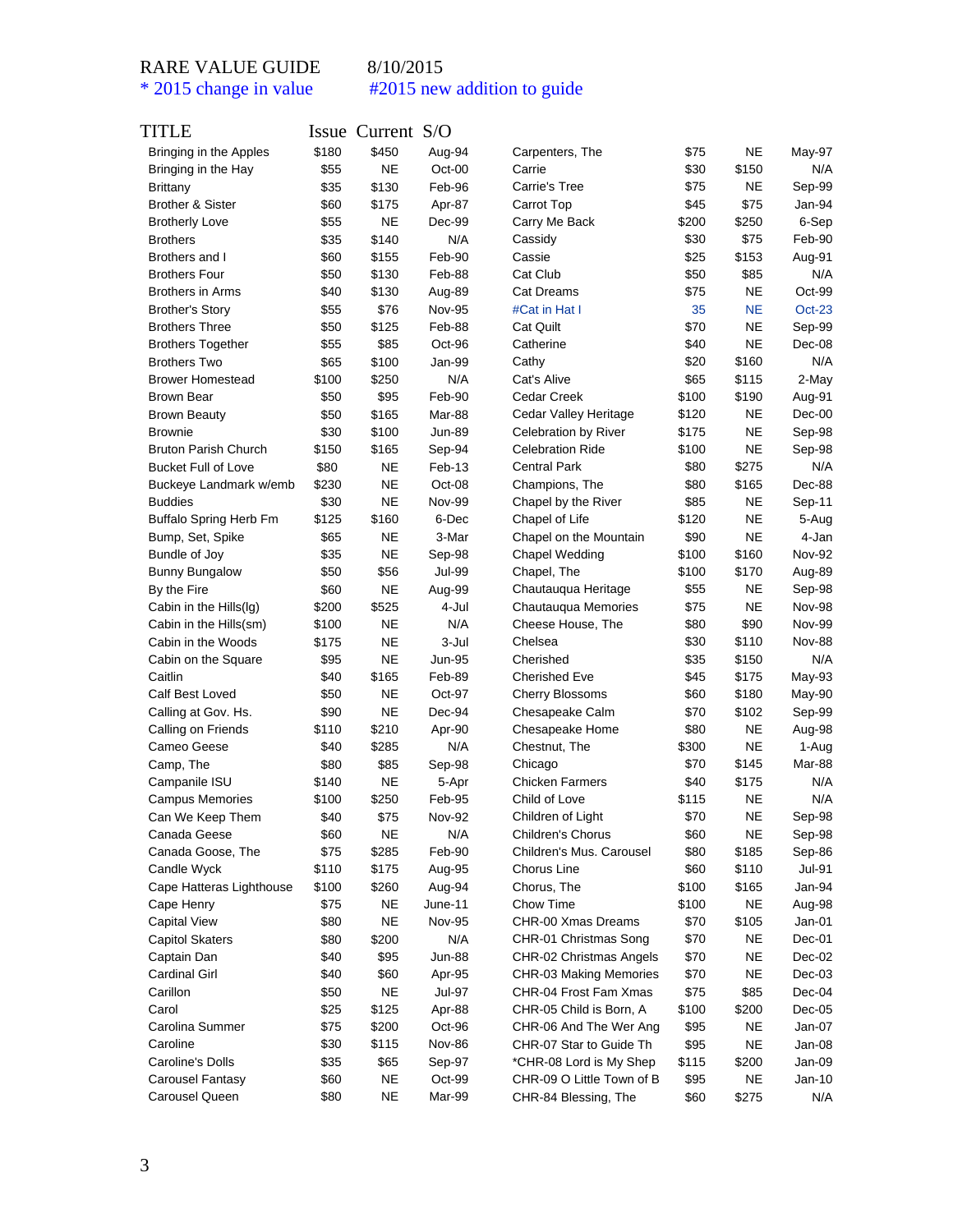| TITLE                           |       | Issue Current S/O |               |                             |       |           |               |
|---------------------------------|-------|-------------------|---------------|-----------------------------|-------|-----------|---------------|
| CHR-85 Night Befo Xmas          | \$65  | \$250             | <b>Nov-86</b> | <b>Colonial Church</b>      | \$140 | \$280     | Feb-90        |
| CHR-86 Alleluia!                | \$70  | \$225             | <b>Nov-86</b> | <b>Colonial Sleigh Ride</b> | \$125 | \$325     | N/A           |
| CHR-87 Christmas Dance          | \$70  | \$160             | <b>Jun-88</b> | Colt                        | \$90  | \$450     | Sep-87        |
| CHR-88 White Christmas          | \$70  | \$155             | Jan-89        | Colvin Mill                 | \$100 | <b>NE</b> | Oct-99        |
| CHR-89 Early Xmas Morn          | \$70  | \$155             | Feb-90        | <b>Comforts of Home</b>     | \$55  | <b>NE</b> | N/A           |
| CHR-90 Xmas Snowman             | \$70  | \$175             | Jan-91        | Coming Home                 | \$140 | \$200     | 4-Feb         |
| CHR-91 Christmas Eve            | \$70  | \$145             | Feb-92        | Comm. to Excellence         | \$110 | <b>NE</b> | Oct-98        |
| CHR-92 Joy to the World         | \$70  | <b>NE</b>         | N/A           | Comm Hospital School of     | \$75  | <b>NE</b> | $Mar-13$      |
| CHR-93 Santa's Friends          | \$70  | \$95              | Dec-93        | Community Spirit, A         | \$200 | \$500     | Mar-00        |
| CHR-94 Xmas at Home             | \$70  | \$140             | Dec-94        | <b>Concord Bridge</b>       | \$135 | \$400     | Sep-98        |
| CHR-95 Under the Mistlet        | \$70  | \$95              | Dec-95        | Conductor, The              | \$25  | <b>NE</b> | Sep-98        |
| CHR-96 Family Xmas, A           | \$70  | \$95              | Dec-96        | <b>Congradulations Girl</b> | \$65  | <b>NE</b> | May-10        |
| CHR-97 Snowy Xmas               | \$70  | \$145             | Dec-97        | Contemplation               | \$75  | \$175     | May-88        |
| CHR-98 Christmas Joy            | \$70  | NE                | N/A           | Contentment                 | \$70  | <b>NE</b> | Sep-99        |
| CHR-99 Our Xmas Friend          | \$70  | \$91              | Jan-00        | Cool Kris Kringle           | \$45  | \$51      | Oct-98        |
| Chris                           | \$25  | \$110             | N/A           | Corey                       | \$35  | \$90      | Jan-98        |
| <b>Christ Church</b>            | \$95  | NE                | Jan-00        | Cottage Visitor             | \$50  | <b>NE</b> | Sep-98        |
| Christening Day                 | \$80  | \$125             | Apr-95        | Cottage Wall                | \$70  | \$200     | Jun-87        |
| Christening Morn                | \$50  | \$140             | May-88        | Cottage, The                | \$55  | \$75      | Jul-00        |
| Christening, The                | \$400 | <b>NE</b>         | Oct-00        | Cottages                    | \$120 | <b>NE</b> | <b>Nov-95</b> |
| Christina                       | \$35  | \$50              | May-95        | <b>Country Chorus</b>       | \$275 | \$600     | Jan-99        |
| <b>Christmas Carol</b>          | \$60  | \$1,200           | N/A           | Country Church              | \$80  | \$200     | N/A           |
| Christmas Wish                  | \$100 | NE                | 4-Aug         | <b>Country Days</b>         | \$200 | <b>NE</b> | Oct-99        |
| Christopher                     | \$25  | \$150             | May-91        | Country Doctor, The         | \$90  | <b>NE</b> | $Dec-00$      |
| Chuck                           | \$50  | \$95              | Jan-94        | <b>Country Friends</b>      | \$80  | <b>NE</b> | Dec-07        |
| Church at Bethany               | \$100 | \$140             | Aug-99        | <b>Country Girl</b>         | \$100 | \$175     | Oct-93        |
| #Church Circle Rev.             | \$90  | <b>NE</b>         | Dec-13        | <b>Country House</b>        | \$70  | \$200     | Sep-87        |
| <b>Church Circle Ride</b>       | \$85  | \$130             | Dec-97        | Country Love                | \$50  | \$160     | Oct-88        |
| Church Folk                     | \$60  | \$100             | <b>Nov-92</b> | <b>Country Meadow</b>       | \$120 | \$180     | Nov-95        |
| Church in the Circle            | \$135 | \$160             | Aug-98        | <b>Country Retreat</b>      | \$115 | <b>NE</b> | 06/08         |
| Church in the Vale              | \$80  | NE                | 7/08          | <b>Country Ride</b>         | \$75  | \$175     | <b>Nov-92</b> |
| Church in the Valley            | \$100 | \$125             | Jul-98        | Country Road                | \$160 | \$400     | N/A           |
| Church in the Woods             | \$80  | \$110             | May-96        | <b>Country School</b>       | \$130 | \$275     | Jun-89        |
| <b>Church of Pioneers</b>       | \$90  | \$125             | Aug-95        | <b>Country School Days</b>  | \$165 | \$275     | May-93        |
| Church of the Land              | \$100 | \$175             | Oct-93        | <b>Country Serenity</b>     | \$100 | <b>NE</b> | 5-Apr         |
| Church on the Farm              | \$55  | <b>NE</b>         | <b>Jun-98</b> | <b>Country Store</b>        | \$100 | <b>NE</b> | Sep-99        |
| <b>Church Reflections</b>       | \$100 | \$135             | Sep-98        | <b>Country Travelers</b>    | \$50  | \$145     | Dec-93        |
| <b>Church Twins</b>             | \$50  | \$91              | Dec-99        | <b>Country Wedding</b>      | \$120 | \$315     | Feb-87        |
| Church Wardens                  | \$65  | \$265             | Oct-87        | County Courthouse           | \$90  | <b>NE</b> | Aug-98        |
| Cinders                         | \$35  | \$1,000           | <b>Nov-87</b> | <b>Courthouse Friends</b>   | \$100 | NE        | Sep-98        |
| Cindy                           | \$40  | \$120             | Sep-86        | <b>Courthouse Square</b>    | \$150 | <b>NE</b> | Oct-94        |
| Circle of Life                  | \$220 | \$350             | Feb-99        | Courthouse, The             | \$100 | \$225     | Feb-90        |
| Circus Ride                     | \$75  | \$105             | Oct-90        | Courtney                    | \$25  | \$80      | Jan-91        |
| Civil War Legends               | \$140 | <b>NE</b>         | Nov-07        | Cousins, The                | \$275 | \$335     | Apr-91        |
| Claire                          | \$30  | <b>NE</b>         | <b>Nov-95</b> | Covered Bridge, The         | \$45  | \$90      | May-96        |
| Clear Lake                      | \$60  | \$65              | Jan-00        | Cozy Quilt                  | \$80  | \$200     | Oct-87        |
| <b>Clifton Mill</b>             | \$100 | \$800             | $Oct-93$      | <b>Crazy Quilt</b>          | \$50  | \$175     |               |
| <b>Clifton Mill Memories</b>    | \$200 | \$600             | Sep-97        | Crimson Lord                | \$45  | \$60      | Mar-97        |
| Close to My Sister              | \$50  | \$115             | Dec-93        | Cubist Crucifix             | \$80  | \$125     | Mar-88        |
| Clown, The                      | \$35  | \$100             | Apr-91        | Currituck Beach Lighthous   | \$90  | <b>NE</b> | Apr-99        |
| <b>Clustered Spires of Fred</b> | \$125 | <b>NE</b>         | N/A           | Dad's Lesson                | \$75  | \$120     | Feb-93        |
| Coastal Patrol                  | \$35  | \$65              | Oct-93        | Dad's Loving Arms           | \$45  | \$105     | Aug-88        |
| Cobalt                          | \$325 | \$375             | Jun-95        | Daily Chores                | \$16  | \$90      | N/A           |
| Colleen                         | \$30  | \$45              | Sep-98        | Dairy Farm, The             | \$125 | NE        | 30-Sep        |
| <b>College Memories</b>         | \$100 | NE                | Jan-99        | Dairy Man, The              | \$100 | NE        | 1-Jan         |
|                                 |       |                   |               |                             |       |           |               |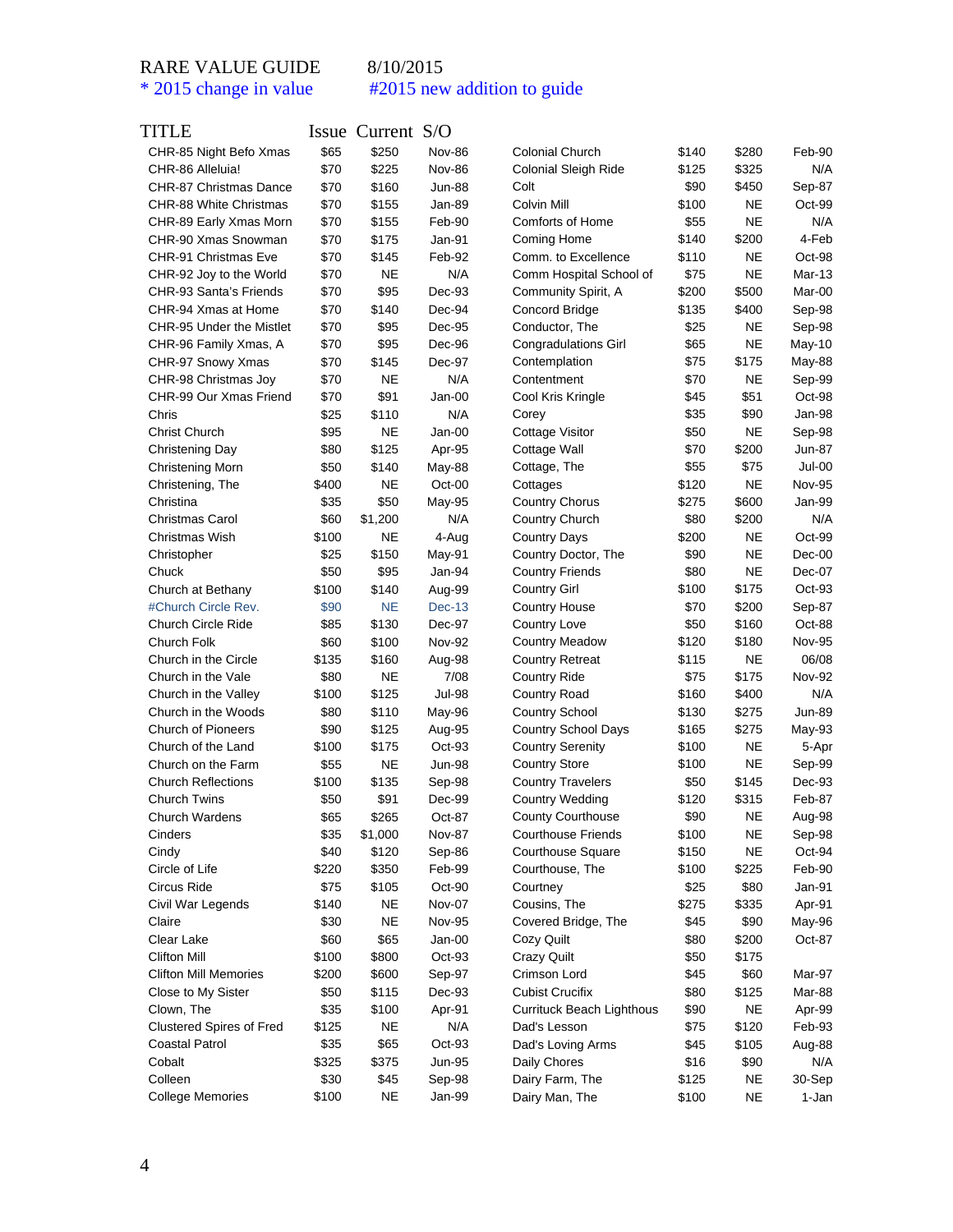| TITLE                     |       | Issue Current S/O |               |                             |       |           |               |
|---------------------------|-------|-------------------|---------------|-----------------------------|-------|-----------|---------------|
| Dakotas, The              | \$100 | <b>NE</b>         | <b>Nov-95</b> | Early Light                 | \$80  | \$200     | Apr-87        |
| Dancing Dreams            | \$65  | <b>NE</b>         | 4-Oct         | <b>Early Morning Ride</b>   | \$55  | \$66      | Oct-99        |
| Dancing Joy               | \$50  | <b>NE</b>         | Jan-00        | <b>Easter Bonnets</b>       | \$55  | \$85      | Apr-97        |
| Daniel                    | \$20  | \$125             | N/A           | Easter Bunny                | \$45  | \$140     | Sep-98        |
| Daniel Harrison House     | \$100 | \$250             | N/A           | <b>Easter Dance</b>         | \$75  | \$80      | Sep-98        |
| Danielle                  | \$50  | \$125             | Sep-87        | Easter Egg Hunt             | \$50  | NE        | Jul-99        |
| Danny                     | \$45  | \$100             | Aug-90        | <b>Easter Friends</b>       | \$50  | <b>NE</b> | Mar-99        |
| Danny's Bear              | \$45  | NE                | Aug-99        | Easter Pals                 | \$25  | \$35      | Feb-97        |
| Daredevil Skaters         | \$100 | \$225             | Dec-86        | Eastern Ride                | \$90  | \$155     | Jun-90        |
| Daring Damsel             | \$50  | \$125             | Jun-87        | Ebony's Jet                 | \$150 | \$550     | N/A           |
| Dashing Away              | \$100 | \$350             | N/A           | Ed                          | \$25  | \$70      | Jan-96        |
| Dashing Thru Snow         | \$130 | \$250             | Apr-98        | Eichelberger School         | \$100 | \$225     | Sep-99        |
| David                     | \$20  | \$160             | Jun-87        | Eicher Home at Saud Villa   | \$125 | NE        | May-97        |
| David's Cat               | \$35  | <b>NE</b>         | Jun-99        | Elders, The                 | \$70  | \$165     | <b>Nov-88</b> |
| Dawn                      | \$40  | \$65              | Oct-90        | Elegant Lady                | \$70  | <b>NE</b> | 6-Jul         |
| Dawn of a Dream           | \$75  | \$100             | Nov-94        | <b>Elementary School</b>    | \$75  | \$110     | Jun-95        |
| Dawn Visitors             | \$90  | \$225             | <b>Jul-90</b> | <b>Elephant Ride</b>        | \$40  | \$95      | May-90        |
| Dawn's Early Light        | \$75  | \$80              | Oct-00        | Elizabeth                   | \$30  | \$110     | Mar-96        |
| Day on the Lake, A        | \$70  | NE                | <b>Nov-99</b> | <b>Elizabeth's Flowers</b>  | \$65  | \$125     | N/A           |
| Day To Remember, A        | \$90  | NE                | 05/08         | Ellen                       | \$20  | \$80      | Oct-88        |
|                           | \$75  | NE                | Apr-99        | Ellen's Pig                 | \$35  | \$45      | Jan-96        |
| Day Together, A           |       |                   |               |                             |       |           | Oct-99        |
| Day We Christ. Our Baby   | \$65  | \$76              | May-00        | Elwood Haynes Museum        | \$100 | <b>NE</b> |               |
| Dear Emily                | \$45  | \$145             | Oct-89        | Elyse                       | \$45  | <b>NE</b> | Oct-97        |
| Dear Lord I               | \$35  | \$100             | N/A           | <b>Emerald Eve</b>          | \$75  | \$95      | Jan-95        |
| Dear Lord II              | \$30  | \$250             | N/A           | Emily                       | \$30  | \$250     | N/A           |
| Debbie                    | \$35  | \$130             | Oct-87        | Emily's Berries             | \$70  | <b>NE</b> | $Oct-10$      |
| Deer, The                 | N/A   | \$750             | N/A           | Emory & Henry               | \$100 | <b>NE</b> | Aug-99        |
| <b>Delivery Team</b>      | \$75  | \$95              | Feb-99        | Emory & Henry Chapel        | \$90  | <b>NE</b> | Jun-00        |
| Denise                    | \$30  | \$105             | Feb-90        | End of the Day              | \$90  | <b>NE</b> | Mar-98        |
| <b>Devoted Friend</b>     | \$35  | \$55              | Sep-98        | Engagement                  | \$40  | \$185     | N/A           |
| Devotion                  | \$50  | \$125             | Dec-87        | Engineer, The               | \$45  | \$75      | Dec-92        |
| Diana                     | \$25  | \$110             | N/A           | Equus in Pink               | \$175 | \$185     | Jan-00        |
| Diane's Cat               | \$35  | \$50              | Aug-99        | Eric                        | \$30  | \$135     | Aug-89        |
| Did You Know?             | \$45  | \$120             | May-95        | Erica                       | \$50  | \$95      | Aug-89        |
| Doctor, The               | \$40  | \$85              | Jan-91        | Erin                        | \$25  | \$110     | N/A           |
| Doctor's Office, The      | \$150 | \$325             | Aug-88        | Erin's Doll                 | \$45  | \$80      | Aug-94        |
| Doctor's Visit            | \$50  | \$110             | Aug-90        | Ernie                       | \$60  | <b>NE</b> | Sep-98        |
| Doe River Bridge          | \$55  | <b>NE</b>         | 4-Jun         | <b>Eternal Pals</b>         | \$50  | NE        | Oct-99        |
| Doll House, The           | \$60  | \$90              | <b>Jun-95</b> | Evelyn                      | \$40  | \$120     | Oct-86        |
| Donkey Boy                | \$40  | \$100             | N/A           | Even Song in Long Grove     | \$80  | 175       | <b>Nov-95</b> |
| Don't Let Go              | \$45  | <b>NE</b>         | Dec-98        | <b>Evening Congregation</b> | \$60  | \$125     | Oct-93        |
| Doug                      | \$30  | \$50              | Sep-98        | <b>Evening Eloquence</b>    | \$45  | \$125     | Sep-89        |
| Down Town                 | \$75  | <b>NE</b>         | Oct-99        | <b>Evening Glory</b>        | \$40  | \$50      | Apr-99        |
| Dream Ride                | \$80  | <b>NE</b>         | 1-Nov         | <b>Evening Glow</b>         | \$90  | \$160     | Jun-90        |
| Dreaming                  | \$80  | <b>NE</b>         | 5-May         | <b>Evening Guests</b>       | \$60  | \$155     | N/A           |
| Dreams Never Die          | \$125 | <b>NE</b>         | May-11        | <b>Evening Hour</b>         | \$70  | \$155     | Dec-86        |
| Driving the Twins         | \$60  | <b>NE</b>         | Aug-98        | Evening In Long Grove       | \$70  | \$190     | N/A           |
|                           |       |                   |               |                             |       |           |               |
| Dubuque's Hist. Cable Car | \$65  | <b>NE</b>         | 3-Jun         | Evening Light               | \$65  | <b>NE</b> | Sep-99        |
| Duck Pond                 | \$125 | \$450             | 1-Nov         | Evening Run                 | \$55  | \$450     | N/A           |
| Duet                      | \$50  | \$56              | 1-Jan         | <b>Evening Sail</b>         | \$30  | \$40      | Jan-97        |
| Dusk                      | \$55  | <b>NE</b>         | 2-Nov         | <b>Evening Story</b>        | \$80  | \$85      | Sep-99        |
| Dutch Dreams              | \$70  | <b>NE</b>         | Sep-99        | <b>Evening Surprise</b>     | \$50  | <b>NE</b> | Sep-99        |
| Dutch Heritage            | \$75  | \$180             | <b>Nov-89</b> | <b>Evening Time</b>         | \$275 | \$450     | May-91        |
| Dutch Love                | \$75  | \$175             | Sep-91        | Evening Watch               | \$225 | <b>NE</b> | Dec-99        |
| <b>Early Frost</b>        | \$70  | <b>NE</b>         | 3-Apr         | <b>Evening Welcome</b>      | \$60  | \$300     | N/A           |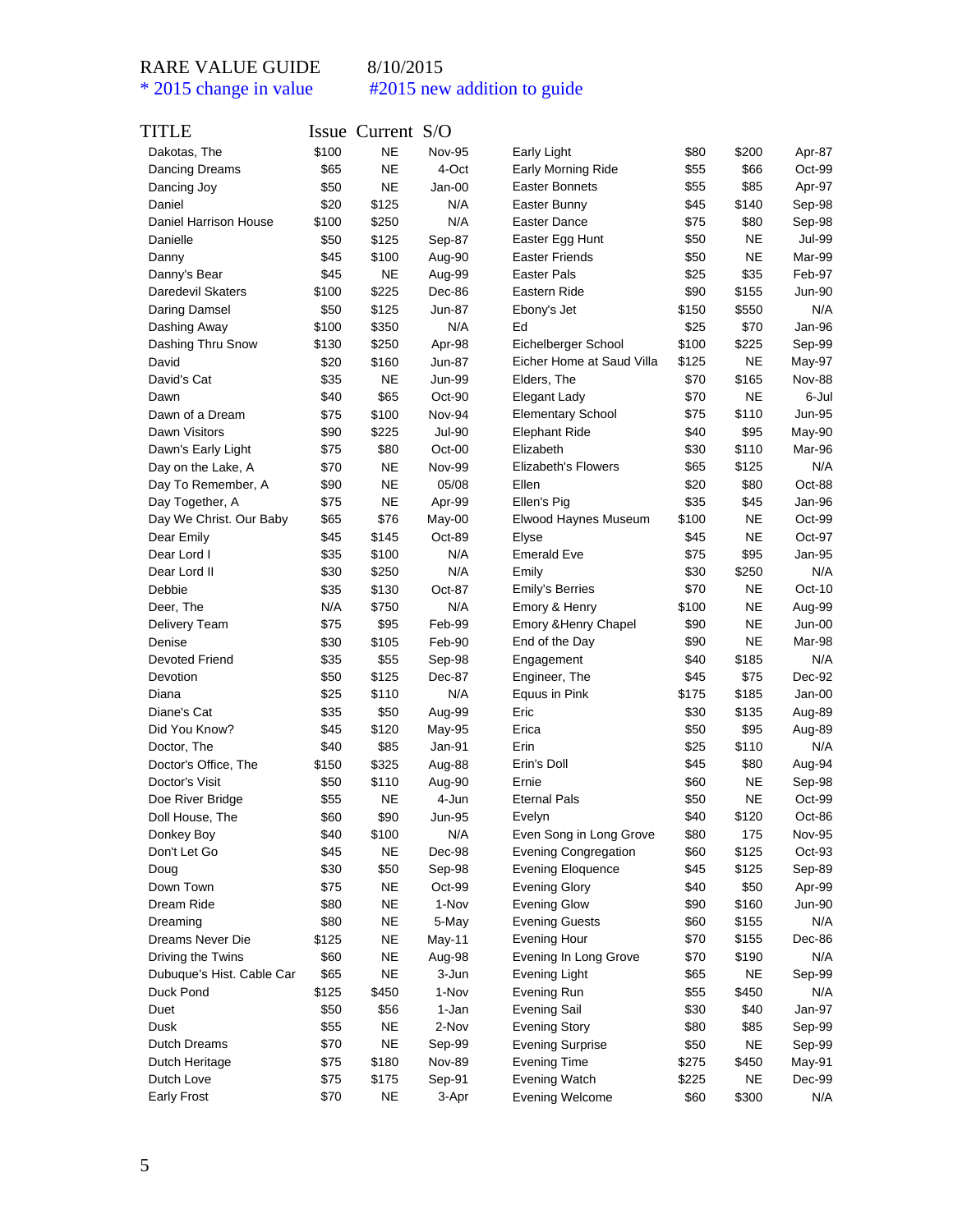| TITLE                                |       | Issue Current S/O  |                 |                                                 |              |           |                 |
|--------------------------------------|-------|--------------------|-----------------|-------------------------------------------------|--------------|-----------|-----------------|
| <b>Every Blessing</b>                | \$50  | \$215              | N/A             | <b>First Picnic</b>                             | \$80         | \$200     | Jan-87          |
| <b>Everything Nice</b>               | \$65  | \$150              | N/A             | <b>First Promise</b>                            | \$70         | \$175     | Dec-86          |
| <b>Exchange Place</b>                | \$145 | \$200              | Nov-96          | <b>First Recital</b>                            | \$150        | \$425     | Feb-88          |
| <b>Exchange Place Revisited</b>      | \$90  | <b>NE</b>          | Apr-07          | <b>First Scarf</b>                              | \$35         | 85        | Sep-89          |
| Eye to Eye                           | \$45  | NE                 | Mar-99          | <b>First Step</b>                               | \$50         | \$55      | May-99          |
| Fabrics by the Yard                  | \$90  | <b>NE</b>          | Apr-09          | Fisher Boy, The                                 | \$55         | NE        | Aug-98          |
| <b>Fairy Angel</b>                   | \$35  | \$60               | Apr-96          | Fisher, The                                     | \$50         | \$70      | Sep-94          |
| <b>Faithful Friend</b>               | \$45  | \$95               | Sep-89          | Fisherman, The                                  | \$70         | \$75      | Aug-99          |
| <b>Faithful Warden</b>               | \$60  | <b>NE</b>          | May-95          | Fisherman's Buddy                               | \$45         | \$65      | Oct-94          |
| Fall Friends(05 JR)                  | \$50  | NE                 | N/A             | Fishing at HB Bridge                            | \$100        | NE        | Oct-99          |
| Family Fun(02 MOP)                   | \$75  | \$135              | N/A             | <b>Fishing Day</b>                              | \$125        | \$150     | Nov-95          |
| <b>Family Harvest</b>                | \$140 | \$290              | Oct-88          | <b>Fishing Eve</b>                              | \$60         | \$175     | Feb-87          |
| Family Heirloom                      | \$80  | \$200              | N/A             | Fishing Joy                                     | \$65         | \$85      | Dec-96          |
| <b>Family Heritage</b>               | \$45  | \$135              | <b>Jun-90</b>   | Fishing Lesson                                  | \$130        | \$300     | Sep-89          |
| <b>Family Love</b>                   | \$100 | \$150              | Apr-00          | <b>Fishing Pals</b>                             | \$130        | \$275     | Oct-89          |
| <b>Family Outing</b>                 | \$65  | \$325              | N/A             | Five Lambs                                      | \$45         | \$50      | Oct-99          |
| <b>Family Pals</b>                   | \$70  | \$75               | Oct-00          | <b>Five Loving Sisters</b>                      | \$60         | <b>NE</b> | 2-Dec           |
| <b>Family Parade</b>                 | \$70  | \$140              | <b>Jul-90</b>   | Five of a Kind                                  | \$50         | \$75      | Feb-97          |
| <b>Family Portrait</b>               | \$55  | \$75               | Mar-95          | Five on a Pony                                  | \$40         | \$185     | Feb-88          |
| <b>Family Prayer</b>                 | \$120 | \$325              | Jan-87          | Flag Boy                                        | \$10         | \$100     | N/A             |
| <b>Family Ride</b>                   | \$150 | \$325              | Apr-87          | Flag Day                                        | \$45         | \$75      | Apr-92          |
| <b>Family Skaters</b>                | \$100 | \$175              | Oct-92          | Flag Girl                                       | \$10         | \$100     | N/A             |
| <b>Family Ties</b>                   | \$75  | <b>NE</b>          | Dec-09          | Flagmakers, The                                 | \$80         | NE        | <b>Jun-99</b>   |
| <b>Family Time</b>                   | \$100 | \$125              | 3-Jul           | <b>Floral Fantasia</b>                          | \$80         | NE        | Sep-99          |
| <b>Family Winter</b>                 | \$275 | \$570              | Sep-90          | Florida                                         | \$110        | \$230     | Apr-90          |
|                                      | \$125 | \$325              | N/A             | <b>Flour Mill</b>                               | \$70         | NE        |                 |
| Family, The<br><b>Faneuil Hall</b>   | \$40  | \$125              | N/A             | <b>Flower Garden</b>                            | \$120        | NE        | 4-Aug<br>Mar-13 |
|                                      | \$55  |                    | Jul-00          | <b>Flower Girl</b>                              |              | \$150     | N/A             |
| Farm Heritage                        | \$115 | \$145<br><b>NE</b> |                 | <b>Flower Girls</b>                             | \$20<br>\$60 | \$150     | Oct-87          |
| Farm House, The                      | \$85  | \$275              | Sep-98          | <b>Flower Maids</b>                             | \$120        | \$300     | Jul-90          |
| Farm Life<br><b>Farmall Memories</b> | \$85  | \$165              | Aug-98          | <b>Flower Series I</b>                          | \$40         | NE        |                 |
|                                      |       |                    | Sep-94          |                                                 |              |           | Aug-99          |
| <b>Farmer's Market</b>               | \$90  | <b>NE</b>          | Sep-09          | <b>Flower Series II</b>                         | \$40         | \$75      | Mar-92          |
| Farmer's Four                        | \$65  | \$195              | Oct-91<br>1-Nov | Flowers for a Lady<br><b>Flowers for Mother</b> | \$55         | <b>NE</b> | Nov-99          |
| Farmer's Hall                        | \$85  | <b>NE</b>          |                 |                                                 | \$50         | \$75      | Sep-98          |
| <b>Farmer's Ride</b>                 | \$70  | NE                 | N/A             | <b>Flowers for Teacher</b>                      | \$100        | \$160     | Feb-94          |
| Farmstead at Huback Mtn.             | \$90  | <b>NE</b>          | Jan-00          | Flowers of Love                                 | \$240        | \$290     | Dec-98          |
| <b>Fast Friends</b>                  | \$50  | NE                 | Jan-94          | Flowers on the Row                              | \$75         | NE        | Sep-08          |
| <b>Father's Loving Care</b>          | \$85  | \$175              | Sep-89          | Fluff and Fold                                  | \$40         | <b>NE</b> | N/A             |
| <b>Favorite Friend</b>               | \$75  | \$100              | Nov-95          | Flying High                                     | \$60         | \$95      | Mar-93          |
| Fawn                                 | \$40  | \$125              | Dec-87          | <b>Flynn Mansion</b>                            | \$200        | \$325     | Feb-88          |
| Feed Me                              | \$25  | \$61               | Aug-97          | Flynn Mansion Rev                               | \$90         | <b>NE</b> | Oct-98          |
| <b>Feed Sack Frenzy</b>              | \$90  | <b>NE</b>          | 3-Jan           | Foal, The                                       | \$120        | \$300     | May-88          |
| <b>Fence Rail Friends</b>            | \$90  | <b>NE</b>          | 5-Sep           | For the Girls                                   | \$80         | \$145     | Aug-97          |
| Ferrum College                       | \$95  | <b>NE</b>          | Nov-00          | For the Love of Children                        | \$50         | \$115     | May-98          |
| <b>Festival of Flight</b>            | \$125 | <b>NE</b>          | Feb-99          | Forever Ride                                    | \$60         | \$165     | <b>Jun-89</b>   |
| FFA Leaders of Tomorrow              | \$85  | \$90               | Sep-00          | Forever True                                    | \$50         | \$55      | May-00          |
| <b>Fiddle Dance</b>                  | \$50  | <b>NE</b>          | Oct-99          | <b>Forever Yours</b>                            | \$125        | \$400     | Jan-90          |
| Fiddler, The                         | \$55  | <b>NE</b>          | Dec-00          | Fountain In the Park                            | \$125        | NE        | Dec-99          |
| <b>Finishing Touches</b>             | \$60  | \$185              | N/A             | Four Boys, The                                  | \$70         | <b>NE</b> | <b>Jun-99</b>   |
| <b>First Acquaintance</b>            | \$75  | \$150              | Oct-87          | Four Gen John Deere                             | \$100        | \$185     | Dec-96          |
| First Born                           | \$50  | \$135              | Sep-86          | Four in a Row                                   | \$65         | \$70      | 2-Mar           |
| <b>First Catch</b>                   | \$45  | \$65               | Sep-98          | Four Little Girls                               | \$30         | \$375     | N/A             |
| <b>First Communion</b>               | \$60  | <b>NE</b>          | Apr-00          | <b>Four Loving Sisters</b>                      | \$55         | NE        | Nov-99          |
| <b>First Date</b>                    | \$50  | \$90               | Jan-92          | <b>Four Precious Sisters</b>                    | \$75         | NE        | 5-Feb           |
| <b>First Love</b>                    | \$60  | \$225              | N/A             | Four Seasons-Spring                             | \$65         | NE        | 3-Jul           |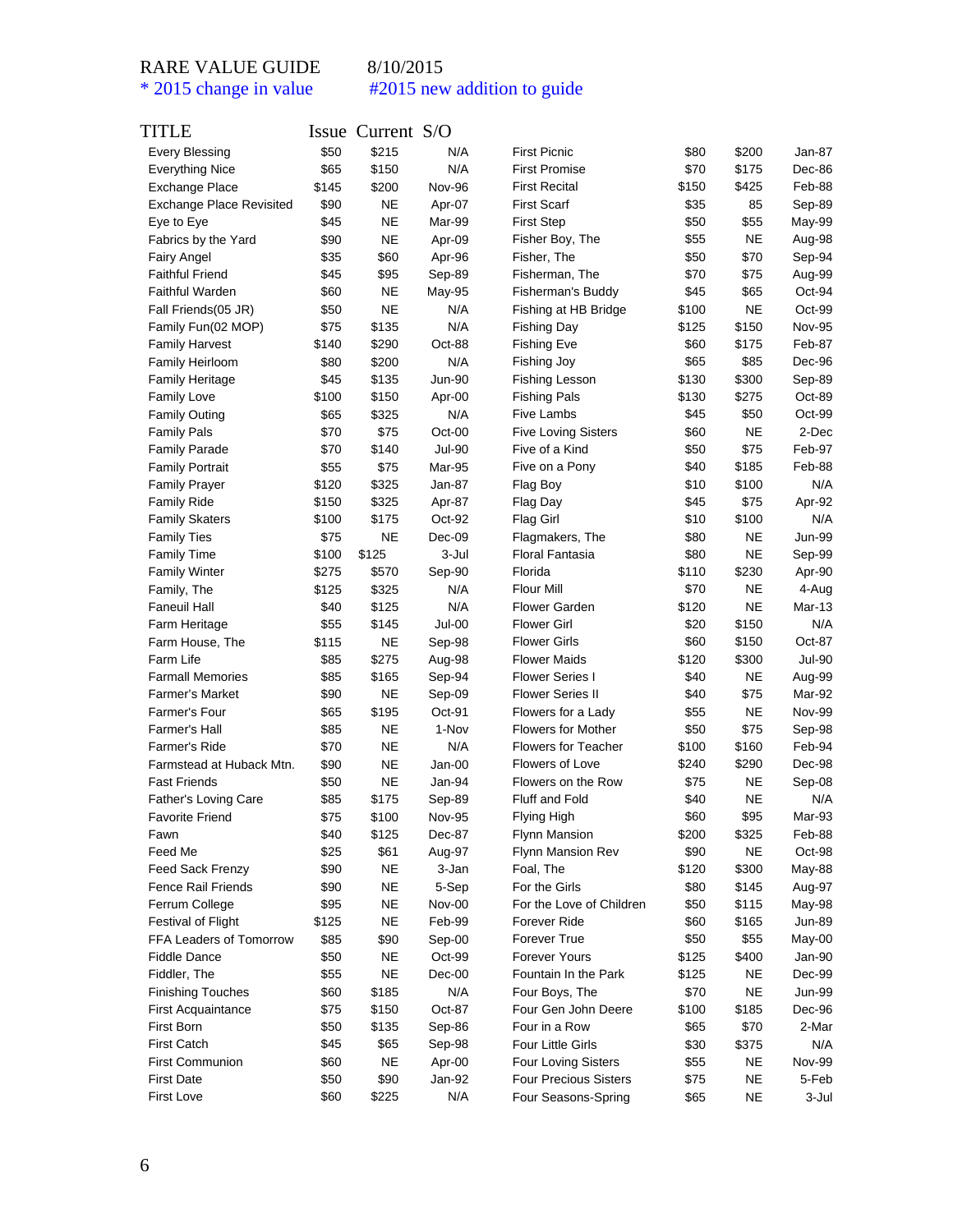| TITLE                                    |       | Issue Current S/O |               |                                   |               |           |                  |
|------------------------------------------|-------|-------------------|---------------|-----------------------------------|---------------|-----------|------------------|
| Four Seasons-Summer                      | \$65  | <b>NE</b>         | 2-Jun         | George                            | \$25          | \$50      | Aug-92           |
| Four Season-Winter                       | \$65  | <b>NE</b>         | 2-Nov         | <b>Ghost Riders</b>               | \$65          | \$125     | May-93           |
| Francie                                  | \$40  | \$175             | <b>Jun-89</b> | Gift, The                         | \$30          | \$55      | Jul-97           |
| Frank                                    | \$30  | \$75              | Mar-93        | Gina                              | \$30          | \$35      | Sep-98           |
| Frankfort, Old Town Halls                | \$60  | \$125             | <b>Nov-87</b> | Ginger                            | \$40          | \$165     | N/A              |
| Fred                                     | \$25  | \$100             | Jun-89        | Gingerbread Church                | \$50          | NE        | Aug-98           |
| Free as the Wind                         | \$175 | <b>NE</b>         | Sep-98        | Ginger's Dolls                    | \$60          | <b>NE</b> | Sep-98           |
| Free Spirit                              | \$110 | \$750             | Feb-88        | Ginny                             | \$16          | \$120     | N/A              |
| <b>French Market</b>                     | \$60  | \$150             | Jun-87        | Ginny & Chris w/Lambs             | \$35          | \$150     | N/A              |
| French Quarter Ig.                       | \$75  | \$200             | Dec-87        | Ginny's Wedding                   | \$75          | <b>NE</b> | N/A              |
| French Quarter sm.                       | \$25  | \$65              | Jul-88        | Girl in Pink                      | \$30          | <b>NE</b> | Apr-99           |
| Fresh Bouquet                            | \$16  | \$150             | N/A           | Girl Series I                     | \$40          | <b>NE</b> | Jun-99           |
| <b>Fresh Melons</b>                      | \$85  | NE                | Dec-99        | Girl Series II                    | \$40          | \$65      | Oct-93           |
| Friend That's True(02 JR)                | \$50  | <b>NE</b>         | N/A           | Girl Series III                   | \$50          | \$75      | Dec-94           |
| A, Friend to All                         | \$90  | \$250             | Jan-95        | <b>Girl Series IV</b>             | \$40          | <b>NE</b> | Feb-00           |
| <b>Friendly Pair</b>                     | \$50  | \$115             | Feb-91        | <b>Girl Talk</b>                  | \$40          | \$85      | Mar-94           |
| <b>Friendly Steed</b>                    | \$50  | \$200             | N/A           | Girlfriends, The                  | \$70          | \$160     | Dec-87           |
| Friends                                  | \$35  | \$200             | N/A           | Girl's Club                       | \$100         | \$260     | Feb-90           |
| <b>Friends Forever</b>                   | \$40  | \$100             | Sep-87        | Girls Galore                      | \$70          | <b>NE</b> | Oct-99           |
| Friends So Dear                          | \$45  | \$60              | Jul-94        | Girls In A Row                    | \$60          | <b>NE</b> | Dec-99           |
| Friendship                               | \$60  | \$140             | N/A           | Girls in Green                    | \$40          | \$130     | N/A              |
| Friendship Love & Loy                    | \$100 | \$220             | Oct-88        | <b>Girls Together</b>             | \$50          | \$70      | Aug-98           |
| Frog, The                                | \$30  | \$65              | <b>Jun-88</b> | Girls, The                        | \$60          | \$125     | Oct-87           |
| From Christopher                         | \$40  | NE                | 5-Mar         | Give Thanks                       | \$50          | \$100     | May-94           |
| From My Heart                            | \$45  | \$85              | Feb-93        | Go, Go, Go, Go, Go                | \$35          | NE        | Dec-99           |
| From Sarah                               | \$40  | NE                | 3-Oct         | God's Grace                       | \$30          | NE        | June-11          |
| <b>Frosty Frolic</b>                     | \$75  | \$425             | N/A           | Going Steady                      | \$35          | \$90      | Mar-92           |
| <b>Frosty Ride</b>                       | \$70  | \$250             | N/A           | Going to Beulah Land              | \$80          | <b>NE</b> | Jul-99           |
| Fruit of The Valley                      | \$80  | \$325             | N/A           | Golden Angel                      | \$50          | <b>NE</b> |                  |
| Fruit of the Vine II                     | \$100 | \$400             | Sep-87        | Golden Autumn                     | \$275         | <b>NE</b> | 3-Apr<br>N/A     |
| Fruits of the Vine I                     | \$100 | \$300             | Sep-87        | Golden Beauty                     | \$45          | \$125     | Apr-98           |
| Ft. Myer Marriage                        | \$100 | NE                | Aug-99        | Golden Dunes                      | \$100         | \$105     | Sep-00           |
| <b>Fun Filled Memories</b>               | \$125 | \$500             | Sep-07        | Golden Homestead                  | \$100         | \$200     | Aug-91           |
|                                          | \$95  | NE                | Oct-99        |                                   |               | \$300     |                  |
| Future NE Champs                         | \$125 | \$400             | N/A           | Golden Joy<br>Golden Love         | \$150<br>\$75 | \$95      | Jun-89<br>Apr-99 |
| Gaggle of Geese<br><b>Game at Recess</b> |       | NE                | <b>Jun-99</b> |                                   | \$100         | <b>NE</b> | 6-Mar            |
|                                          | \$110 |                   | 08/08         | Golden Rule Days<br>Golden Winter |               |           |                  |
| Garland of Snowmen                       | \$65  | <b>NE</b>         |               |                                   | \$150         | \$525     | N/A              |
| Gate of Learning(girl)                   | \$50  | NE                | N/A           | Goldie Locks                      | \$50          | <b>NE</b> | Dec-99           |
| Gateway, The                             | \$100 | <b>NE</b>         | Aug-99        | Good Companions                   | \$40          | \$100     | Dec-87           |
| Gathering for Fellowship                 | \$125 | NE                | 1-Oct         | Good Earth, The                   | \$350         | NE        | Apr-09           |
| Gazebo, The                              | \$115 | \$220             | Oct-89        | Good Luck Charms                  | \$55          | <b>NE</b> | Jul-13           |
| Geese at Sunrise                         | \$325 | <b>NE</b>         | 06/08         | Good Night Prayer                 | \$100         | <b>NE</b> | Dec-08           |
| Geese at Twilight                        | \$250 | \$300             | Aug-94        | Good Shepherd                     | \$20          | \$120     | Sep-87           |
| General Store                            | \$115 | \$130             | <b>Nov-95</b> | Gossip                            | \$45          | \$130     | N/A              |
| General, The                             | \$40  | \$95              | <b>Jun-90</b> | Gothic Heritage                   | \$80          | \$95      | Sep-98           |
| General's Mansion                        | \$150 | \$210             | Dec-91        | Governor's Estate, The            | \$110         | NE        | Nov-09           |
| General's Row                            | \$140 | \$200             | Oct-94        | Governor's House                  | \$90          | \$115     | May-94           |
| Generations                              | \$45  | \$100             | Jun-91        | Governor's Mansion                | \$150         | NE        | Sep-98           |
| Gentle Day                               | \$75  | \$400             | <b>Nov-87</b> | Governor's Palace                 | \$50          | \$250     | N/A              |
| Gentle Eve                               | \$50  | \$80              | Mar-94        | Grace                             | \$30          | \$45      | Sep-98           |
| Gentle Giant                             | \$35  | \$65              | Jul-97        | Graceful Journey                  | \$300         | \$600     | Dec-89           |
| Gentle Hands                             | \$80  | \$150             | Jan-87        | Graceful Lady                     | \$50          | \$225     | Dec-87           |
| Gentle Journey                           | \$45  | \$60              | May-97        | Graduates, The                    | \$75          | \$95      | Jan-95           |
| Gentle Love                              | \$100 | \$115             | Dec-00        | <b>Graduation Boy</b>             | \$50          | \$100     | Oct-93           |
| Gentle Swing                             | \$50  | \$125             | <b>Nov-87</b> | <b>Graduation Day</b>             | \$30          | \$45      | May-94           |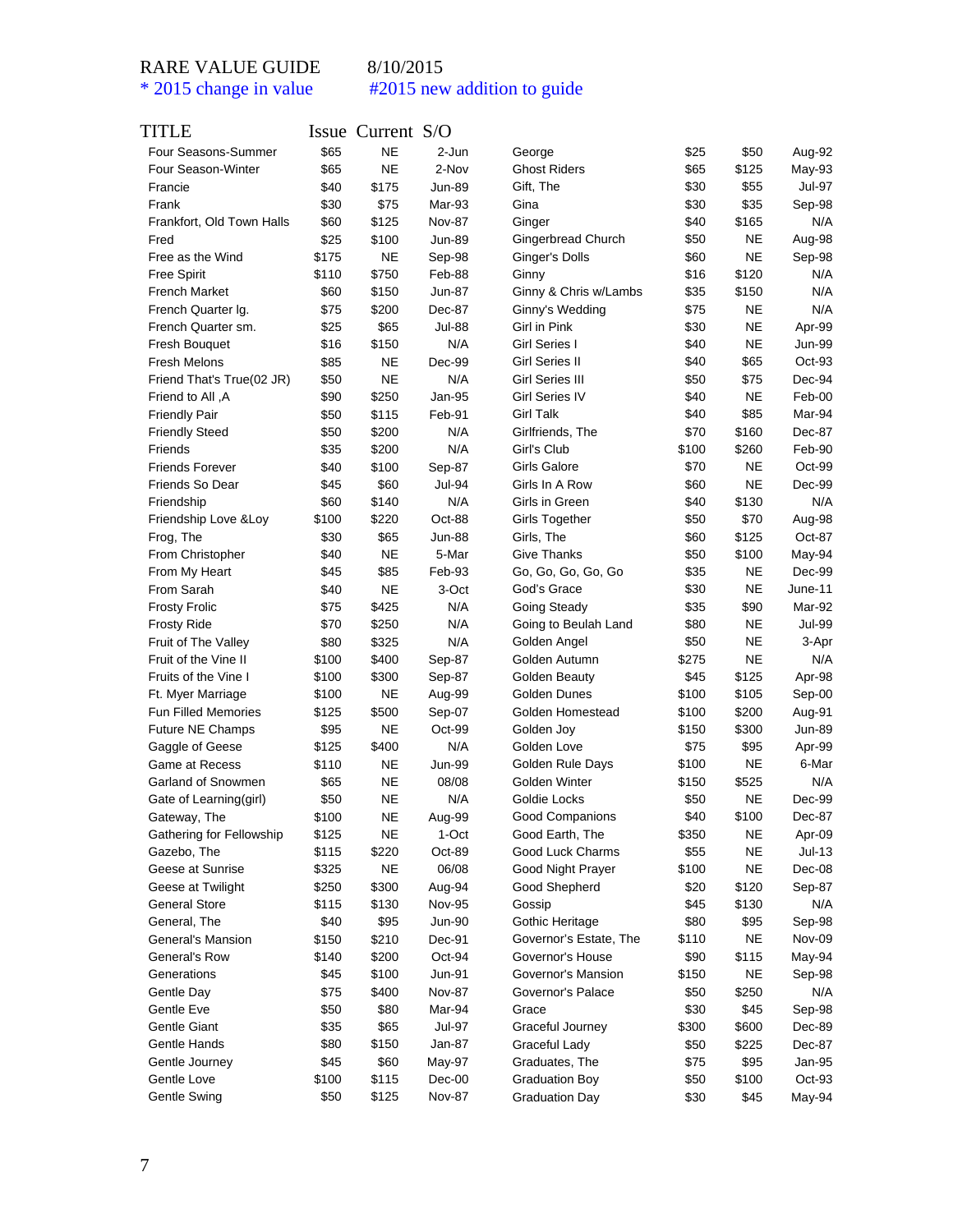| TITLE                         |       | $I$ ssue Current $S/O$ |               |                                  |       |                   |               |
|-------------------------------|-------|------------------------|---------------|----------------------------------|-------|-------------------|---------------|
| <b>Graduation Girl</b>        | \$50  | \$120                  | Sep-89        | Hay Ride                         | \$50  | \$185             | N/A           |
| Graduation Girl 2000          | \$50  | <b>NE</b>              | 5-Jul         | Haystack Rock                    | \$170 | \$210             | <b>Nov-95</b> |
| Grain Mill, The               | \$120 | \$188                  | Dec-99        | Hazel Dell                       | \$90  | \$120             | Aug-94        |
| Gran's Cottage                | \$80  | \$100                  | N/A           | He Lives                         | \$25  | \$100             | N/A           |
| Grand Hotel, The              | \$100 | \$130                  | <b>Nov-95</b> | Head for the Gold                | \$60  | <b>NE</b>         | $Oct-13$      |
| Grandad's Buddy               | \$45  | \$125                  | <b>Jun-88</b> | Head, Heart, Hands& Health       | \$120 | \$180             | May-99        |
| Grandad's Girl                | \$65  | \$180                  | Mar-88        | Heart & Home                     | \$85  | <b>NE</b>         | Oct-00        |
| Grandad's Girls               | \$60  | \$150                  | Mar-88        | Heart to Heart                   | \$50  | <b>NE</b>         | Oct-99        |
| Grandad's Prayer              | \$150 | \$300                  | Aug-89        | Heartland                        | \$80  | \$400             | Oct-86        |
| Grandad's Pride               | \$35  | <b>NE</b>              | N/A           | <b>Heartland Church</b>          | \$125 | \$155             | 5-Mar         |
| Grandma's Bed                 | \$60  | \$240                  | N/A           | <b>Heartland Heritage</b>        | \$500 | <b>NE</b>         | Sep-98        |
| Grandma's Bureau              | \$50  | \$85                   | <b>Jun-98</b> | <b>Heartland Homestead</b>       | \$55  | \$100             | May-97        |
| Grandma's Redhead             | \$50  | <b>NE</b>              | Sep-99        | <b>Heartland School</b>          | \$55  | <b>NE</b>         | May-98        |
| Grandma's Story               | \$80  | \$100                  | Aug-98        | <b>Heartland Spring</b>          | \$200 | \$350             | May-98        |
| Grandmother                   | \$60  | \$175                  | Aug-86        | Hearts of Love                   | \$130 | \$210             | Dec-91        |
| <b>Grandmother's Memories</b> | \$60  | NE                     | Sep-98        | Heather                          | \$25  | \$225             | N/A           |
| Grandpa                       | \$50  | <b>NE</b>              | N/A           | <b>Heavenly Babe</b>             | \$60  | <b>NE</b>         | Oct-99        |
| Grandpa's House               | \$40  | \$150                  | N/A           | Heavenly Babe- Sids              | \$60  | <b>NE</b>         | N/A           |
| Granny's Favorite             | \$40  | \$125                  | N/A           | <b>Heavenly Grace</b>            | \$75  | <b>NE</b>         | Mar-99        |
| Granny's Girl                 | \$50  | \$175                  | N/A           | Heavenly Joy                     | \$45  | \$85              | Sep-93        |
| Granny's Lesson               | \$35  | \$75                   | <b>Jun-88</b> | Heavenly Morn                    | \$250 | \$350             | Dec-97        |
| <b>Grant Wood School</b>      | \$70  | \$120                  | Sep-98        | Heidelberg                       | \$100 | \$120             | <b>Nov-95</b> |
| Great Day, A                  | \$55  | NE                     | $Oct-13$      | Heidi                            | \$30  | \$80              | Jul-89        |
| Green Apples                  | \$50  | \$155                  | Feb-87        | Heinz Chapel                     | \$110 | <b>NE</b>         | Sep-99        |
| Green Jodhpurs                | \$70  | \$145                  | Jul-92        | Hello Grandma                    | \$55  | \$300             | Dec-87        |
| Greenbrier, The               | \$125 | NE                     | Jul-99        | <b>Helpers</b>                   | \$35  | \$125             | N/A           |
| Gregory                       | \$30  | <b>NE</b>              | Aug-98        | <b>Helping Hands</b>             | \$135 | <b>NE</b>         | $Oct-99$      |
| <b>Grey Dove</b>              | \$35  | \$75                   | Oct-90        | Henry                            | \$30  | \$45              | Sep-98        |
| <b>Grey Reflections</b>       | \$150 | \$235                  | Dec-92        | Her Flock                        | \$55  | <b>NE</b>         | <b>Nov-99</b> |
| <b>Grinnell Road Bridge</b>   | \$85  | <b>NE</b>              | Sep-00        | Her Highness                     | \$50  | \$125             | Apr-87        |
| Grotto, The                   | \$60  | \$120                  | Oct-96        | Herbert Hoover Birthplace        | \$100 | NE                | Aug-00        |
| Guardian Angels               | \$80  | \$100                  | May-99        | Here I Go                        | \$35  | <b>NE</b>         | Oct-99        |
| Guarding My Friend            | \$80  | <b>NE</b>              | Apr-09        | Here We Go                       | \$45  | <b>NE</b>         | Sep-98        |
| Guiding Light                 | \$80  | <b>NE</b>              | 2-May         | Hidden Heart                     | \$60  | <b>NE</b>         | Apr-99        |
| Hagi                          | \$85  | <b>NE</b>              | Apr-94        | <b>Hide and Seek</b>             | \$70  | <b>NE</b>         | Sep-98        |
| Hagi Castle                   | \$115 | <b>NE</b>              | Nov-95        | <b>Highland Fling</b>            | \$25  | \$55              | Feb-88        |
| Hail                          | \$20  | \$100                  | <b>Jul-87</b> | Hillary                          | \$40  | \$80              | Sep-98        |
| Hail the Day Solace           | \$75  | \$375                  | N/A           | Hitching a Ride                  | \$60  | \$150             | N/A           |
|                               | \$65  |                        |               |                                  |       |                   |               |
| Haircut, The<br>Haley         |       | <b>NE</b>              | Sep-99        | <b>Holiday Dreams</b>            | \$55  | \$75<br><b>NE</b> | May-95        |
|                               | \$35  | \$75                   | Jan-95        | <b>Holiday Parade</b><br>Holland | \$70  |                   | Nov-99        |
| Hallowed Land                 | \$125 | \$925                  | Oct-92        |                                  | \$75  | \$100             | Feb-95        |
| Hallowed Land W/Emblem        | \$125 | <b>NE</b>              | N/A           | Holly                            | \$25  | \$100             | Nov-87        |
| Hand In Hand                  | \$40  | \$135                  | N/A           | Holly's Basket                   | \$60  | \$129             | Sep-89        |
| Handsome Hal                  | \$60  | <b>NE</b>              | Sep-98        | Holmes County 201                | \$100 | \$195             | Mar-92        |
| Hannah                        | \$50  | \$110                  | Sep-93        | Home of Our Heritage             | \$125 | <b>NE</b>         | 6-Nov         |
| Hannah's Basket               | \$35  | \$75                   | Jul-99        | Home on the Hill                 | \$60  | \$90              | Jul-97        |
| Hanover Days                  | \$100 | \$275                  | Jun-93        | Home Place, The                  | \$400 | <b>NE</b>         | 3-May         |
| Happy Day                     | \$25  | \$125                  | Feb-87        | Homemakers                       | \$150 | \$255             | Feb-90        |
| Happy Together                | \$60  | \$140                  | Feb-88        | <b>Homestead Memories</b>        | \$125 | <b>NE</b>         | 1-Jan         |
| <b>Harbor Kites</b>           | \$185 | <b>NE</b>              | Sep-98        | <b>Homestead Revisited</b>       | \$90  | \$185             | Aug-88        |
| Harbor Lights                 | \$50  | \$70                   | Feb-95        | Homestead Ride                   | \$100 | <b>NE</b>         | <b>Nov-95</b> |
| Hark                          | \$40  | \$150                  | N/A           | Homeward Bound                   | \$90  | \$250             | N/A           |
| Harvest Morn                  | \$90  | <b>NE</b>              | Aug-09        | Homework                         | \$70  | \$155             | Apr-88        |
| Hatteras Light                | \$65  | NE                     | May-99        | #Hood College w/o seal           | \$115 | NE                | Mar-15        |
| Hatteras Winter               | \$70  | \$135                  | Oct-99        | <b>Hoosier Pastime</b>           | \$100 | <b>NE</b>         | Jan-99        |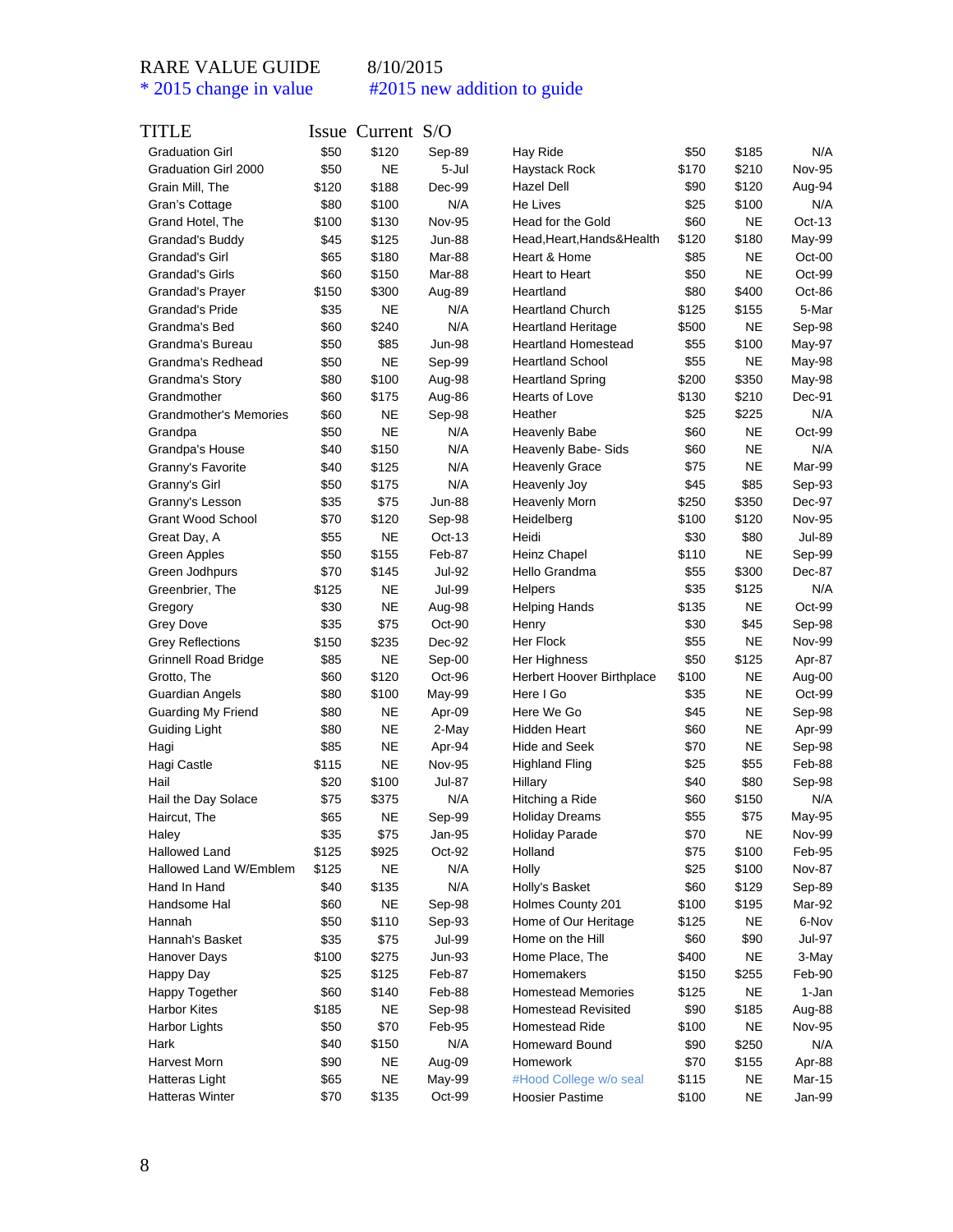| TITLE                        |       | Issue Current S/O |               |                           |       |           |               |
|------------------------------|-------|-------------------|---------------|---------------------------|-------|-----------|---------------|
| Hope                         | \$45  | \$80              | Aug-93        | It's a Girl               | \$45  | \$90      | Mar-97        |
| <b>Hotel Roanoke</b>         | \$225 | <b>NE</b>         | Dec-99        | <b>Ivy Angel</b>          | \$50  | \$81      | Feb-00        |
| House by Park                | \$80  | \$200             | Sep-87        | Jack                      | \$25  | \$140     | <b>Nov-86</b> |
| House by the Lake            | \$125 | NE                | Nov-00        | Jacob                     | \$45  | \$60      | Sep-98        |
| House in the Vale            | \$85  | \$135             | Apr-90        | Jacqueline                | \$35  | \$95      | Oct-89        |
| House of Prayer              | \$75  | \$95              | May-99        | Jake                      | \$25  | \$110     | <b>Nov-86</b> |
| House on Main                | \$75  | \$120             | Dec-91        | James                     | \$30  | \$95      | <b>Jul-89</b> |
| House on the Bay             | \$40  | NE                | <b>Nov-97</b> | James Whitc Riley Home    | \$95  | \$110     | Feb-95        |
| House on the Plain           | \$80  | <b>NE</b>         | <b>Jul-99</b> | Jan                       | \$25  | \$50      | <b>Nov-92</b> |
| Houses on the Hill           | \$50  | \$80              | Apr-92        | Jason                     | \$25  | \$125     | Feb-88        |
| How Calm the Morn            | \$75  | \$500             | N/A           | Jean                      | \$30  | \$85      | Sep-93        |
| <b>How Gentle</b>            | \$20  | \$100             | Jan-87        | Jeannie                   | \$30  | \$100     | Aug-87        |
| How I Love Thee              | \$55  | <b>NE</b>         | Aug-99        | Jeannie's Babes           | \$70  | \$110     | <b>Jul-92</b> |
| Howard                       | \$25  | \$40              | <b>Nov-95</b> | Jeff                      | \$25  | \$150     | Feb-88        |
| Hug Me                       | \$50  | \$350             | $Dec-00$      | Jefferson Gentlemen       | \$50  | <b>NE</b> | Aug-99        |
| Humpback Bridge              | \$225 | \$1,800           | May-93        | Jefferson Memories        | \$60  | <b>NE</b> | Aug-98        |
| Hungry Baby Bird             | \$15  | \$100             | N/A           | Jefferson Skaters         | \$60  | \$175     | N/A           |
| <b>Hunters Hollow</b>        | \$120 | \$140             | Mar-91        | Jefferson Springtime      | \$60  | \$150     | Dec-87        |
| Hurrah!                      |       | \$20              | \$75          | Jennifer                  | \$25  | \$350     | <b>Nov-87</b> |
| I Love You                   | \$65  | \$150             | Aug-92        | Jenny                     | \$45  | \$60      | Sep-98        |
| I Love You Grandma           | \$90  | \$250             | Feb-88        | Jerry                     | \$25  | \$75      | <b>Jul-90</b> |
| I Love You Too               | \$75  | NE                | Jan-07        | Jessica                   | \$40  | \$145     | Dec-89        |
| Ice Cream Parlor             | \$80  | \$285             | Sep-87        | Jessie                    | \$25  | \$151     | May-90        |
| Ice Dance                    | \$40  | \$60              | May-95        | Jill                      | \$25  | \$115     | Feb-88        |
| Ice Show, The                | \$50  | \$130             | <b>Nov-87</b> | Jim                       | \$25  | \$90      | Sep-87        |
| <b>Idora Park Carousel</b>   | \$80  | \$140             | Oct-92        | Jo                        | \$30  | \$65      | <b>Jul-93</b> |
| In Care of Sight             | \$200 | <b>NE</b>         | N/A           | Joan                      | \$50  | \$130     | Oct-89        |
| <b>IN Sieberling Mansion</b> | \$100 | \$185             | Jun-92        | JoAnn                     | \$40  | \$115     | <b>Nov-89</b> |
|                              | \$75  | <b>NE</b>         | Dec-99        | Joe                       | \$30  | \$110     | Feb-88        |
| In the Dog House             |       | <b>NE</b>         | N/A           | Joel                      | \$35  | <b>NE</b> | Feb-97        |
| In Their Memory W/emb        | \$125 |                   |               |                           |       |           |               |
| Independence Ride            | \$75  | \$120             | <b>Jul-93</b> | John                      | \$16  | \$195     | N/A           |
| Indian Maiden                | \$25  | NE                | Aug-98        | John & Mary               | \$200 | \$1,200   | Jul-87        |
| Indiana                      | \$100 | \$200             | Oct-89        | John Deere Boy            | \$60  | \$600     | Dec-92        |
| Indiana Heritage             | \$350 | \$650             | Jun-90        | John Deere Boys           | \$80  | <b>NE</b> | 5-Jul         |
| Industrial Rev. Building sm. | \$50  | \$150             | Dec-87        | John Deere Girl, The      | \$75  | \$185     | Aug-95        |
| Industrial Rev. Buildings Ig | \$70  | \$175             | Mar-87        | John Deere Girls          | \$80  | \$160     | Nov-93        |
| Inn at the Green             | \$130 | \$265             | Feb-90        | John Deere Kids           | \$100 | \$200     | <b>Jul-95</b> |
| Inner Harbor                 | \$50  | \$130             | Mar-88        | <b>John Deere Sisters</b> | \$75  | \$160     | Oct-96        |
| lona Abby                    | \$35  | ΝE                | 6-Jun         | Johnny Appleseed          | \$85  | NE        | Oct-98        |
| Iowa Eve                     | \$90  | \$165             | Dec-91        | Johnny Shiloh             | \$115 | <b>NE</b> | Oct-99        |
| Iowa Graduation              | \$70  | <b>NE</b>         | 6-Apr         | JoJo                      | \$45  | \$125     | Aug-89        |
| lowa Hay Ride                | \$150 | <b>NE</b>         | Jun-99        | Jolls House, The          | \$75  | <b>NE</b> | Sep-98        |
| lowa Heritage                | \$500 | \$1,100           | Sep-90        | Jonathan                  | \$45  | <b>NE</b> | Sep-98        |
| Iowa Morn                    | \$100 | <b>NE</b>         | Aug-99        | Jordan                    | \$30  | \$55      | Feb-97        |
| Iowa Octagonal Barn          | \$75  | <b>NE</b>         | Sep-99        | Jordan House, The         | \$85  | \$110     | Feb-95        |
| Iowa Sleigh Ride             | \$275 | \$700             | Apr-87        | Jo's Prayer               | \$50  | \$105     | Oct-89        |
| Iowa State Capital           | \$125 | \$145             | Jul-94        | Joshua                    | \$25  | \$160     | N/A           |
| Iowa State Fair2000          | \$100 | NE                | 6-Mar         | Journey Home              | \$40  | \$80      | Jun-93        |
| Iowa State University        | \$125 | \$485             | <b>Jul-96</b> | Joy                       | \$16  | \$85      | N/A           |
| lowa Trilogy                 | \$110 | <b>NE</b>         | Oct-00        | Joy of Giving             | \$90  | <b>NE</b> | <b>Nov-95</b> |
| lowa Wedding                 | \$115 | \$145             | Jan-95        | Joyful Gathering          | \$225 | \$375     | Feb-90        |
| Iowa You Make Me Smile       | \$115 | <b>NE</b>         | Sep-99        | Joyful Graduate           | \$35  | \$75      | Apr-96        |
| It Happened in Spring        | \$80  | \$110             | Mar-99        | Joyful Harvest            | \$50  | \$95      | May-96        |
| It Takes Two                 | \$35  | \$59              | Sep-98        | Joyful Sarah              | \$35  | \$60      | Sep-94        |
| It's a Boy                   | \$45  | NE                | Sep-99        | Judy                      | \$40  | \$120     | Aug-87        |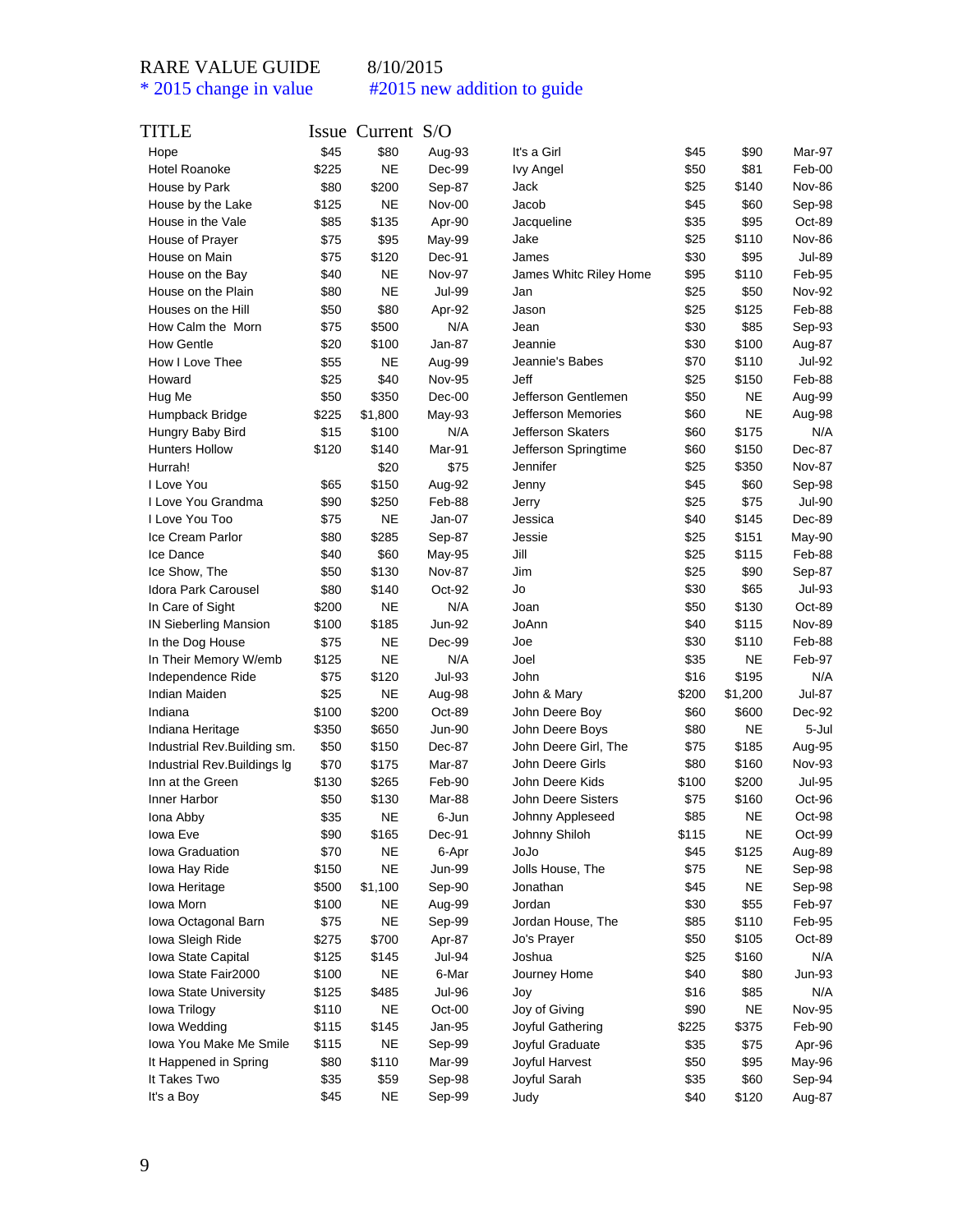### RARE VALUE GUIDE 8/10/2015

\* 2015 change in value #2015 new addition to guide

### TITLE Issue Current S/O Julie \$25 \$350 Oct-87 July Four **\$40** \$120 Sep-87 July Wedding \$100 NE Aug-98 June Wedding  $$90$  \$185 Aug-90 Junior Stitcher  $$35$  \$65 Mar-91 Junior Surgeon  $$25$  \$40 Mar-94 Just for Nana  $$45$  \$65 Nov-97 Just Married \$100 \$125 5-Mar Just Purrfect \$50 \$85 Jul-96 Justice For All \$85 NE Aug-94 Justin \$50 \$140 Jun-88 Kaiser Wilhelm Church \$100 \$185 Mar-88 Kaleidoscope \$100 \$225 Jan-87 Karen's Flag  $$60$  \$65 Sep-98 Kate Shelley Bridge, The \$85 NE Sep-08 Katherine \$35 \$110 Jul-90 Kathy \$35 \$110 Oct-93 Kathy's Doll \$45 \$75 Sep-98 Katie 1990 (1930 \$160 N/A Katie's Cats **\$45** \$77 Feb-00 Katie's Flowers  $$30$  \$145 Jun-89 Katie's Music Box \$25 \$100 Jun-90 Katrina **\$25** \$80 Feb-93 Keith \$30 \$95 Nov-89 Kelly **\$25** \$120 Aug-87 Kelsey **\$35** \$61 Sep-00 Kenny **\$25** \$80 Nov-89 Kentucky \$70 \$360 Oct-86 Kentucky Heritage  $$325$  \$650 Jan-91 Kevin **\$25** \$110 Aug-89 Kim  $$20$  \$175 Aug-86 Kinsman House  $$125$  \$190 May-92 Kiss Me  $$45$   $$66$  Oct-99 Kitty, Kitty, Kitty **\$70** NE 6-Nov Knitting Lesson \$50 \$95 Dec-89 Kringle Bells  $$50$  \$71 Oct-00 Kris Kringle **\$40** \$350 Nov-94 Kris Kringle's Snowman \$70 NE Oct-98 Kristin \$35 \$150 Jun-87 Kurt \$25 \$40 Oct-94 Kyle \$30 \$125 Feb-90 Kylee \$35 NE Feb-97 Labor of Love  $$100$  \$210 Feb-90 Lacey **\$50** NE Jan-00 Ladies Outing  $$55$   $$60$  May-98 Lake Ride  $$110$  NE Oct-99 Lake Spring Park  $$100$  \$375 Sep-00 Lambs \$100 \$205 Oct-89 Lamb's Farm \$115 NE Sep-98 Lancaster Heritage  $$90$  NE Dec-98 Lancaster Memories  $$200$  \$250 May-96 Lancaster Morn  $$275$  \$565 Sep-86 Lancaster Ride  $$75$  \$260 Apr-91 Lancaster Spring  $$200$  N N/A Lanterman's Mill  $$80$  \$200 Jan-87 Lanterman's Mill Revstd \$100 \$180 Apr-94 Larry 550 \$80 Oct-93 Last Supper  $$100$  NE 4-Dec Lauber Hill **\$70** NE Aug-98 Laura's Flowers  $$40$  \$45 Feb-00 Laura's Lamb  $$45$  \$200 Dec-87 Lauren **\$25** \$250 May-87 Laurie **\$25** \$85 Dec-88 Law Office, The  $$75$  NE Sep-98 Le Grand Adagio  $$100$  \$155 Aug-90 Leap Frog  $$75$  NE Jan-09 Learned Pair  $$100$  \$125 Oct-94 Learning Thru Love \$80 \$155 Apr-92 Lee Chapel, The  $$130$  \$135 Sep-98 Lemonade Sisters  $$65$  \$90 5-Mar Les Chevaux  $$150$   $$300$  May-87 Leslie \$30 \$115 May-90 Lesson in Patience  $$150$  \$350 Sep-86 Let it Rain  $$50$  NE Sep-99 Let's Be Pals \$45 \$115 May-95 Let's Cheer \$40 \$55 Sep-99 Liberty \$115 NE Oct-98 Light & Hope  $$60$  NE Sep-99 Lighthouse Port Ontario  $$65$  \$120 Jun-92 Lighthouse, The  $$100$  \$185 Apr-90 Lighthouse-Currituck \$65 NE 6-Jul Lighthouse-Hatteras \$65 NE 2-Nov #Lighthouse-Ocracoke \$65 NE 22-Mar Lilly & Liz **\$40** \$135 Aug-87 Linda \$45 \$170 Apr-90 Lindsay's Lamb  $$40$  \$250 May-87 Lindsey \$40 NE Sep-00 Lindsey's Place  $$35$  \$105 Jul-90 Lisa & Tiger  $$30$  \$125 N/A Lisa Anne **\$45** \$55 Apr-99 Listening Ear, The \$65 NE 1-Jul Little Angel  $$25$  \$50 Dec-94 Little Apples/Row \$100 \$300 N/A Little Artist  $$50$  NE Sep-98 Little Blue Church  $$90$  \$250 Apr-91 Little Boy Blue  $$30$  NE Oct-99 Little Brother  $$50$  NE Dec-99 Little Brown Church 1988 \$100 \$425 Dec-88 Little Brown Church Rystd \$125 \$195 Jan-97 Little Emma  $$45$  \$77 Oct-00 Little Erica  $$25$  \$35 Nov-95 Little Fellow  $$57$  \$175 N/A Little Girl in Blue 516 \$115 N/A Little Girl's Prayer  $$35$  \$135 N/A Little Girls' Wish  $$50$  \$150 Jan-87 Little Green Apples  $$45$  \$52 Sep-99 Little Indians  $$40$  \$70 Jul-93 Little Katie **\$55** \$150 Oct-96 Little Lambs \$100 \$130 Nov-95 Little Nurse  $$50$  \$75 Mar-98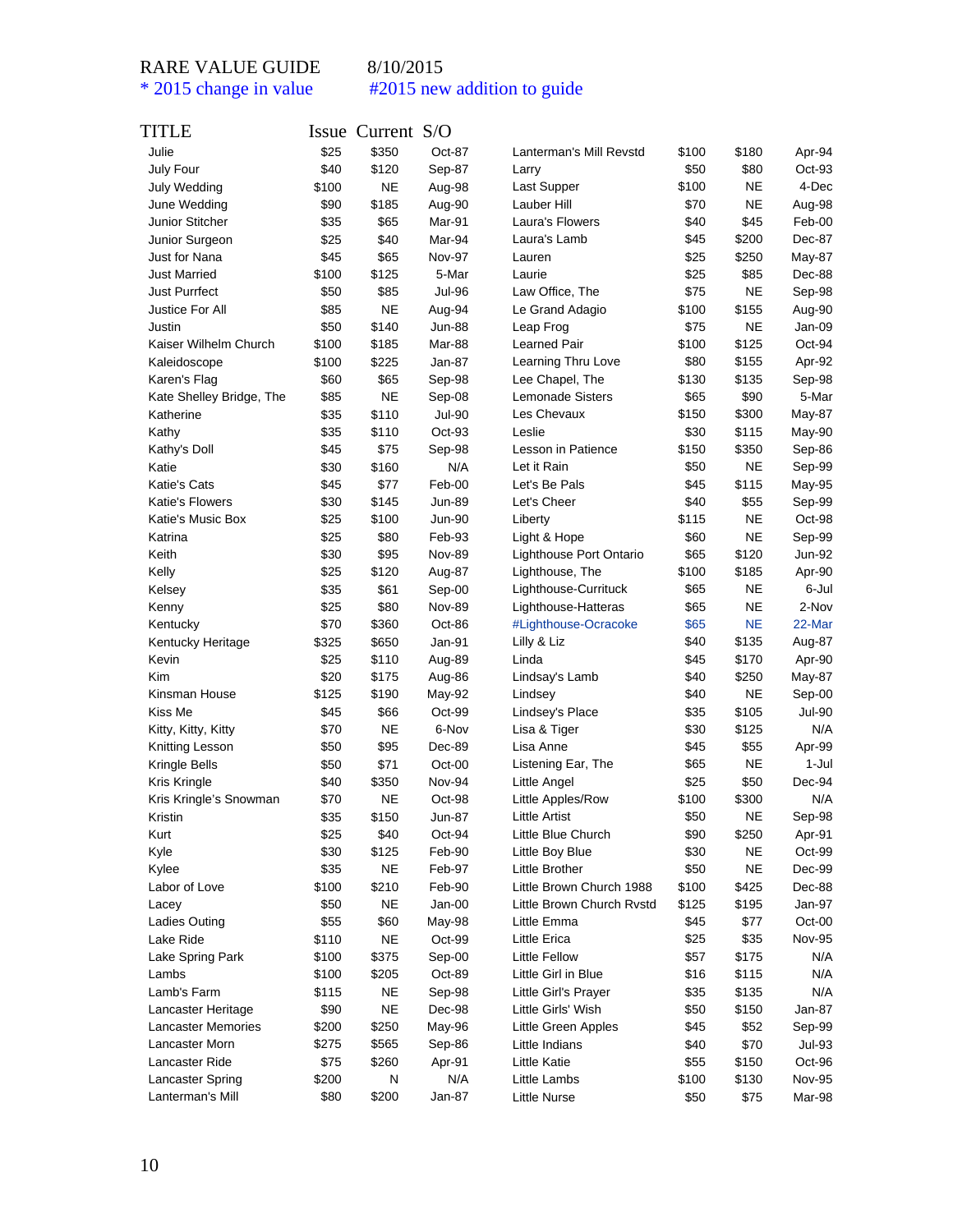| TITLE                          |       | Issue Current S/O |               |                            |       |             |               |
|--------------------------------|-------|-------------------|---------------|----------------------------|-------|-------------|---------------|
| <b>Little Rascals</b>          | \$45  | <b>NE</b>         | Sep-99        | <b>Loving Sisters</b>      | \$45  | \$115       | May-91        |
| Little Red Sch House Rev       | \$100 | <b>NE</b>         | 5-Jul         | Lowe House                 | \$100 | \$185       | Aug-89        |
| Little Red School House        | \$100 | \$120             | Jan-96        | Loy's Station Bridge       | \$125 | NE          | Oct-00        |
| <b>Little Sis</b>              | \$65  | ΝE                | N/A           | Lullaby                    | \$60  | NE          | 4-Oct         |
| <b>Little Sister</b>           | \$35  | \$100             | N/A           | Lynn                       | \$40  | \$95        | Feb-90        |
| Little Stone House             | \$100 | ΝE                | Sep-98        | <b>Mabry Mill</b>          | \$55  | \$125       | Sep-98        |
| Little Stone School            | \$80  | \$95              | May-00        | <b>Madison County</b>      | \$80  | \$100       | Sep-98        |
| <b>Little Sweetheart</b>       | \$35  | \$50              | Mar-94        | Madonna                    | \$50  | \$110       | <b>Nov-88</b> |
| Little White Church            | \$75  | \$105             | <b>Jul-97</b> | Maggie                     | \$30  | \$250       | N/A           |
| Living History Love            | \$200 | \$310             | Aug-93        | <b>Magic Moments</b>       | \$45  | \$70        | Nov-99        |
| <b>Living History Memories</b> | \$90  | \$200             | Oct-92        | Magic Shoes                | \$75  | \$81        | Sep-98        |
| Locust Grove                   | \$135 | \$270             | Mar-93        | <b>Maid Marion</b>         | \$50  | \$150       | Aug-86        |
| Log Cabin                      | \$70  | \$185             | Aug-88        | Maid of the Orchard        | \$350 | \$700       | Feb-90        |
| London Bridge                  | \$20  | \$100             | N/A           | Maidens Three              | \$60  | NE          | <b>Nov-95</b> |
| Lone Ranger                    | \$50  | \$165             | <b>Nov-87</b> | Maids in a Row             | \$70  | \$125       | <b>Jul-91</b> |
| Long Grove Church              | \$100 | \$280             | N/A           | Maids of the Morn          | \$60  | \$175       | Jun-87        |
| Long Grove Memories            | \$80  | \$110             | Oct-93        | Make Me an Offer           | \$95  | \$150       | 3-Jul         |
| Long Shot                      | \$45  | \$95              | Oct-90        | Mako                       | \$20  | NE          | N/A           |
| Long View                      | \$75  | \$123             | <b>Nov-99</b> | Malcolm                    | \$40  | \$85        | Feb-90        |
| Lords of the Evening           | \$250 | \$550             | <b>Jul-88</b> | Mama, Papa, Baby Bear      | \$70  | NE          | Sep-98        |
| Lords of the Night             | \$325 | \$600             | Dec-92        | Manatees                   | \$70  | \$145       | <b>Nov-95</b> |
| Lords of the Realm             | \$80  | \$300             | N/A           | Mandy                      | \$20  | \$135       | Jan-87        |
| Lords of the Valley            | \$175 | \$400             | N/A           | Mansion, The               | \$70  | NE          | Aug-99        |
| Lots of Love                   | \$45  | NE                | <b>Jul-98</b> | Marching w/our Pig         | \$55  | NE          | Sep-99        |
| Loudmouths                     | \$125 | \$400             | N/A           | Marge                      | \$20  | \$100       | Apr-87        |
| Loudoun County Courthou        | \$100 | ΝE                | Sep-98        | Marissa                    | \$40  | \$65        | Jan-94        |
| Louisa                         | \$20  | \$125             | Feb-87        | Mark                       | \$40  | \$145       | <b>Nov-87</b> |
| Love                           | \$10  | \$125             | N/A           | Market Girl                | \$75  | NE          | Sep-98        |
| Love & Joy (MOP)               | \$50  | \$100             | Apr-97        | Market Place Chipping      | \$150 | \$150       | Sep-87        |
| Love & Marriage                | \$130 | \$275             | Feb-93        | Market Place, The          | \$125 | NE          | May-07        |
| Love & Stitches                | \$60  | \$72              | May-99        | Market, The                | \$140 | <b>NE</b>   | Jul-98        |
| Love & Support                 | \$100 | \$200             | Dec-93        | Mark's Train               | \$45  | NE          | Jan-00        |
| Love at St. Mary's             | \$60  | \$140             | Jun-93        | <b>Marshall University</b> | \$125 | \$360       | Mar-95        |
| Love Birds                     | \$75  | ΝE                | Sep-99        | Martha Mary Chapel         | \$85  | \$95        | Oct-97        |
| Love Blossoms                  | \$55  | \$110             | Sep-97        | Martha Washington          | \$95  | NE          | Oct-00        |
| Love Eternal                   | \$100 | \$220             | Oct-89        | Mary                       | \$30  | \$85        | <b>Nov-92</b> |
| Love in a Buggy                | \$75  | \$95              | <b>Jul-97</b> | Mary & Magnolia            | \$15  | \$150       | N/A           |
| Love in Bloom                  | \$65  | \$85              | May-97        | Mary Ann                   | \$20  | \$125       | N/A           |
| Love Message                   | \$65  | \$120             | Jun-97        | Mary Jen                   | \$20  | \$125       | N/A           |
| Love Supreme                   | \$70  | <b>NE</b>         | Nov-95        | Mary Jo                    | \$40  | NE          | Sep-98        |
| Love You                       | \$50  | \$70              | 2-Oct         | Mary Lou                   | \$50  | \$75        | Sep-98        |
| Love You More                  | \$50  | <b>NE</b>         | 2-Oct         | Maryland Homestead         | \$100 | $_{\sf NE}$ | Sep-98        |
| Lovers Ride (MOP)              | \$60  | \$125             | Apr-99        | Mary's Lambs Ig.           | \$75  | \$850       | N/A           |
| Love's Commitment              | \$70  | <b>NE</b>         | Aug-13        | Mary's Lambs sm.           | \$40  | \$225       | N/A           |
| Love's Devotion                | \$50  | \$125             | May-93        | Mary's Wedding             | \$65  | \$250       | N/A           |
| Love's Duet                    | \$50  | \$100             | Feb-93        | Mason Jar                  | \$30  | \$160       | Jan-87        |
| Love's Vows                    | \$25  | \$40              | May-95        | Masters of the Field       | \$70  | \$120       | Aug-89        |
| Love's Winter Ride             | \$45  | \$100             | <b>Jun-95</b> | Mathilda                   | \$20  | \$100       | Mar-87        |
| Loves Young Teacher            | \$60  | \$85              | Sep-98        | Matthew                    | \$30  | \$140       | Dec-87        |
| Loving Arms                    | \$100 | <b>NE</b>         | N/A           | Matthew's Train            | \$40  | NE          | Oct-99        |
| Loving Brothers                | \$75  | <b>NE</b>         | 05/08         | Maytag Multi Motor         | \$75  | \$125       | Jan-96        |
| Loving Care                    | \$45  | \$165             | Sep-87        | Maytag's First             | \$65  | \$143       | Mar-96        |
| Loving Cradle                  | \$75  | \$155             | Feb-90        | Maytag's Last Wring        | \$85  | \$90        | 1-May         |
| <b>Loving Memories</b>         | \$55  | NE                | 1-May         | McConnell's Mill           | \$65  | NE          | Dec-96        |
| #Loving Pair                   | \$75  | <b>NE</b>         | $Jul-15$      | McKenzie                   | \$40  | \$70        | Jul-97        |
|                                |       |                   |               |                            |       |             |               |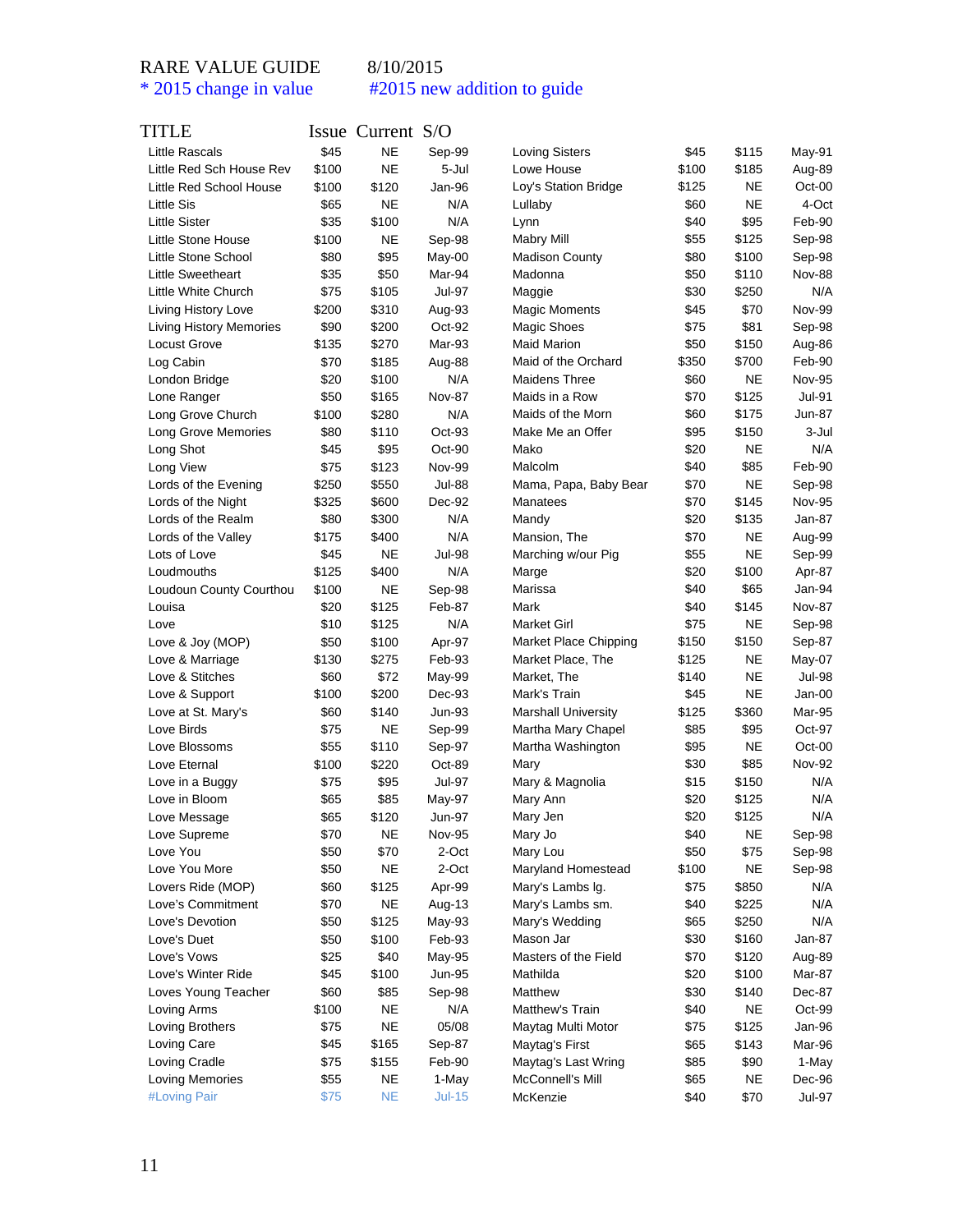| TITLE                     |                | Issue Current S/O  |                  |                                |              |           |                  |
|---------------------------|----------------|--------------------|------------------|--------------------------------|--------------|-----------|------------------|
| Me & Mom                  | \$70           | \$160              | Jan-92           | Month-February                 | \$40         | <b>NE</b> | 4-Aug            |
| Me & My Friend            | \$75           | \$155              | Aug-88           | Month-June                     | \$40         | <b>NE</b> | 4-Nov            |
| Me, Too!                  | \$35           | \$70               | Aug-98           | Month-November                 | \$40         | <b>NE</b> | Oct-08           |
| <b>Meadow Maid</b>        | \$40           | \$115              | Jan-89           | Month-October                  | \$40         | <b>NE</b> | 3-Apr            |
| <b>Medical Duo</b>        | \$65           | \$345              | Mar-87           | Month-September                | \$40         | <b>NE</b> | 3-Jun            |
| <b>Medical Team</b>       | \$60           | \$75               | Oct-97           | Monticello                     | \$125        | \$170     | Feb-98           |
| Megan                     | \$50           | \$200              | Jul-88           | <b>Monticello Winter</b>       | \$125        | <b>NE</b> | N/A              |
| Meghan's Lamb             | \$50           | \$105              | Oct-98           | Moonlight Ride                 | \$350        | \$700     | Dec-88           |
| Melanie                   | \$25           | \$100              | Jul-92           | Moonlit Skaters 2 S.           | \$40         | \$150     | N/A              |
| Melinda                   | \$35           | \$45               | <b>Nov-95</b>    | Moonlit Skaters I L.           | \$75         | \$300     | N/A              |
| Melissa                   | \$45           | \$165              | <b>Nov-87</b>    | More Please                    | \$45         | \$50      | 4-May            |
| Melody                    | \$40           | <b>NE</b>          | Feb-99           | Morning at Meems Bottom        | \$115        | <b>NE</b> | 1-Nov            |
| Mem Hall Bridgewater Coll | \$90           | NE                 | <b>Nov-99</b>    | Morning at St. James           | \$75         | \$200     | Aug-94           |
| Mem. Continental Hall     | \$50           | <b>NE</b>          | N/A              | <b>Morning Glory</b>           | \$35         | <b>NE</b> | Jul-97           |
| Mem. of Newton Falls      | \$125          | NE                 | Dec-98           | <b>Morning Outing</b>          | \$70         | \$85      | Apr-98           |
| Mem. of W. Reserve        | \$115          | \$180              | Oct-98           | <b>Morning Reflections</b>     | \$55         | <b>NE</b> | N/A              |
| Mem. to the President     | \$85           | NE                 | Sep-98           | Morning Ride                   | \$100        | \$160     | $Oct-93$         |
| Members of the Board      | \$275          | <b>NE</b>          | 6-Aug            | <b>Morning Song</b>            | \$20         | \$100     | Apr-87           |
| Men Folk, The             | \$100          | <b>NE</b>          | <b>Nov-95</b>    | <b>Morning Visitor</b>         | \$350        | \$500     | May-97           |
| <b>Mennonite Quilt</b>    | \$70           | \$140              | Nov-93           | <b>Moss Quilt</b>              | \$80         | \$200     | Aug-93           |
| Meredith                  | \$65           | \$140              | Feb-88           | <b>Moss Stitcher's Quilt</b>   | \$90         | \$200     | <b>Nov-93</b>    |
| Merry                     | \$30           | \$85               | Mar-88           | Mother is Love                 | \$45         | \$70      | Aug-99           |
| Michael                   | \$30           | \$120              | Sep-89           | <b>Mother Theresa</b>          | \$50         | <b>NE</b> | N/A              |
| Michael's Flag            | \$60           | ΝE                 | Aug-97           | Mother's Day Out               | \$50         | <b>NE</b> | Apr-08           |
| Michael's Pals            | \$40           | \$81               | <b>Nov-92</b>    | Mother's Angels                | \$80         | <b>NE</b> | Dec-99           |
| Michelle                  | \$30           | \$110              | Apr-88           | Mother's Cameo                 | \$50         | <b>NE</b> | 1-Jun            |
| Michigan Days             | \$55           | \$85               | Oct-99           | Mother's Day                   | \$50         | \$75      | Feb-99           |
| <b>Michigan Memories</b>  | \$100          | \$185              | Feb-90           | Mother's Heart                 | \$75         | \$110     | May-98           |
| Midnight                  | \$45           | \$60               | Nov-98           | Mother's Joy                   | \$70         | NE        | <b>Nov-95</b>    |
| Mike                      | \$25           | \$275              | N/A              | Mother's Love, A               | \$45         | \$125     | Feb-90           |
| Mike & Jessie             | \$60           | \$300              | N/A              | Mother's Meeting               | \$60         | \$110     | Feb-91           |
| Mikio                     | \$25           | \$40               | Jan-95           | Mother's Pride                 | \$45         | <b>NE</b> | Sep-98           |
| Milk Lad                  | \$15           | \$125              | N/A              | Mother's Story                 | \$100        | \$210     | Feb-90           |
| Milk Maid                 | \$15           | \$125              | N/A              | Mothers to Be                  | \$35         | \$100     | Aug-87           |
| Milking                   | \$50           | <b>NE</b>          | Aug-99           | Mother's Walk                  | \$60         | \$91      | Dec-98           |
| Mill House, The           | \$60           | <b>NE</b>          | Feb-97           | Mountain Homestead             | \$200        | <b>NE</b> | 5-Aug            |
| Mimslyn Inn               | \$115          | \$120              | 1-Oct            | Mountain Lodge                 | \$80         | \$200     | Oct-88           |
| Minnesota                 | \$70           | \$200              | Sep-86           | <b>Mountain Music</b>          | \$80         | <b>NE</b> | Sep-98           |
| Minnesota Memories        | \$160          | \$185              | Feb-99           | <b>Mountain Stream</b>         | \$135        | <b>NE</b> | Nov-00           |
| Miracle Workers           | \$70           | \$115              | <b>Nov-92</b>    | Moving In                      | \$75         | <b>NE</b> | <b>Jun-99</b>    |
| Mirror Mirror on the Wall | \$50           | <b>NE</b>          | Sep-99           | Mt. Solon Memories             | \$70         | \$500     | N/A              |
| Mischief                  | \$50           | \$110              | Feb-88           | #Mt. Vernon                    | \$175        | <b>NE</b> | $Jul-14$         |
| Mission Church            | \$100          | <b>NE</b>          |                  | Mt. Zion                       | \$75         | \$85      |                  |
| <b>Mission Family</b>     | \$100          | <b>NE</b>          | Aug-98<br>N/A    | Mtn. Reflections               | \$70         | \$150     | Sep-99<br>Apr-87 |
|                           |                |                    |                  |                                |              | \$75      | N/A              |
| Mississippi River         | \$150<br>\$115 | \$225<br><b>NE</b> | May-91<br>Mar-10 | Muffet Boy I                   | \$10<br>\$16 | \$65      | Nov-88           |
| Missouri Memories         |                | <b>NE</b>          |                  | Muffet Boy II<br>Muffet Girl I |              |           |                  |
| Missouri State Cap        | \$80           |                    | Sep-98           |                                | \$10         | \$75      | N/A              |
| Moffett Hall w/o          | \$110          | <b>NE</b>          | Apr-09           | Muffet Girl II                 | \$16         | \$65      | Nov-88           |
| Molly                     | \$30           | \$125              | N/A              | Mule, The                      | N/A          | \$2500    | N/A              |
| Molly's Babes             | \$40           | \$75               | $Jan-93$         | Museum, The                    | \$140        | \$215     | Sep-91           |
| Momma Apple (blue)        | \$10           | \$150              | N/A              | Music Boy                      | \$60         | <b>NE</b> | Nov-95           |
| Momma Apple (gold)        | \$16           | \$125              | N/A              | <b>Music Festival</b>          | \$115        | \$250     | Feb-90           |
| Mom's Maytag              | \$75           | <b>NE</b>          | 3-Jan            | My Angel                       | \$35         | <b>NE</b> | N/A              |
| Monarch                   | \$35           | \$125              | N/A              | My Babes                       | \$50         | <b>NE</b> | Sep-98           |
| Month-December            | \$40           | \$65               | 2-Nov            | My Baby                        | \$45         | <b>NE</b> | Aug-98           |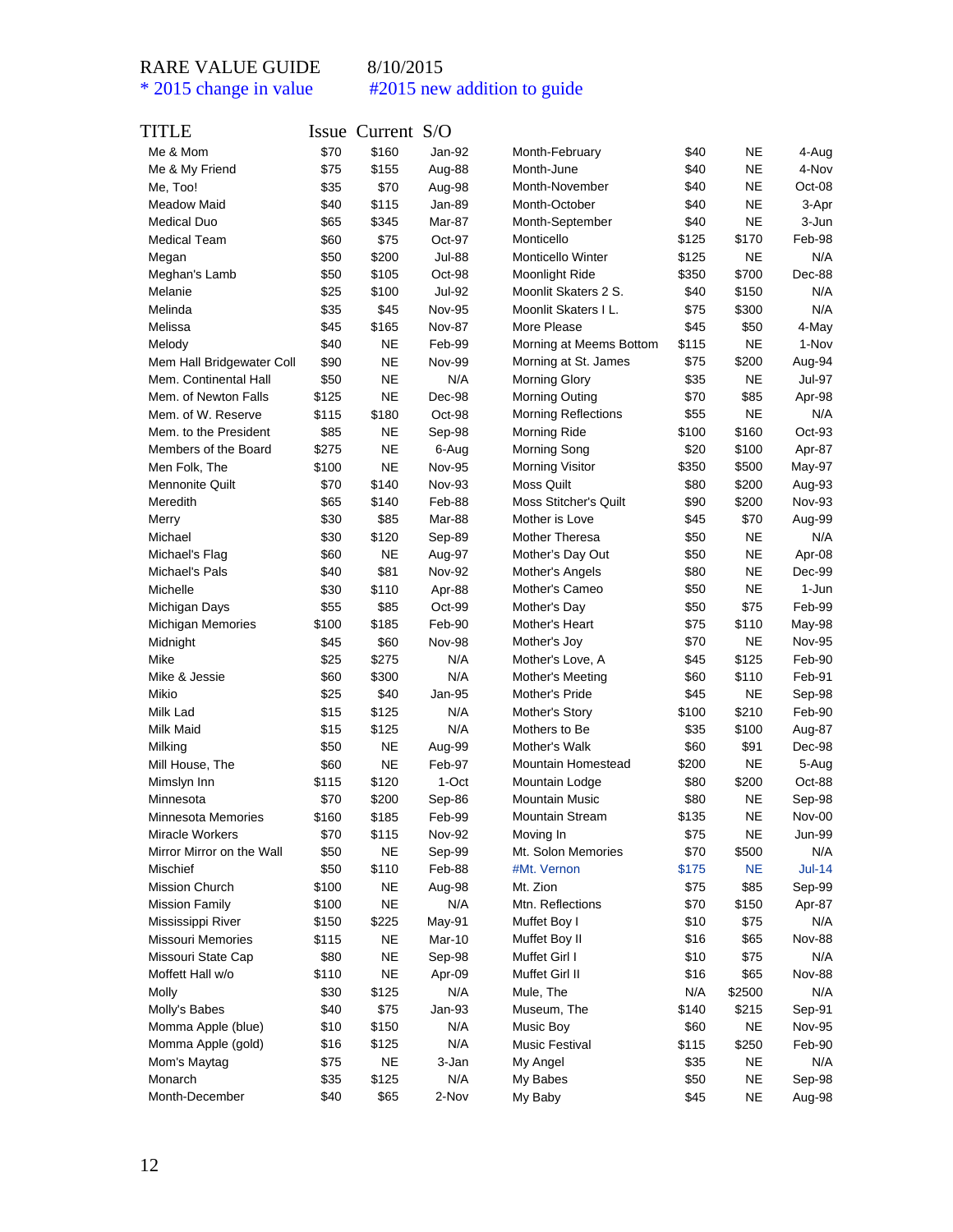| TITLE                   |       | Issue Current S/O |               |                           |       |           |               |
|-------------------------|-------|-------------------|---------------|---------------------------|-------|-----------|---------------|
| My Barn                 | \$45  | <b>NE</b>         | N/A           | Naval Wedding             | \$120 | \$210     | Sep-91        |
| My Best Friend          | \$45  | <b>NE</b>         | 2-Oct         | Navy Boy                  | \$35  | \$130     | Aug-88        |
| My Big Sister           | \$50  | \$150             | Oct-89        | Nebraska                  | \$100 | \$115     | Oct-92        |
| My Blankie              | \$50  | \$71              | 1-Mar         | Needler, The              | \$70  | \$200     | Mar-87        |
| My Boy                  | \$60  | \$170             | Apr-87        | Neighborhood Patrol       | \$60  | \$95      | $Oct-93$      |
| My Boys                 | \$45  | NE                | Sep-98        | Neighbors, The            | \$100 | \$350     | Mar-87        |
| My Brother              | \$85  | <b>NE</b>         | Sep-00        | Nero                      | \$40  | \$85      | Feb-90        |
| My Brother My Friend    | \$85  | <b>NE</b>         | N/A           | Netherland Inn Rev.       | \$90  | <b>NE</b> | Jan-09        |
| My Buddy                | \$60  | \$110             | Jan-95        | Netherland Inn, The       | \$135 | \$300     | Sep-93        |
| My Companion            | \$40  | \$85              | Feb-90        | Never Alone               | \$35  | \$130     | N/A           |
| My Computer             | \$55  | NE                | Sep-99        | Never Ending Love         | \$60  | \$85      | Apr-96        |
| My Cow Boy              | \$45  | <b>NE</b>         | Nov-99        | <b>New Arrival</b>        | \$75  | \$250     | Mar-87        |
| My Cow Girl             | \$45  | \$50              | Nov-99        | New Beginning, A          | \$100 | \$120     | N/A           |
| My Dad                  | \$65  | \$70              | Dec-99        | New Generation            | \$150 | \$230     | Jul-92        |
| My Dr.                  | \$50  | NE                | Dec-99        | <b>New Point Visitors</b> | \$70  | <b>NE</b> | 2-Aug         |
| My Fair Ladies          | \$90  | <b>NE</b>         | Mar-95        | <b>New Quilt</b>          | \$120 | \$230     | Feb-90        |
| My Father               | \$45  | NE                | <b>Nov-95</b> | <b>New River</b>          | \$100 | <b>NE</b> | Sep-98        |
| My Fireman              | \$50  | <b>NE</b>         | Oct-97        | <b>New York Memories</b>  | \$80  | \$150     | N/A           |
| My First Day            | \$60  | \$95              | Feb-96        | Newborn, The              | \$55  | \$225     | N/A           |
| My First Driving Lesson | \$120 | \$125             | Aug-00        | Newlyweds                 | \$80  | \$200     | May-87        |
| My Garden               | \$60  | NE                | 1-May         | Nicholas                  | \$60  | \$325     | <b>Nov-89</b> |
| My Girls                | \$60  | \$250             | N/A           | Nicole                    | \$60  | \$125     | Mar-93        |
| My Guardian Angel       | \$65  | <b>NE</b>         | Apr-07        | Night Watchmen, The       | \$150 | \$280     | Apr-90        |
| My Hands to Thee        | \$75  | \$300             | N/A           | Nimmo Church              | \$125 | \$400     | Jan-87        |
| My John Deere Xmas      | \$45  | \$115             | <b>Nov-97</b> | Nine Lives                | \$40  | \$200     | Feb-96        |
| My Little Brothers      | \$50  | \$200             | Sep-86        | Nine Mennonite Girls      | \$40  | \$175     | N/A           |
| My Little Lamb          | \$45  | <b>NE</b>         | $Dec-00$      | No Hands                  | \$40  | \$150     | N/A           |
| My Little Scout         | \$45  | \$60              | Sep-98        | Noah's Ark                | \$75  | \$193     | Nov-00        |
| My Little Star          | \$45  | \$70              | Jun-98        | Noble Contemplation       | \$95  | <b>NE</b> | Sept-10       |
| My Love                 | \$60  | NE                | 3-Feb         | Noble Filly               | \$65  | \$325     | May-88        |
| My Mailman              | \$60  | \$75              | Jul-99        | Noble Gathering           | \$115 | \$130     | 6-Feb         |
| My New Friends          | \$110 | \$115             | Dec-98        | North Side of Square      | \$70  | \$190     | Feb-88        |
| My Nurse                | \$55  | \$128             | Feb-94        | <b>Northern Friends</b>   | \$120 | \$250     | May-93        |
| My Old KY Home          | \$100 | \$195             | Jun-89        | Northern Heritage         | \$75  | \$155     | May-89        |
| My Pal                  | \$50  | \$105             | Feb-90        | Northern Wedding          | \$250 | \$300     | Oct-94        |
| My Place                | \$30  | \$150             | N/A           | Norwegian Heritage        | \$70  | \$120     | Apr-97        |
| My Pony                 | \$45  | \$60              | Sep-98        | Notre Dame                | \$90  | \$200     | Aug-86        |
| My Prayer               | \$40  | \$75              | May-95        | Nursery Ride              | \$55  | \$100     | May-94        |
| My Precious Grandchild  | \$45  | <b>NE</b>         | <b>Nov-99</b> | Nurses Parade             | \$100 | \$210     | May-92        |
| My Sailboat             | \$45  | NE                | Sep-00        | Nurses Three              | \$80  | \$485     | Sep-89        |
| My Sister, My Friend    | \$75  | \$165             | Nov-99        | Nurses Two                | \$55  | <b>NE</b> | 4-Aug         |
| My Sisters              | \$40  | \$175             | N/A           | Nurses, The               | \$70  | \$200     | N/A           |
| My Six Little Bears     | \$50  | NE                | Jan-99        | Nursing Team, The         | \$70  | \$180     | Aug-86        |
| My Teddy                | \$40  | <b>NE</b>         | Dec-99        | O Gentle Friend           | \$40  | \$180     | N/A           |
| My Two Girls            | \$50  | \$70              | Oct-99        | Ocean                     | \$80  | \$165     | <b>Nov-87</b> |
| Nancy                   | \$40  | \$650             | N/A           | Ocean Fantasy             | \$70  | \$135     | Mar-88        |
| Nancy's Lamb            | \$40  | \$110             | Sep-94        | Ocracoke Light            | \$55  | \$110     | Oct-97        |
| Nashville Ride          | \$75  | <b>NE</b>         | Sep-98        | Octagon House             | \$90  | \$205     | Aug-88        |
| Natalie                 | \$40  | \$150             | <b>Nov-88</b> | Octagon Ride              | \$100 | \$205     | Feb-90        |
| Nathan                  | \$65  | \$90              | Sep-98        | Octagonal Barn            | \$100 | \$120     | Sep-98        |
| Nativity, The           | \$80  | <b>NE</b>         | Aug-13        | Off to Harvest            | \$80  | \$110     | Apr-99        |
| Natural Bridge(WVPT)    | \$200 | <b>NE</b>         | N/A           | Oh Life                   | \$40  | \$175     | N/A           |
| Natural Wonders         | \$95  | <b>NE</b>         | 4-Oct         | Ohio                      | \$70  | \$275     | Aug-87        |
| Nature's Solitude       | \$200 | <b>NE</b>         | 2-May         | Ohio Heritage             | \$110 | \$140     | Aug-92        |
| Nature's Way            | \$60  | \$90              | Apr-95        | Ohio Homestead            | \$75  | <b>NE</b> | Aug-98        |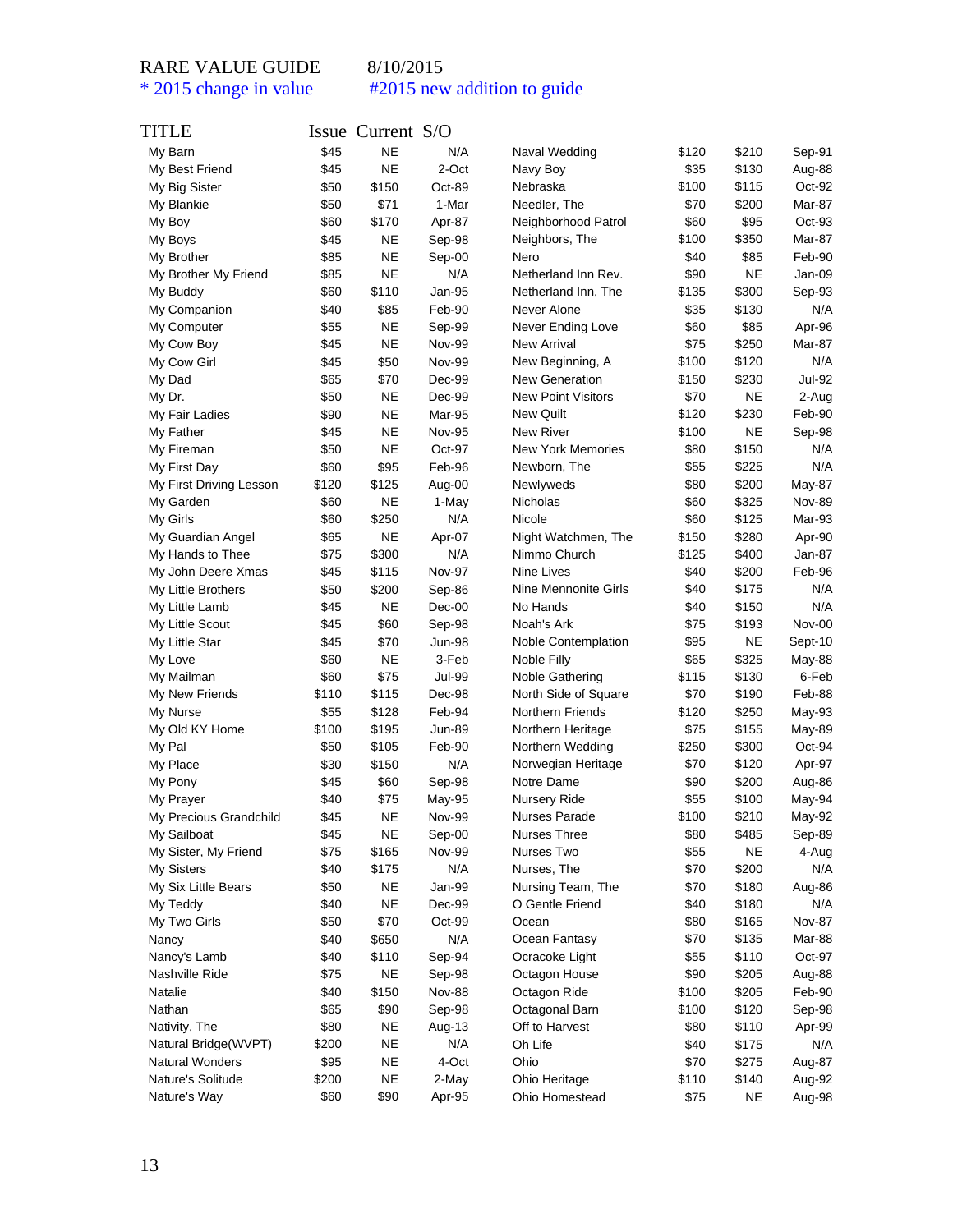| TITLE                       |               | Issue Current S/O |               |                                    |              |           |                 |
|-----------------------------|---------------|-------------------|---------------|------------------------------------|--------------|-----------|-----------------|
| Ohio Legacy                 | \$200         | <b>NE</b>         | 3-Nov         | Our Big Brother                    | \$35         | \$145     | N/A             |
| Ohio Star                   | \$60          | \$200             | N/A           | Our Bird House                     | \$35         | \$60      | Sep-94          |
| <b>Ohio State House</b>     | \$85          | NE                | Sep-98        | Our Blessed Land                   | \$200        | \$600     | May-97          |
| Ohio Village Inn            | \$180         | <b>NE</b>         | Aug-99        | Our Carrying Baskets               | \$95         | \$150     | 3-Feb           |
| Old Brick Union Ch          | \$100         | <b>NE</b>         | <b>Nov-95</b> | Our Days at the Mansion            | \$85         | <b>NE</b> | 06/08           |
| Old Capital Revisited       | \$100         | ΝE                | Jul-11        | Our Family Heritage                | \$225        | <b>NE</b> | Jan-00          |
| Old Capital, The            | \$100         | \$250             | Mar-92        | Our Family Home                    | \$75         | NE        | Aug-99          |
| Old Chair Factory, The      | \$100         | ΝE                | N/A           | <b>Our First Harvest</b>           | \$65         | \$70      | Mar-00          |
| Old Country Church          | \$250         | <b>NE</b>         | 5-Apr         | Our Four on the Bench              | \$70         | \$95      | Jun-99          |
| Old Country Road            | \$55          | \$125             | May-99        | Our Girl Scout                     | \$55         | \$95      | Apr-99          |
| <b>Old Country Store</b>    | \$100         | \$155             | May-91        | Our Girls                          | \$60         | \$185     | N/A             |
| Old Courthouse, The         | \$150         | ΝE                | Sep-98        | Our Graduate (boy)                 | \$50         | NE        | Dec-99          |
| Old Fairfax Courthouse      | \$85          | <b>NE</b>         | Sep-13        | Our Graduate (girl)                | \$50         | <b>NE</b> | Apr-99          |
| Old Farm House              | \$100         | \$105             | Sep-99        | Our Hero                           | \$45         | <b>NE</b> | Sep-98          |
| Old Firehouse               | \$65          | NE                | Sep-98        | Our Irish Heritage                 | \$60         | \$100     | 1-Jan           |
| Old Library, The            | \$200         | \$280             | May-90        | Our Joy                            | \$175        | <b>NE</b> | <b>Nov-95</b>   |
| Old Log Cabin, The          | \$80          | \$170             | Sep-91        | Our Leader                         | \$70         | NE        | Aug-98          |
| Old Main                    | \$85          | ΝE                | Jan-99        | Our Legacy                         | \$200        | \$500     | Dec-91          |
| Old Mill House              | \$125         | \$300             | N/A           | Our Library                        | \$75         | <b>NE</b> | Sep-98          |
| Old Mill, The               | \$100         | <b>NE</b>         | <b>Nov-95</b> | Our Little Brother                 | \$50         | \$175     | N/A             |
| Old Presbyterian Church     | \$55          | \$95              | <b>Jul-97</b> | Our Little Sister                  | \$50         | \$175     | N/A             |
| Old Red Courthouse, The     | \$75          | <b>NE</b>         | Aug-98        | Our Mascot                         | \$45         | <b>NE</b> | Oct-99          |
| Old Sled, The               | \$75          | <b>NE</b>         | Sep-99        | <b>Our Miracle</b>                 | \$65         | \$80      | 5-May           |
| Old Stone Bridge, The       | \$100         | \$600             | Apr-90        | <b>Our National Treasures</b>      | \$125        | <b>NE</b> | 6-May           |
| Old Stone Church, The       | \$150         | \$350             | Feb-87        | Our New Babe                       | \$60         | NE        | Nov-95          |
| Old Stone House, The        | \$175         | \$250             | Aug-94        | Our Place                          | \$60         | \$123     | Jun-97          |
| Old Stone Mill              | \$90          | \$180             | Aug-89        | Our Skating Place                  | \$120        | NE        | 2-Mar           |
| Ole Time Baseball           | \$110         | ΝE                | 5-May         | Our Special Day                    | \$125        | \$250     | Aug-99          |
| On a Spring Day             | \$65          | <b>NE</b>         | Oct-99        | Our Star                           | \$55         | NE        | Dec-99          |
| On My Honor                 | \$30          | \$45              | Oct-97        | Our Teacher                        | \$115        | <b>NE</b> | <b>Nov-99</b>   |
| On the Alert                | \$50          | NE                | Sep-98        | Our Teacher Mr.                    | \$70         | \$110     | Aug-97          |
| On The Canal                | \$60          | \$200             | N/A           | Our Three                          | \$55         | \$130     | Jan-92          |
| On the Pond                 | \$45          | \$75              | Dec-92        | Our Treadle Machine                | \$95         | NE        | Oct-13          |
| On The Swing                | \$40          | \$225             | N/A           | Our War Memorial                   | \$75         | NE        | 1-May           |
| On the Treetop              | \$45          | \$60              | Apr-98        | Our Wedding Day                    | \$75         | <b>NE</b> | 5-Nov           |
| On the Wall                 |               | \$200             |               |                                    |              | \$110     |                 |
|                             | \$40<br>\$100 | NE                | Mar-87        | Our Wedding Ride<br>Our Winter Day | \$65<br>\$45 | \$71      | 2-Apr<br>Mar-00 |
| One More Star               |               |                   | Nov-99        |                                    |              |           |                 |
| Opening Night               | \$125         | ΝE<br><b>NE</b>   | Dec-00        | Out on a Limb                      | \$40         | \$60      | Mar-99          |
| Opera House, The            | \$75          |                   | Sep-98        | Out to Play                        | \$65         | \$170     | Dec-89          |
| <b>Orchard Friends</b>      | \$45          | \$80              | Apr-98        | P.J.                               | \$45         | \$65      | Mar-95          |
| <b>Orchard Girl</b>         | \$40          | \$200             | N/A           | Packed to Go                       | \$55         | \$75      | Sep-98          |
| <b>Orchard Helpers</b>      | \$75          | \$375             | N/A           | Paige                              | \$40         | \$65      | May-00          |
| Orchard Love                | \$70          | \$200             | May-87        | Paint Your Heart Out               | \$50         | <b>NE</b> | Sep-98          |
| <b>Orchard Maid</b>         | N/A           | <b>NE</b>         | N/A           | Pals                               | \$25         | \$300     | N/A             |
| Oregon                      | \$70          | \$140             | Feb-88        | Pals for Life                      | \$65         | \$80      | <b>Jun-99</b>   |
| Our Alma Mater              | \$100         | \$300             | Sep-99        | Pam                                | \$25         | \$165     | <b>Jun-89</b>   |
| <b>Our American Gothics</b> | \$150         | <b>NE</b>         | Aug-99        | Parade, The                        | \$80         | \$200     | Oct-87          |
| Our Angel                   | \$80          | <b>NE</b>         | 1-Apr         | Parents to Be                      | \$55         | <b>NE</b> | Dec-98          |
| Our Anniversary             | \$85          | \$125             | 4-Jul         | Partners                           | \$40         | \$125     | Nov-89          |
| Our Apple Baskets           | \$55          | <b>NE</b>         | N/A           | Partners in Love                   | \$100        | \$175     | Feb-90          |
| Our Baby                    | \$40          | \$65              | Oct-93        | Party Boy                          | \$35         | \$125     | Aug-97          |
| Our Baby Boy                | \$40          | NE                | 3-Dec         | <b>Party Dress</b>                 | \$50         | \$70      | Jan-95          |
| Our Baby Bro. Will          | \$45          | NE                | Sep-99        | Pat                                | \$25         | \$150     | N/A             |
| Our Baby Girl               | \$40          | \$60              | 4-Nov         | Patrick                            | \$30         | \$90      | Sep-89          |
| Our Bedroom                 | \$70          | \$165             | Feb-90        | Pat's Black Cats                   | \$40         | \$65      | Jun-99          |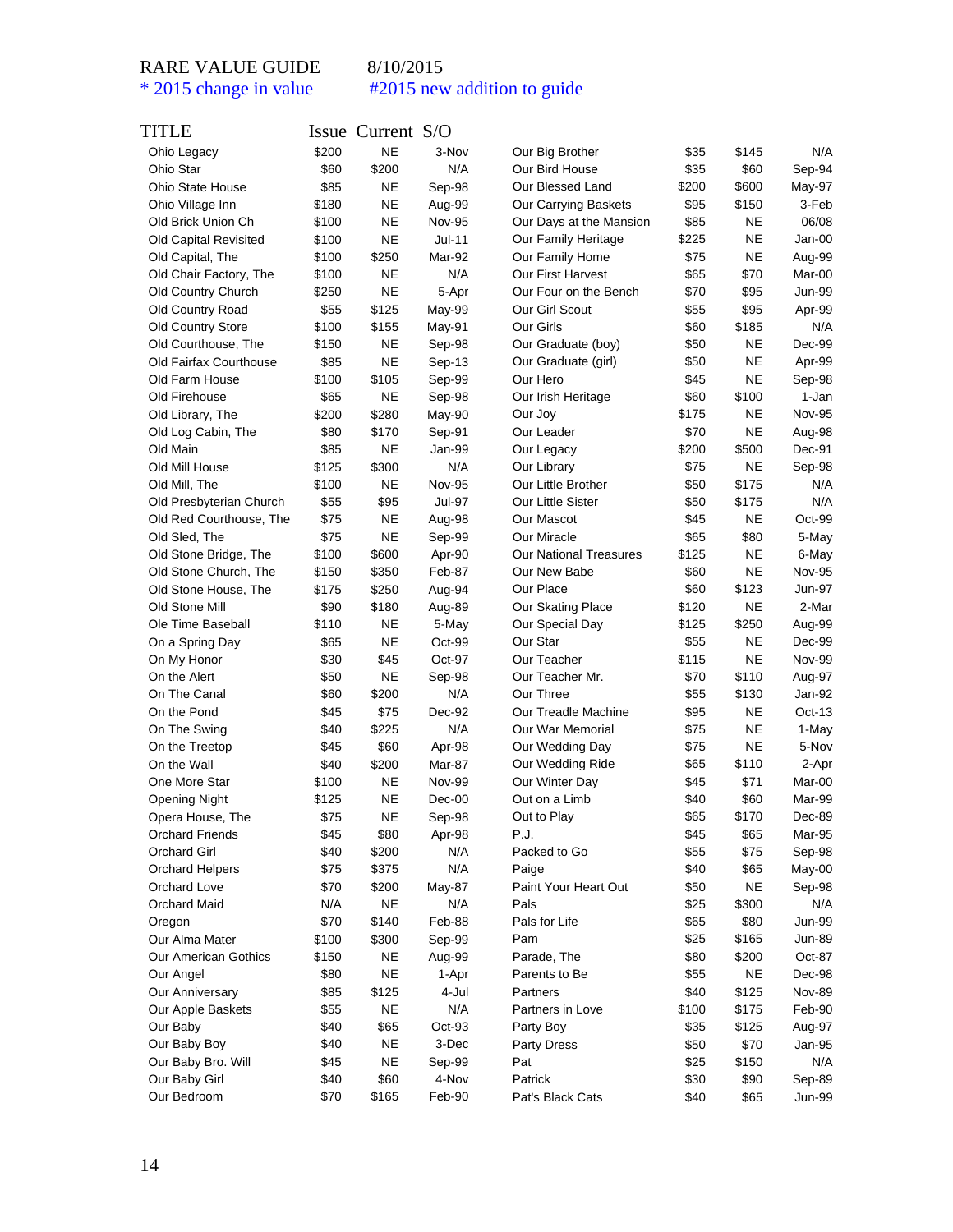| TITLE                                  |       | Issue Current S/O |               |                             |              |           |               |
|----------------------------------------|-------|-------------------|---------------|-----------------------------|--------------|-----------|---------------|
| Pat's Blue Goose                       | \$40  | \$86              | Feb-00        | Poppa Apple (gold)          | \$15         | \$110     | N/A           |
| Pat's Cats                             | \$40  | \$150             | Dec-94        | Pounce                      | \$40         | <b>NE</b> | Oct-99        |
| Pat's Flowers                          | \$50  | \$60              | Oct-00        | <b>Prairie Babe</b>         | \$65         | \$105     | Jan-93        |
| Pat's Peaches                          | \$55  | \$65              | Dec-98        | <b>Prairie Church</b>       | \$75         | \$100     | Jan-95        |
| Patsy                                  | \$45  | \$90              | Oct-91        | Prairie Creek Church        | \$80         | \$140     | Aug-94        |
| Patti                                  | \$60  | \$110             | N/A           | Prairie Eve                 | \$45         | \$125     | Aug-89        |
| Paul                                   | \$30  | \$110             | Dec-87        | <b>Prairie Family</b>       | \$235        | \$290     | Oct-96        |
| Pavilion at Wolfeboro                  | \$40  | \$110             | N/A           | Prairie Heritage            | \$115        | <b>NE</b> | Feb-95        |
| Peace                                  | \$175 | NE                | Jan-99        | Prairie Home                | \$70         | \$110     | 4-Feb         |
| Peaceful Haven                         | \$60  | <b>NE</b>         | N/A           | <b>Prairie Visitors</b>     | \$60         | NE        | May-97        |
| Peggy                                  | \$30  | \$60              | May-95        | Prairie Wedding             | \$85         | \$180     | Jan-90        |
| Penn State's Old Main                  | \$120 | <b>NE</b>         | 05/08         | <b>Prairie Winter</b>       | \$250        | \$350     | Oct-92        |
| Penn. Heritage                         | \$125 | \$166             | Oct-94        | <b>Prayer for Goodness</b>  | \$55         | NE        | May-99        |
| Penn. House                            | \$120 | \$300             | N/A           | Prayer, The                 | \$45         | \$100     | Oct-92        |
| Penn. Memories                         | \$70  | \$200             | Mar-89        | Precious Babe               | \$30         | \$65      | Aug-94        |
| Penny                                  | \$30  | \$75              | Oct-90        | <b>Precious Friends</b>     | \$65         | <b>NE</b> | Jul-99        |
| <b>Pensive Moments</b>                 | \$60  | \$105             | Feb-88        | Precious Kylie              | \$35         | <b>NE</b> | Oct-99        |
| Pentacrest w/emblem                    | \$270 | <b>NE</b>         | May-07        | Precious Moment w/Mothe     | \$75         | \$142     | Sep-00        |
| Pentacrest w/out                       | \$135 | \$NE              | 2-Jun         | Precious Pumpkin            | \$40         | \$65      | Sep-94        |
| Perfect Friends(01 JR)                 | \$50  | <b>NE</b>         | N/A           | <b>Precious Sisters</b>     | \$50         | \$80      | Sep-99        |
| Perfect Pet                            | \$15  | \$85              | N/A           | Preston's Grove             | \$100        | <b>NE</b> | 6-Nov         |
| Peter                                  | \$20  | \$125             | Jul-87        | <b>Princely Pair</b>        | \$60         | \$200     | N/A           |
| Peter's Chicken                        | \$70  | \$95              | Jun-96        | Professor, The              | \$40         | \$155     | N/A           |
| Piano Prince                           | \$50  | <b>NE</b>         | Jan-09        | Promised                    | \$40         | \$200     | N/A           |
| Piano Princess                         | \$50  | NE                | Aug-09        | Promised Land               | \$200        | <b>NE</b> | N/A           |
| Piano Recital                          | \$60  | <b>NE</b>         | Apr-99        | Promises                    | \$130        | \$175     | Aug-94        |
| Piano Time                             | \$80  | NE                | 1-Oct         | Proprietors, The            | \$60         | <b>NE</b> | <b>Nov-99</b> |
| Pick of the Crop                       | \$70  | \$110             | Aug-93        | Public Gardens/Beacon       | \$50         | \$500     | N/A           |
| <b>Picket Fence</b>                    | \$60  | \$175             | N/A           | Pumpkin Kids                | \$60         | \$115     | N/A           |
| Pie Makers, The                        | \$80  | \$200             | N/A           | Pumpkin Pair                | \$65         | \$70      | Sep-99        |
| Pig Parade                             | \$50  | \$75              | Sep-98        | Pumpkin Patch               | \$75         | <b>NE</b> | 1-Jan         |
| <b>Pigtails and Cattails</b>           | \$75  | \$150             | 3-Apr         | Pumpkins at the Mill        | \$75         | \$95      | 2-Nov         |
| Pine Creek Mill                        | \$250 | \$325             | Nov-93        | Puppy Love                  | \$35         | <b>NE</b> | $Oct-00$      |
| Pink Ballerina                         | \$25  | \$125             | N/A           | Purple Haze                 | \$50         | \$95      | Jul-97        |
| Pink Kite                              | \$130 | \$185             | <b>Nov-95</b> | <b>Purple Passion</b>       | \$75         | <b>NE</b> | Jul-07        |
| <b>Pink Ladies</b>                     | \$75  | <b>NE</b>         | Nov-07        | <b>Purple Submarine</b>     | \$55         | <b>NE</b> | Nov-99        |
| Pink Pig                               | \$40  | \$110             | <b>Nov-88</b> | Purple Umbrellas            | \$80         | \$200     | Jul-90        |
| Pioneer Church                         | \$75  | \$100             |               |                             | \$65         | <b>NE</b> | 2-Jul         |
|                                        |       |                   | Sep-94        | Purple Vase                 |              |           | Sep-00        |
| Pioneer Home<br><b>Pioneer Skaters</b> | \$110 | <b>NE</b>         | <b>Nov-95</b> | <b>Purrfect Pals</b>        | \$35<br>\$60 | \$45      |               |
|                                        | \$80  | \$165             | Oct-90        | <b>Purrfectly Content</b>   |              | \$95      | Jun-96        |
| Pioneer Trio                           | \$45  | \$70              | Sep-97        | <b>Pussy Willows</b>        | \$45         | <b>NE</b> | N/A           |
| Pittsburgh                             | \$100 | <b>NE</b>         | Sep-98        | <b>Quaker Meeting House</b> | \$60         | \$125     | Jun-90        |
| Players, The                           | \$40  | \$45              | <b>Nov-95</b> | Quartet, The                | \$85         | <b>NE</b> | 5-Nov         |
| Playmates                              | \$70  | \$175             | N/A           | Queen "B"                   | \$50         | \$110     | Nov-88        |
| Please God                             | \$50  | \$450             | N/A           | Quiet Moment, A             | \$75         | <b>NE</b> | <b>Jul-99</b> |
| Please Ma'am                           | \$50  | \$150             | N/A           | <b>Quiet Moments</b>        | \$90         | \$185     | Aug-90        |
| Please Mommy                           | \$80  | <b>NE</b>         | 8-Jun         | <b>Quiet Morning</b>        | \$85         | \$183     | Sep-00        |
| Please!                                | \$35  | \$300             | N/A           | Quilt Barn                  | \$55         | <b>NE</b> | 2-Apr         |
| Plumb House, The                       | \$100 | <b>NE</b>         | Sep-00        | Quilt, The                  | \$90         | \$250     | N/A           |
| Plymouth                               | \$120 | \$185             | Feb-90        | <b>Quilted Cats</b>         | \$75         | \$91      | Dec-99        |
| Police Lad                             | \$30  | \$40              | Mar-99        | Quilted Kris Kringle        | \$55         | <b>NE</b> | Dec-99        |
| Ponte Vecchio Florence                 | \$90  | \$220             | Apr-88        | <b>Quilted Memories</b>     | \$150        | \$200     | Sep-94        |
| Ponte Vecchio, Remembe                 | \$60  | \$185             | Apr-87        | Quilter's Choice            | \$115        | \$210     | <b>Jul-91</b> |
| Popcorn Wagon, The                     | \$85  | NE                | Sep-99        | Quilter's Home              | \$150        | \$250     | Jul-93        |
| Poppa Apple (blue)                     | \$10  | \$150             | N/A           | Quilter's Prayer            | \$75         | \$110     | Mar-94        |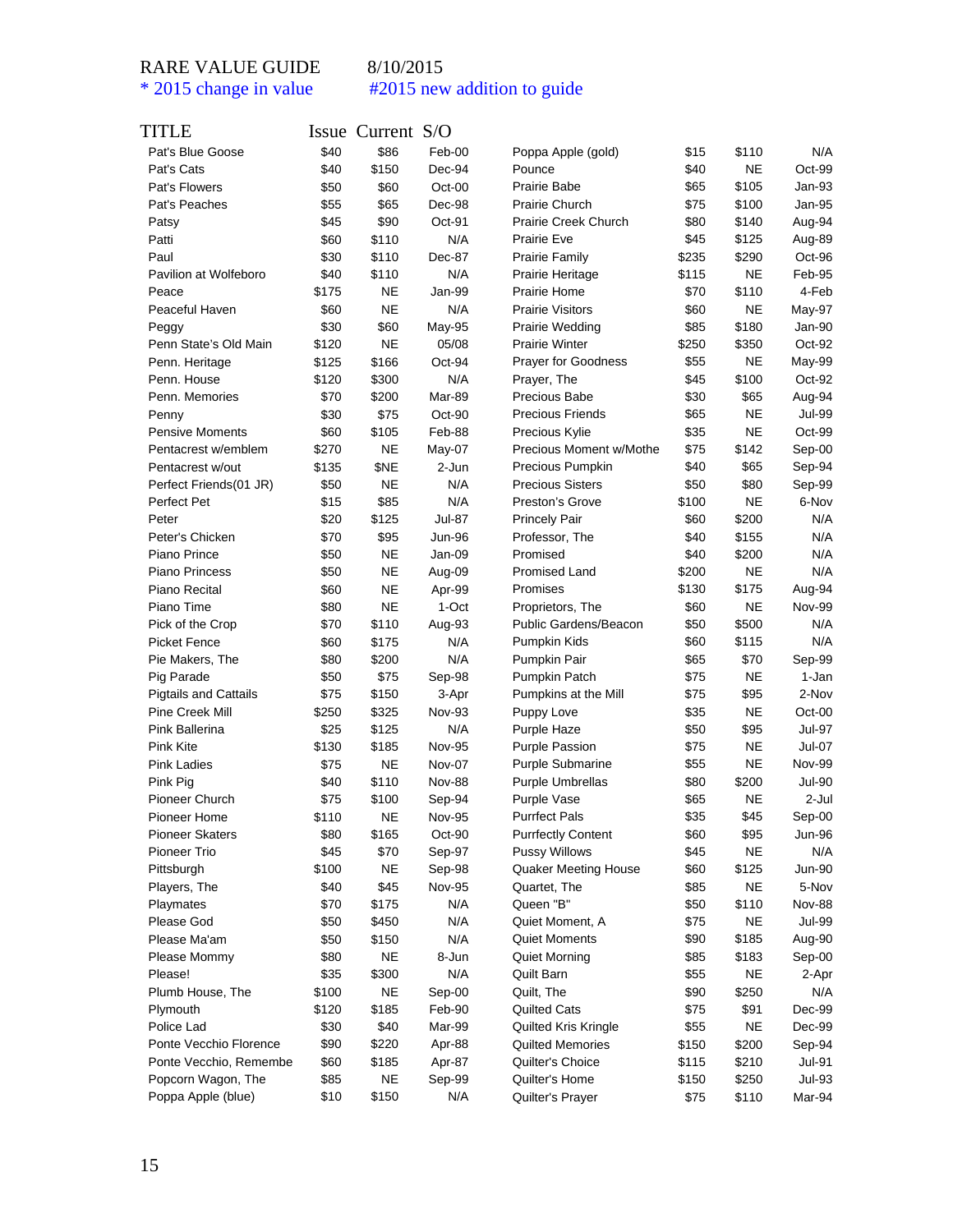| TITLE                      |       | Issue Current S/O |               |                               |       |           |         |
|----------------------------|-------|-------------------|---------------|-------------------------------|-------|-----------|---------|
| Quilters, The              | \$75  | <b>NE</b>         | 1-Apr         | Rem. the Iowa State Fair      | \$80  | NE        | Sept-10 |
| <b>Quilting Bee</b>        | \$55  | \$200             | N/A           | Remembrances                  | \$400 | <b>NE</b> | 1-Jun   |
| <b>Quilting Dreams</b>     | \$40  | \$150             | <b>Nov-86</b> | Resting                       | \$45  | \$60      | Oct-94  |
| <b>Quilting Grannies</b>   | \$200 | NE                | Sep-98        | <b>Returning Love</b>         | \$45  | NE        | N/A     |
| <b>Quilting Hearts</b>     | \$100 | \$110             | May-99        | <b>Rex Fire Company</b>       | \$70  | NE        | Sep-98  |
| Quilting Hour, The         | \$200 | \$400             | <b>Jul-87</b> | Rhapsody                      | \$50  | \$100     | Nov-88  |
| <b>Quilting Ladies</b>     | \$40  | \$200             | N/A           | Richard                       | \$45  | \$50      | Sep-98  |
| Quilting Lesson            | \$90  | \$185             | Apr-90        | <b>Richmond County School</b> | \$140 | \$250     | Feb-00  |
| Quilting Love              | \$200 | NE                | N/A           | Ride, The(01 JR)              | N/A   | NE        | N/A     |
| Quilting Together          | \$80  | <b>NE</b>         | 6-Jul         | <b>Ride At Sunset</b>         | \$60  | \$105     | Dec-99  |
| Quilting Traditions        | \$90  | NE                | Feb-07        | Ride to the Church, The       | \$80  | NE        | Aug-98  |
| Quilting w/my Girls        | \$115 | \$155             | Aug-97        | Riding By                     | \$80  | NE        | Sep-98  |
| Quintet                    | \$50  | \$175             | Sep-87        | Ring Around a Rosie           | \$40  | \$200     | N/A     |
| <b>Rabbit Days</b>         | \$50  | \$65              | Sep-98        | <b>River Friends</b>          | \$100 | NE        | Sep-98  |
| Rachel                     | \$50  | \$165             | Apr-91        | <b>River Work</b>             | \$75  | \$175     | Aug-88  |
| Rachel & Jacob             | \$150 | \$1,200           | N/A           | Road Home                     | \$140 | \$350     | Sep-87  |
| Rachel's Bouquet           | \$40  | NE                | Aug-99        | Roanoke Farmers Market        | \$80  | \$205     | Feb-88  |
| <b>Radford University</b>  | \$100 | \$300             | <b>Nov-96</b> | Roanoke Valley                | \$55  | \$125     | 1-Jun   |
| Rah Rah Sis Boom Bah!      | \$30  | <b>NE</b>         | May-98        | Roanoke's Farmers Mkt.        | \$60  | <b>NE</b> | 5-Aug   |
| <b>Railroad Station</b>    | \$120 | NE                | 2-Jan         | Robbie                        | \$20  | \$250     | N/A     |
|                            |       | \$180             |               | Robert                        |       |           |         |
| Rainbow Children           | \$100 |                   | Sep-89        | Rock Island Line              | \$35  | \$233     | Mar-88  |
| <b>Rainbow Friends</b>     | \$80  | \$110             | Dec-98        |                               | \$80  | \$110     | Sep-98  |
| <b>Rainbow Girls</b>       | \$75  | \$155             | Feb-90        | Rocking                       | \$40  | \$185     | N/A     |
| <b>Rainbow Ride</b>        | \$75  | NE                | <b>Jun-92</b> | Rocking Horse                 | \$75  | \$175     | Aug-90  |
| Ray                        | \$20  | \$75              | Feb-91        | Rocking Our Sister            | \$40  | \$60      | Jan-93  |
| Read Lesson Brighter To    | \$100 | \$280             | Oct-89        | Rockledge Mansion             | \$150 | NE        | Aug-99  |
| Reading                    | \$60  | \$125             | Aug-89        | <b>Roller Boys</b>            | \$55  | \$78      | Sep-00  |
| Reading Lesson, The        | \$85  | \$115             | Feb-99        | Romance at the Bridge         | \$95  | NE        | Sep-08  |
| Reading 'Riting 'Rithmetic | \$100 | \$185             | Jul-96        | Ron                           | \$20  | \$90      | May-87  |
| Reading to My Girls        | \$55  | \$80              | Nov-94        | Rothenburg                    | \$40  | \$140     | N/A     |
| <b>Reading Together</b>    | \$100 | \$135             | Oct-96        | Rothenburg II                 | \$80  | \$200     | Jan-87  |
| Reading, The               | \$65  | \$155             | May-88        | Round Barn, The               | \$60  | NE        | 1-Nov   |
| Ready for Rain             | \$45  | NE                | Jun-00        | Route 11                      | \$100 | \$155     | Jul-92  |
| Ready to Go                | \$50  | \$105             | Oct-91        | Route 9 Remembered            | \$85  | NE        | 5-Jul   |
| Rebecca                    | \$30  | \$150             | May-92        | <b>Row House Reflections</b>  | \$80  | \$165     | Apr-88  |
| Recess                     | \$110 | \$115             | Feb-00        | Royal Pair                    | \$80  | \$115     | Sep-99  |
| Red Barn, The              | \$45  | \$120             | Sep-95        | <b>Royal Street</b>           | \$50  | \$105     | Mar-88  |
| Red Bike                   | \$35  | \$275             | N/A           | Rt. 9, Indiana                | \$125 | \$345     | Oct-89  |
| <b>Red Bucket</b>          | \$25  | NE                | <b>Nov-95</b> | Rural Heritage                | \$120 | \$230     | Feb-90  |
| Red Carriage               | \$65  | \$250             | N/A           | Ruth                          | \$20  | \$65      | Feb-91  |
| Red Chapel, The            | \$100 | \$400             | Jan-91        | Ryan                          | \$20  | \$150     | Jan-87  |
| Red Clown                  | \$50  | \$70              | Aug-98        | Safe Haven                    | \$100 | \$130     | Feb-99  |
| <b>Red Delicious</b>       | \$50  | \$60              | Mar-00        | Sail Into the Fut. (00 chap)  | \$50  | NE        | N/A     |
| <b>Red Flowers</b>         | \$175 | <b>NE</b>         | Apr-99        | Sailing                       | \$60  | <b>NE</b> | Oct-00  |
| Red House                  | \$100 | \$290             | N/A           | <b>Sailing Summer</b>         | \$40  | \$100     | Feb-97  |
| Red Lion Inn               | \$100 | NE                | Sep-98        | Sailor, The                   | \$25  | \$60      | Dec-92  |
| Red Telephone              | \$40  | NE                | Nov-95        | Sailor's Beacon               | \$40  | \$70      | Dec-93  |
| Red Umbrella               | \$60  | \$120             | Feb-95        | Sails at Sanibel              | \$80  | NE        | 5-Dec   |
| Red Wagon                  | \$50  | \$175             | N/A           | Saint Johns, Richmond         | \$150 | \$300     | Oct-91  |
| Red Wagon II               | \$175 | <b>NE</b>         | Apr-00        | Saint Marks in the Rain       | \$60  | \$150     | Apr-88  |
| Reflections at the Mill    | \$175 | \$215             | 1-Oct         | Sales Barn, The               | \$135 | \$160     | Aug-00  |
| <b>Registered Nurse</b>    | \$55  | \$130             | Mar-92        | Sally                         | \$30  | \$105     | Mar-89  |
| Reiman Gardens             | \$95  | NE                | May-99        | Sam                           | \$16  | \$100     | N/A     |
| Rejoice                    | \$16  | \$80              | N/A           | Sam's Bear                    | \$40  | \$60      | Oct-96  |
| Reluctant Ballerina        | \$16  | \$110             | N/A           | Sandy                         | \$35  | \$135     | Dec-89  |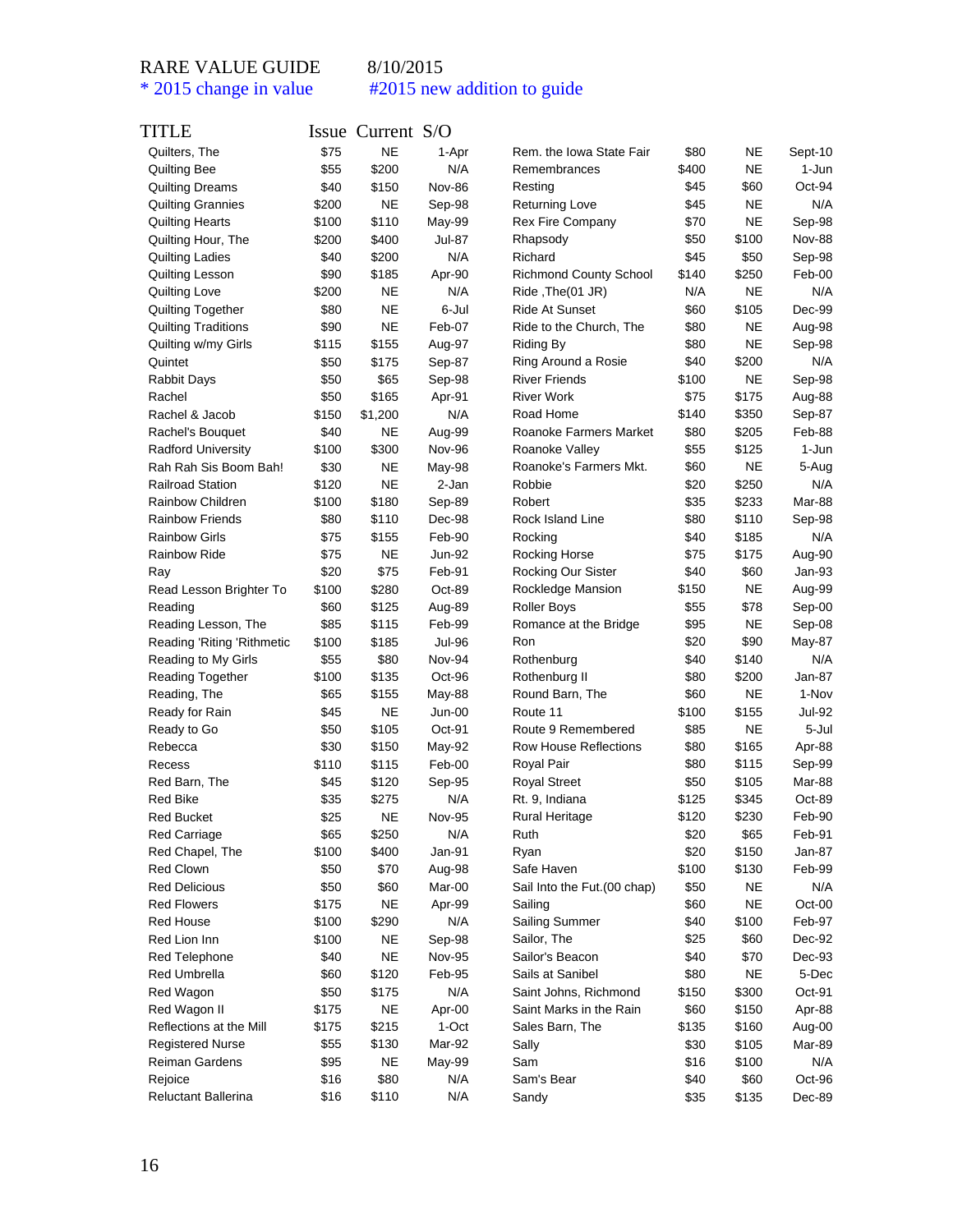| TITLE                       |       | Issue Current S/O |               |                               |       |           |               |
|-----------------------------|-------|-------------------|---------------|-------------------------------|-------|-----------|---------------|
| Sanibel Days                | \$100 | <b>NE</b>         | Sep-07        | Shenandoah Memories           | \$175 | \$275     | $Oct-93$      |
| Sanibel Lighthouse          | \$95  | \$175             | Apr-98        | Shenandoah Silhouette         | \$25  | \$250     | N/A           |
| Sarah                       | \$16  | \$150             | N/A           | Shenandoah Spring             | \$115 | \$145     | Jan-00        |
| Sarah Jane                  | \$25  | \$165             | Apr-87        | Shoemaker's Shop              | \$75  | \$80      | Aug-98        |
| Sarah's Lamb                | \$50  | NE                | Oct-94        | Shoulder to Shoulder          | \$50  | NE        | Apr-99        |
| Sauders Bridge              | \$60  | <b>NE</b>         | <b>Nov-98</b> | Showalter's Farm              | \$100 | \$500     | N/A           |
| Say, Ahh!                   | \$75  | <b>NE</b>         | Aug-99        | Side by Side                  | \$50  | \$80      | Dec-93        |
| Scandinavian Heritage       | \$80  | <b>NE</b>         | 6-Aug         | Silence                       | \$50  | <b>NE</b> | Aug-07        |
| Schafer Drug Store          | \$125 | <b>NE</b>         | 1-Jan         | Silent Eve                    | \$35  | \$100     | Feb-90        |
| School Bus, The             | \$110 | \$250             | Oct-88        | <b>Silent Moments</b>         | \$85  | \$190     | Jul-88        |
| School Day                  | \$120 | \$150             | Jun-94        | <b>Silent Repose</b>          | \$185 | NE        | 05/08         |
| School Days                 | \$70  | \$200             | Dec-86        | <b>Silent Ride</b>            | \$50  | <b>NE</b> | <b>Nov-99</b> |
| <b>School House Friends</b> | \$70  | \$125             | 3-Apr         | Silver Knight                 | \$35  | \$87      | Mar-00        |
| School Nurse                | \$50  | NE                | May-97        | Silver Lake in Spring         | \$125 | <b>NE</b> | 05/08         |
| School on the Hill, The     | \$100 | \$205             | Aug-88        | Silver Lake Mill              | \$180 | <b>NE</b> | $Oct-10$      |
| School Picnic               | \$85  | \$125             | Aug-94        | Simon                         | \$25  | \$125     | Mar-87        |
| School Room, The            | \$85  | \$190             | Feb-91        | Simple Pleasures              | \$85  | \$110     | 5-Jan         |
| School Time                 | \$65  | \$200             | <b>Jul-87</b> | Sing Along, The               | \$70  | <b>NE</b> | Sep-99        |
| <b>School Yard Memories</b> | \$100 | NE                | Jan-00        | Sister Love                   | \$40  | \$150     | Jul-90        |
| School Yard, The            | \$60  | \$200             | N/A           | Sisters                       | \$20  | \$300     | N/A           |
| <b>Schoolhouse Visitors</b> | \$55  | NE                | N/A           | Sisters at Play               | \$80  | <b>NE</b> | Jan-09        |
| School's Out                | \$100 | <b>NE</b>         | 6-Mar         | Sister's Babies               | \$50  | <b>NE</b> | Sep-98        |
| Scott                       | \$45  | \$135             | Aug-90        | <b>Sisters Four</b>           | \$60  | \$950     | N/A           |
| <b>Scouting Days</b>        | \$70  | \$160             | Jul-90        | Sisters in Arms               | \$50  | \$155     | Jan-91        |
| <b>Scouts Forever</b>       | \$60  | \$200             | <b>Nov-92</b> | <b>Sisters Little Friends</b> | \$70  | <b>NE</b> | Feb-09        |
| <b>Screech Owl Twins</b>    | \$75  | \$250             | Dec-86        | Sister's Lullaby              | \$50  | \$56      | Sep-98        |
| Seamstress, The             | \$45  | \$100             | Feb-93        | <b>Sisters Rejoice</b>        | \$50  | \$185     | Aug-88        |
| Sean                        | \$30  | \$150             | Jul-89        | Sister's Story                | \$60  | \$100     | Jan-94        |
| Seasons of Faith Autumn     | \$80  | \$100             | Nov-00        | <b>Sisters Three</b>          | \$50  | \$75      | Apr-95        |
| Season's Over               | \$35  | \$150             | N/A           | Sister's Together             | \$55  | \$150     | Nov-92        |
| Seat of Learning, The       | \$120 | NE                | Jan-08        | Sisters Two                   | \$60  | \$175     | Feb-87        |
| <b>Secret Friend</b>        | \$55  | \$60              | Dec-98        | <b>Sitting Pretty</b>         | \$60  | \$215     | N/A           |
| Secret Told, A              | \$90  | <b>NE</b>         | 5-Jun         | <b>Six Loving Sisters</b>     | \$60  | <b>NE</b> | 5-Aug         |
| Secret, The                 | \$50  | \$150             | Sep-86        | Skater's Barn                 | \$65  | \$105     | $Oct-93$      |
| See Saw                     | \$35  | \$80              | Feb-88        | <b>Skater's Dance</b>         | \$90  | \$700     | Sep-90        |
| Seeds of Life               | \$85  | \$110             | Sep-98        | Skating at Star Barn          | \$80  | <b>NE</b> | 3-Oct         |
| Seiberling Mansion          | \$125 | NE                | Dec-98        | <b>Skating Away</b>           | \$50  | \$150     | <b>Nov-87</b> |
| <b>Semper Fidelis</b>       | \$45  | \$65              | Sep-98        | Skating Away I                | \$70  | \$500     | N/A           |
| Senators, The               | \$275 | \$600             | <b>Nov-86</b> | Skating Boy                   | \$30  | \$65      | Jan-91        |
| Sentinels, The              | \$65  | \$200             | Nov-86        | Skating Day                   | \$90  | \$165     | Aug-89        |
| Sentry                      | \$375 | <b>NE</b>         | 7-Nov         | <b>Skating Dreams</b>         | \$130 | \$275     | Apr-87        |
| September Love              | \$75  | \$285             | <b>Nov-87</b> | <b>Skating Duet</b>           | \$40  | \$150     | Sep-86        |
| Serenity in Black White     | \$120 | \$350             | N/A           | <b>Skating Free</b>           | \$225 | <b>NE</b> | Jan-95        |
| Serving Our Needs           | \$100 | NE                | Sep-99        | Skating Girl (1974-1979)      | N/A   | <b>NE</b> | N/A           |
| Seven Seas                  | \$45  | <b>NE</b>         | Apr-09        | Skating Girl 1989             | \$30  | \$75      | Feb-90        |
| Shadow of Eternity          | \$50  | \$145             | <b>Jun-90</b> | <b>Skating Harmony</b>        | \$100 | \$175     | Sep-93        |
| Shadowy Ride                | \$175 | <b>NE</b>         | Oct-99        | <b>Skating Hour</b>           | \$55  | \$120     | Oct-91        |
| Shaker Village              | \$100 | NE                | Aug-98        | Skating in Mill Creek         | \$275 | \$375     | Sep-99        |
| Shannon                     | \$60  | \$140             | Jun-90        | Skating in the Park           | \$225 | \$350     | Jan-93        |
| <b>Sharing Secrets</b>      | \$60  | NE                | Apr-11        | Skating Jacket, The           | \$55  | \$60      | Nov-95        |
| Sharon                      | \$25  | \$150             | Dec-87        | Skating Joy                   | \$200 | \$900     | Sep-86        |
| She Lives                   | \$50  | \$80              | Jul-93        | <b>Skating Lesson</b>         | \$150 | \$500     | N/A           |
| Shelly                      | \$45  | <b>NE</b>         | Dec-98        | <b>Skating Love</b>           | \$70  | \$250     | Feb-87        |
| Shenandoah Harvest          | \$60  | \$200             | N/A           | <b>Skating Morn</b>           | \$60  | \$65      | N/A           |
| Shenandoah Heritage         | \$90  | \$215             | Feb-90        | <b>Skating Pals</b>           | \$50  | \$65      | Dec-96        |
|                             |       |                   |               |                               |       |           |               |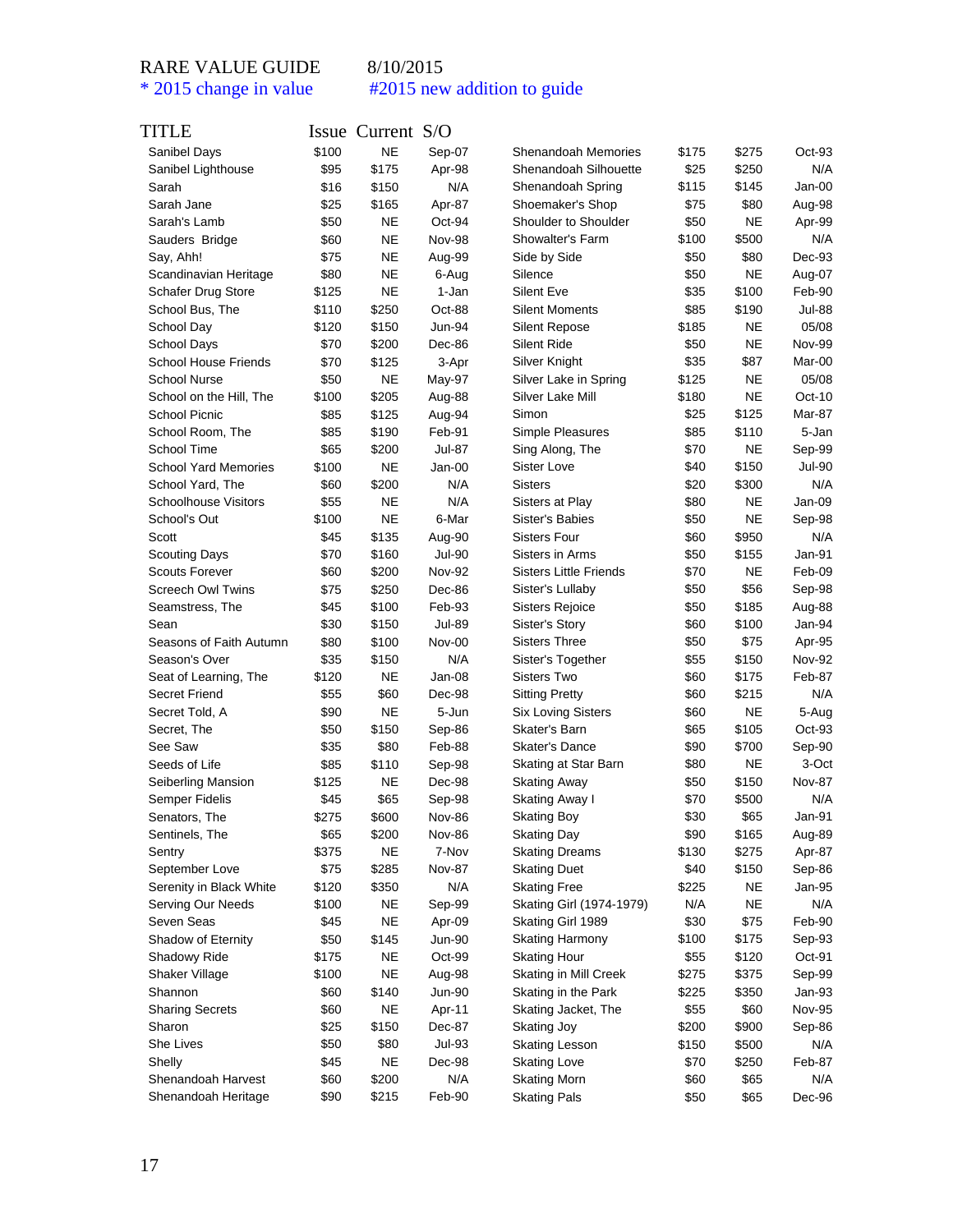| TITLE                     |       | Issue Current S/O |               |                            |       |           |                  |
|---------------------------|-------|-------------------|---------------|----------------------------|-------|-----------|------------------|
| <b>Skating Paradise</b>   | \$125 | \$260             | May-91        | Spring Bunny               | \$35  | \$50      | May-95           |
| <b>Skating Partners</b>   | \$60  | \$125             | Dec-90        | Spring Cleaning            | \$70  | \$90      | 3-Sep            |
| <b>Skating Party</b>      | \$200 | \$475             | Aug-89        | Spring Farm                | \$75  | <b>NE</b> | 2-Jun            |
| <b>Skating Reverie</b>    | \$35  | \$70              | Dec-98        | <b>Spring Flowers</b>      | \$115 | <b>NE</b> | 5-Mar            |
| <b>Skating Spirit</b>     | \$75  | \$165             | Dec-88        | Spring Hop                 | \$60  | <b>NE</b> | Jan-99           |
| <b>Skating Together</b>   | \$125 | \$255             | Aug-00        | Spring in Savannah         | \$125 | <b>NE</b> | Apr-07           |
| <b>Skating Vignette</b>   | \$30  | \$95              | Jun-89        | Spring Love                | \$25  | \$185     | N/A              |
| <b>Skating Waltz</b>      | \$60  | \$165             | <b>Nov-86</b> | Spring Morn                | \$125 | \$255     | Feb-90           |
| Skip                      | \$40  | \$95              | Jun-89        | Spring Quilt Show          | \$95  | <b>NE</b> | Oct-09           |
| *Slater's Mill            | \$225 | \$300             | Aug-92        | Spring Shepherds           | \$40  | \$150     | N/A              |
| Sleepy Jane               | \$55  | \$115             | Feb-88        | Spring Wedding             | \$70  | \$200     | N/A              |
| Sleigh Ride               | \$50  | \$175             | N/A           | Springtime at the Bridge   | \$85  | <b>NE</b> | Dec-08           |
| Sleigh Ride Memories      | \$90  | \$115             | Aug-98        | Springtime in Iowa         | \$75  | \$175     | Jun-93           |
| Slugger                   | \$45  | \$70              | Mar-97        | St. James Meeting House    | \$150 | \$375     | Feb-88           |
| Slumber Party, The        | \$110 | NE                | <b>Nov-98</b> | St. Johns Cemetery         | \$225 | <b>NE</b> | Aug-99           |
| Smith Mountain Lake       | \$85  | \$110             | <b>Jul-98</b> | St. Martha                 | \$45  | <b>NE</b> | N/A              |
| Smoky                     | \$50  | \$55              | Aug-93        | St. Matthew                | \$100 | \$200     | Sep-98           |
| Snow Family               | \$65  | <b>NE</b>         | 6-Dec         | St. Petersburg             | \$185 | <b>NE</b> | N/A              |
| Snow Goose                | \$50  | \$200             | N/A           | St. Simons                 | \$85  | <b>NE</b> | 2-May            |
| <b>Snow Visitors</b>      | \$50  | \$115             | Feb-95        | Stack of Boys              | \$30  | \$130     | N/A              |
| <b>Snowy Birches</b>      | \$60  | \$200             | N/A           | <b>Stack of Girls</b>      | \$25  | \$150     | N/A              |
| Snowy Dawn                | \$55  | \$85              | May-94        | Stacy                      | \$25  | \$75      | $Oct-93$         |
| Snowy Day, A              | \$325 | \$NE              | 5-Jul         | Stage Coach Stop           | \$85  | \$128     | Apr-99           |
| Snowy Morn in the Valley  | \$115 | \$150             | Sep-94        | Stan Hywet Hall            | \$225 | ΝE        | Aug-98           |
| Snowy Morning on t Farm   | \$100 | \$105             | Dec-99        | Star Barn, The             | \$90  | \$200     | Aug-94           |
| <b>Snowy Pasture</b>      | \$35  | \$100             | Apr-92        | <b>Starlight Parade</b>    | \$100 | ΝE        | N/A              |
| Snowy Ride                | \$35  | \$350             | May-92        | <b>Stars &amp; Stripes</b> | \$50  | \$125     | Feb-88           |
| Snowy Wedding             | \$130 | \$290             | Mar-88        | Stars of Love              | \$75  | \$185     | Feb-94           |
| Snyder Park Bridge        | \$95  | <b>NE</b>         | 5-Feb         | <b>Starting Out</b>        | \$50  | \$115     | Aug-94           |
| Soccer Queen              | \$40  | \$95              | <b>Nov-99</b> | <b>State Capitol</b>       | \$175 | \$260     | Dec-89           |
| Society Friends(01 MOP)   | \$75  | \$175             | N/A           | <b>State Fair</b>          | \$90  | <b>NE</b> | Jan-99           |
| Society Quilt (94 MOP)    | \$50  | \$125             | May-95        | State House, The           | \$50  | \$175     | Aug-88           |
| Soldier                   | \$30  | \$65              | Feb-90        | <b>Stately Ride</b>        | \$40  | \$65      | <b>Nov-92</b>    |
| Soldiers Two              | \$30  | NE                | Sep-98        | <b>Stay Together</b>       | \$50  | <b>NE</b> | Oct-98           |
| Solitary Skater           | \$35  | \$200             | N/A           | Stephanie                  | \$35  | \$130     | Oct-86           |
| Solitary Skater II        | \$35  | \$150             | N/A           | Stephanie's Lamb           | \$50  | \$86      | <b>Nov-95</b>    |
| Solo                      | \$15  | \$150             | N/A           | Stephanie's Ride           | \$50  | \$65      | <b>Nov-95</b>    |
| Song of Spring            | \$30  | ΝE                | Sep-98        | Stephen's Apples           | \$45  | \$65      | Feb-97           |
| Sorg Mansion, The         | \$90  | <b>NE</b>         | Sep-98        | Steven                     | \$35  | \$130     | Jan-87           |
| South Park Swinging Br    | \$60  | <b>NE</b>         | May-11        | Still Life Miniature, The  | \$30  | \$115     | Apr-88           |
| Southern Gentleman        | \$70  | <b>NE</b>         | Sept-09       | Stitched with Love         | \$275 | \$425     | Oct-99           |
| Southern Homestead        | \$90  | <b>NE</b>         | Aug-98        | Stitcher, The              | \$50  | <b>NE</b> | Dec-98           |
| Southern Spring           | \$80  | <b>NE</b>         | Jun-98        | <b>Stitchers Two</b>       | \$50  | \$140     | Oct-87           |
| Southern Wedding          | \$75  | \$155             | Oct-90        | <b>Stitching Nurse</b>     | \$65  | <b>NE</b> | Jun-99           |
| Special Day, A            | \$90  | <b>NE</b>         | 2-Jul         | <b>Stitching Sisters</b>   | \$80  | <b>NE</b> | May-99           |
| <b>Special Delivery</b>   | \$12  | NE                | N/A           | Stone Mountain             | \$90  | <b>NE</b> | Dec-96           |
| <b>Special Memories</b>   | \$45  | <b>NE</b>         | <b>Nov-99</b> | Stonewall Jackson House    | \$120 | <b>NE</b> | <b>Nov-99</b>    |
| Spirit of Equus           | \$100 | \$425             | Jan-87        | Story for All              | \$60  | \$170     | May-91           |
| Spirit of the Midwest     | \$200 | \$325             | Sep-95        | <b>Story Time</b>          | \$60  | \$160     | Apr-88           |
| Spirit of Williamsburg    | \$100 | \$200             | 2-Jan         | Storyteller, The           | \$115 | \$650     | Feb-90           |
| Spring at Daniel Harrison | \$100 | <b>NE</b>         | N/A           | Street by The Park II      | \$125 | \$300     | Dec-86           |
| Spring at Hans Herr Hous  | \$100 | \$150             | May-93        | <b>Street Sweepers</b>     | \$90  | <b>NE</b> | Aug-99           |
| Spring at Herb Farm       | \$125 | NE                | 3-Feb         | <b>Strikes</b>             | \$25  | \$50      | Jan-95           |
| Spring at the Mansion     | \$100 | NE                | 4-Jul         | <b>String Quartet</b>      | \$85  | \$150     |                  |
|                           |       |                   |               |                            |       |           | Apr-07<br>Oct-97 |
| Spring Bouquet            | \$40  | \$160             | N/A           | Student Nurse, The         | \$75  | \$100     |                  |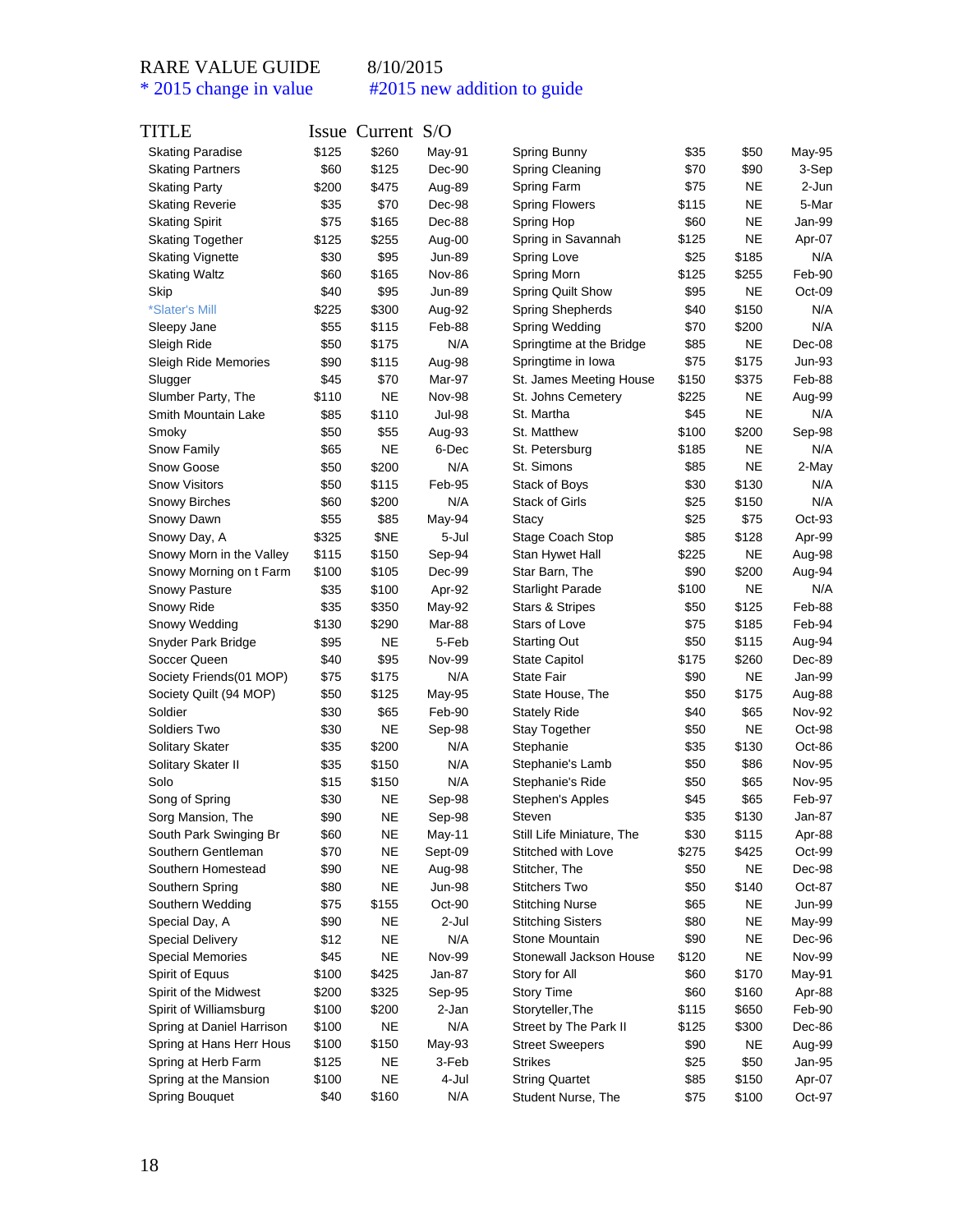| TITLE                     |       | Issue Current S/O |               |                               |       |           |               |
|---------------------------|-------|-------------------|---------------|-------------------------------|-------|-----------|---------------|
| Sue                       | \$30  | \$60              | Nov-94        | Tandem                        | \$125 | \$145     | <b>Nov-95</b> |
| Suffer Them to Com to Me  | \$100 | \$450             | N/A           | Taro                          | \$25  | <b>NE</b> | <b>Nov-95</b> |
| Sugar Valley Farm         | \$200 | \$800             | <b>Nov-87</b> | <b>Tarry Not</b>              | \$35  | \$175     | N/A           |
| Sully                     | \$120 | \$180             | Oct-93        | <b>Taylor's Story</b>         | \$65  | \$85      | Sep-98        |
| Summer at Coyner Spring   | \$100 | <b>NE</b>         | Sep-00        | Tea Party Time                | \$95  | <b>NE</b> | Nov-99        |
| Summer at Lake Okoboji    | \$60  | <b>NE</b>         | Mar-00        | Teacher's Day                 | \$85  | \$135     | May-96        |
| #Summer at Mabry Mill     | \$85  | <b>NE</b>         | <b>Nov-13</b> | Teacher's Joy                 | \$60  | \$165     | Dec-90        |
| Summer at the Mill        | \$175 | <b>NE</b>         | Jan-98        | <b>Teacher's Pets</b>         | \$80  | \$105     | Jul-96        |
| <b>Summer Babies</b>      | \$50  | \$55              | Dec-98        | Teachers, The                 | \$70  | \$190     | May-91        |
| <b>Summer Beauty</b>      | \$40  | <b>NE</b>         | Jan-00        | Team, The                     | \$65  | \$85      | 4-Aug         |
| Summer Camp               | \$100 | <b>NE</b>         | Dec-99        | <b>Teddy Bear's Picnic</b>    | \$80  | \$125     | 1-Oct         |
| Summer Dream              | \$130 | \$135             | Mar-00        | <b>Teeing Off</b>             | \$35  | \$95      | Oct-93        |
| <b>Summer Flowers</b>     | \$120 | \$245             | <b>Jul-91</b> | <b>Tender Loving Care</b>     | \$70  | <b>NE</b> | 3-Aug         |
| <b>Summer Hearts</b>      | \$70  | \$200             | Dec-87        | <b>Tender Shepherd</b>        | \$50  | \$215     | N/A           |
| Summer Love               | \$50  | \$200             | N/A           | <b>Tender Union</b>           | \$100 | <b>NE</b> | Jul-98        |
| <b>Summer Story</b>       | \$70  | \$200             | <b>Nov-87</b> | <b>Tending Her Flock</b>      | \$120 | \$250     | Nov-86        |
| Summer Wedding            | \$115 | \$200             | Jan-93        | Tennessee                     | \$100 | \$285     | May-93        |
| Summer Yates Cider Mill   | \$100 | \$145             | Sep-98        | <b>Tennis Lesson</b>          | \$25  | \$85      | <b>Nov-88</b> |
| Summer's Blessing         | \$80  | \$200             | N/A           | <b>Terrace Hill</b>           | \$110 | \$250     | Nov-86        |
| Summer's Day              | \$200 | \$425             | Apr-90        | <b>Terrace Hill Drive</b>     | \$130 | <b>NE</b> | Aug-99        |
| Summer's Grace            | \$45  | \$95              | <b>Jun-90</b> | <b>Terrace Hill Revisited</b> | \$250 | \$375     | Sep-91        |
| Sunday Afternoon          | \$325 | \$675             | May-88        | <b>Terrace Hill Ride</b>      | \$150 | \$200     | Jul-94        |
| Sunday at Grandma's       | \$75  | \$80              | <b>Nov-98</b> | <b>Terrace Row</b>            | \$200 | \$265     | Sep-94        |
| Sunday Best               | \$60  | \$155             | May-88        | Terri                         | \$25  | \$85      | Aug-91        |
| <b>Sunday Gathering</b>   | \$70  | \$115             | Nov-94        | <b>Texas Memories</b>         | \$100 | <b>NE</b> | Sep-98        |
| Sunday in the Park        | \$80  | <b>NE</b>         | Sep-98        | <b>Texas Star</b>             | \$75  | <b>NE</b> | Aug-99        |
| <b>Sunday Morning</b>     | \$60  | \$325             | N/A           | <b>Texas State Capital</b>    | \$140 | <b>NE</b> | <b>Nov-95</b> |
| Sunday School Pals        | \$90  | \$200             | Feb-88        | They are Our Future           | \$100 | <b>NE</b> | N/A           |
| <b>Sunday Stroll</b>      | \$50  | \$200             | Sep-86        | <b>Things Philosophical</b>   | \$75  | <b>NE</b> | <b>Nov-95</b> |
| Sunday Walk               | \$125 | NE                | Sep-98        | <b>Thomas Edison House</b>    | \$80  | <b>NE</b> | Jan-96        |
| Sunday's Apples           | \$50  | \$200             | N/A           | Those Were the Days           | \$75  | \$140     | <b>Jul-95</b> |
| Sunday's Flowers          | \$250 | \$425             | <b>Jun-90</b> | Thoughts of North             | \$65  | <b>NE</b> | 2-Feb         |
| Sunday's Prayer           | \$50  | \$200             | N/A           | Thoughts of South             | \$65  | <b>NE</b> | 3-Feb         |
| Sunday's Ride             | \$60  | \$300             | N/A           | <b>Three Hearts</b>           | \$50  | \$135     | Jul-88        |
| Sun-kissed Hill           | \$115 | <b>NE</b>         | Aug-98        | Three in a Row                | \$40  | \$140     | Aug-93        |
| Sure Shot                 | \$50  | \$150             | Sep-87        | Three in a Tub                | \$75  | \$120     | <b>Jul-95</b> |
| Susan                     | \$25  | \$175             | Oct-87        | <b>Three Little Sisters</b>   | \$70  | \$185     | Sep-87        |
| Suzanna                   | \$25  | \$120             | Jul-87        | <b>Three Loving Sisters</b>   | \$50  | \$75      | <b>Nov-98</b> |
| Suzie                     | \$25  | \$120             | Feb-87        | Three Loyal Brothers          | \$60  | <b>NE</b> | 2-Dec         |
| Swan House                | \$80  | \$175             | N/A           | <b>Three Precious Sisters</b> | \$70  | \$117     | 1-Jan         |
| <b>Sweet Emily</b>        | \$35  | \$175             | Jan-87        | <b>Three Sisters</b>          | \$70  | \$265     | N/A           |
| Sweet Joy                 | \$6   | <b>NE</b>         | N/A           | Three Treasures, The          | \$100 | <b>NE</b> | 2-Apr         |
| Sweet Love                | \$65  | \$125             | Mar-94        | Three Young Men               | \$60  | <b>NE</b> | Jul-99        |
| <b>Sweet Promises</b>     | \$40  | \$175             | Jul-87        | Three, The                    | \$65  | \$100     | Apr-98        |
| #Sweet the Flowers of Fre | \$75  | <b>NE</b>         | Mar-22        | Through the Cover Bridge      | \$80  | \$160     | Feb-93        |
| Sweetness                 | \$40  | NE                | <b>Nov-95</b> | Through Town                  | \$75  | <b>NE</b> | Nov-99        |
| Swift Creek Mill          | \$115 | <b>NE</b>         | Nov-98        | Tim                           | \$50  | NE        | Feb-97        |
| Swimming Day              | \$100 | <b>NE</b>         | Oct-98        | <b>Timeless Beauty</b>        | \$200 | <b>NE</b> | N/A           |
| Swimming Hole             | \$70  | \$145             | Oct-90        | <b>Timeless Comfort</b>       | \$100 | <b>NE</b> | N/A           |
| Swing Easy                | \$60  | \$105             | Feb-90        | <b>Timeless Spirit</b>        | \$100 | <b>NE</b> | N/A           |
| Swinging Bridge, The      | \$100 | \$150             | <b>Nov-99</b> | <b>Timeless Traditions</b>    | \$125 | <b>NE</b> | Dec-99        |
| Symbols of Freedom        | \$130 | <b>NE</b>         | Sep-00        | <b>Timeless Treasures</b>     | \$45  | \$115     | May-92        |
| <b>Taking Turns</b>       | \$50  | \$175             | N/A           | Timothy                       | \$30  | \$130     | Aug-86        |
| Tammy                     | \$30  | \$110             | Jan-90        | Tinkling Sp. Heritage         | \$150 | NE        | Oct-98        |
| Tanager Place Barn        | \$100 | NE                | Dec-98        | Tinkling Springs Ch           | \$150 | <b>NE</b> | N/A           |
|                           |       |                   |               |                               |       |           |               |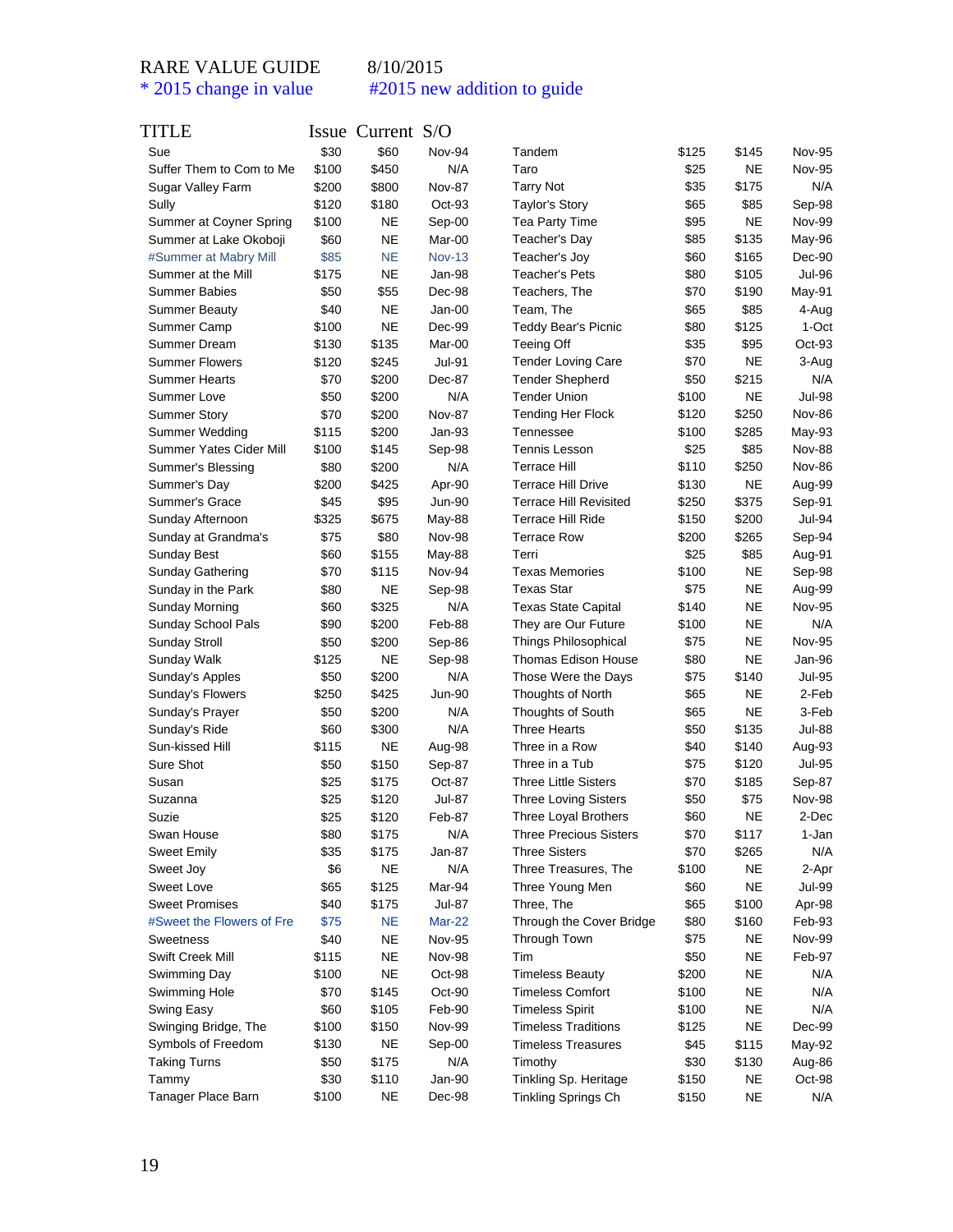| TITLE                     |              | Issue Current S/O      |                                |                              |              |               |                         |
|---------------------------|--------------|------------------------|--------------------------------|------------------------------|--------------|---------------|-------------------------|
| <b>Tintern Abbey</b>      | \$115        | <b>NE</b>              | Sep-98                         | <b>Twilight Sail</b>         | \$60         | \$97          | $Oct-00$                |
| Tintern Abbey, Gwent      | \$50         | <b>NE</b>              | N/A                            | <b>Twilight Time</b>         | \$55         | \$NE          | 5-Aug                   |
| <b>Tis Grace</b>          | \$20         | \$165                  | N/A                            | <b>Twin Bouquets</b>         | \$45         | \$65          | Jan-99                  |
| <b>Tis Night</b>          | \$50         | \$150                  | May-87                         | <b>Twin Cats</b>             | \$35         | <b>NE</b>     | Dec-98                  |
| To Church We Go           | \$80         | <b>NE</b>              | N/A                            | <b>Twin Hearts</b>           | \$70         | <b>NE</b>     | Sep-99                  |
| To Each Other             | \$65         | \$125                  | N/A                            | Twins                        | \$50         | \$130         | Oct-87                  |
| To Grandma w/Love         | \$40         | \$65                   | Feb-94                         | Twins, The                   | \$60         | NΕ            | 6-Jun                   |
| To Grandms House we go    | \$80         | \$250                  | N/A                            | Two Gents of Minn.           | \$150        | \$325         | Jun-91                  |
| To School We Go           | \$140        | <b>NE</b>              | Aug-95                         | Two in a Box                 | \$35         | NE            | Aug-98                  |
| Todd                      | \$35         | \$60                   | May-94                         | Two in a Tub                 | \$55         | \$130         | May-91                  |
| <b>Todd House</b>         | \$85         | \$165                  | Dec-88                         | Two Little Angels            | \$40         | NE            | Sep-98                  |
| Together in Hope          | \$55         | <b>NE</b>              | Oct-07                         | <b>Two Little Hands</b>      | \$35         | \$150         | N/A                     |
| Together in Love          | \$75         | <b>NE</b>              | 2-Jul                          | Two of a Kind                | \$50         | \$75          | Apr-96                  |
| Together in the Park      | \$80         | \$425                  | N/A                            | Two on a Barrel              | \$25         | \$125         | N/A                     |
| <b>Together We Walk</b>   | \$90         | \$180                  | Nov-93                         | Two on a Swing               | \$50         | \$210         | N/A                     |
| Tommy                     | \$25         | \$115                  | May-90                         | <b>Two Precious Sisters</b>  | \$60         | NE            | May-00                  |
| Tom's Lamb                | \$40         | \$60                   | Sep-98                         | Two Young Brothers           | \$70         | <b>NE</b>     | Nov-07                  |
| Touchdown Boys            | \$60         | \$86                   | May-00                         | Tyler                        | \$45         | \$120         | Aug-94                  |
| Town Hall Trot            | \$100        | <b>NE</b>              | Dec-98                         | United in Faith              | \$75         | \$145         | Mar-00                  |
| Town Hall, Occoquan       | \$50         | \$56                   | Aug-98                         | United We Stand              | \$70         | \$100         | Sep-99                  |
| Townhouses                | \$100        | <b>NE</b>              | Sep-98                         | Unity                        | \$325        | \$400         | Apr-90                  |
| Toys in Grandma's Attic   | \$85         | <b>NE</b>              | Oct-00                         | Univ. of N Iowa with         | \$250        | NE            | 2-Feb                   |
| Traci                     | \$30         | \$120                  | <b>Nov-88</b>                  | Univ. of N. Iowa w/o         | \$125        | NE            | $Jan-00$                |
| <b>Tractors on Parade</b> | \$135        | \$165                  | Aug-98                         | University Hall              | \$85         | NE            | Sep-98                  |
| <b>Train Man</b>          | \$65         | ΝE                     | Apr-99                         | University, The              | \$75         | \$100         | Sep-98                  |
| <b>Train Ride</b>         | \$50         | \$125                  | Feb-90                         | Unto Thee                    | \$65         | NE            | N/A                     |
| Train Station, The        | \$80         | \$110                  | <b>Nov-95</b>                  | Up and Away                  | \$70         | \$76          | Aug-98                  |
| <b>Tranquil Bay</b>       | \$350        | <b>NE</b>              | Jan-09                         | Valentine Museum             | \$100        | NE            | Sep-98                  |
| <b>Tranquil Love</b>      | \$80         | \$115                  | 4-Jul                          | <b>Valley Calm</b>           | \$55         | \$150         | 3-Jul                   |
| <b>Tranquil Morn</b>      | \$45         | <b>NE</b>              | Mar-00                         | Valley Chapel                | \$75         | NE            | 5-Sep                   |
| <b>Treasured Babe</b>     | \$45         | \$120                  | Apr-94                         | Valley Church                | \$65         | NE            | Sep-98                  |
| Treasures of Iowa         | \$200        | <b>NE</b>              | N/A                            | Valley Farm                  | \$60         | \$215         | <b>Nov-87</b>           |
| <b>Tree House</b>         | \$80         | \$300                  | Dec-87                         | <b>Valley Farmers</b>        | \$100        | \$155         | Mar-93                  |
| <b>Tree of Cats</b>       | \$30         | \$40                   | 5-Feb                          | <b>Valley Harvest</b>        | \$125        | NE            | 1-Nov                   |
| Tree of Learning          | \$100        | \$155                  | Dec-00                         | Valley Heritage              | \$200        | \$700         | 2-Aug                   |
| Trees in Harmony          | \$120        | <b>NE</b>              | Oct-98                         | Valley Homestead             | \$200        | \$325         | Jul-90                  |
| Trent                     | \$40         | <b>NE</b>              | Sep-98                         | <b>Valley Junction Depot</b> | \$85         | \$165         | Apr-98                  |
| Trevor                    | \$45         | \$80                   | <b>Nov-95</b>                  | Valley Ride                  | \$85         | \$255         | <b>Nov-99</b>           |
| Trick or Treat            | \$40         | NE                     | Aug-99                         | Valley Skaters               | \$125        | NE            | 6-Nov                   |
| Trio, The                 | \$250        | NE                     | Jun-99                         | <b>Valley Stream</b>         | \$120        | <b>NE</b>     | 6-Mar                   |
| <b>Trotting Thru</b>      | \$65         | <b>NE</b>              | 5-Aug                          | <b>Valley Visitors</b>       | \$250        | \$750         | Aug-88                  |
| Troy                      | \$25         | \$40                   | <b>Nov-95</b>                  | Valley Wedding               | \$275        | \$600         | Feb-87                  |
| Troy Academy, The         | \$100        | \$175                  | <b>Jul-91</b>                  | <b>Valley Winter</b>         | \$300        | \$825         | Apr-88                  |
| <b>True Blue</b>          | \$50         | \$58                   | 1-Mar                          | Vermont Bridge Kokom IN      | \$95         | \$150         | Dec-93                  |
| True Love                 | \$85         | \$130                  | Dec-97                         | Very Special Lady, A         | \$35         | <b>NE</b>     | Aug-98                  |
| True to You               | \$80         | <b>NE</b>              | May-12                         | Victoria                     | \$55         | \$60          | Jan-00                  |
| <b>Truman House</b>       | \$100        | \$155                  | Oct-93                         | Victorian Legacy             | \$150        | \$400         | Aug-86                  |
| <b>Tulip Dance</b>        | \$100        | \$160                  | Oct-92                         | View from Room 48            | \$90         | \$200         | Aug-87                  |
| Tulips for Emily          | \$60         | \$150                  | Dec-94                         | Village Quilt, The           | \$70         | \$100         | 9-Nov                   |
| <b>Tullie Smith House</b> |              |                        |                                | <b>Vinton Days</b>           |              |               |                         |
|                           | \$60<br>\$55 | <b>NE</b><br><b>NE</b> | <b>Jul-99</b><br><b>Nov-98</b> | Violet                       | \$95<br>\$25 | \$120<br>\$35 | Sep-98<br><b>Nov-95</b> |
| <b>Twilight Calm</b>      |              |                        |                                |                              |              |               |                         |
| <b>Twilight Fisherman</b> | \$40         | \$45                   | Sep-99                         | <b>Violet Bank</b>           | \$75         | <b>NE</b>     | Aug-99                  |
| <b>Twilight Geese</b>     | \$90         | \$250                  | Apr-87                         | Virginia                     | \$85         | \$135         | <b>Nov-92</b>           |
| <b>Twilight Love</b>      | \$65         | <b>NE</b>              | 1-Jan                          | Virginia Gentlemen           | \$200        | \$350         | 3-Jul                   |
| <b>Twilight Ride</b>      | \$80         | \$250                  | N/A                            | Virginia Military Institute  | \$150        | NE            | Feb-99                  |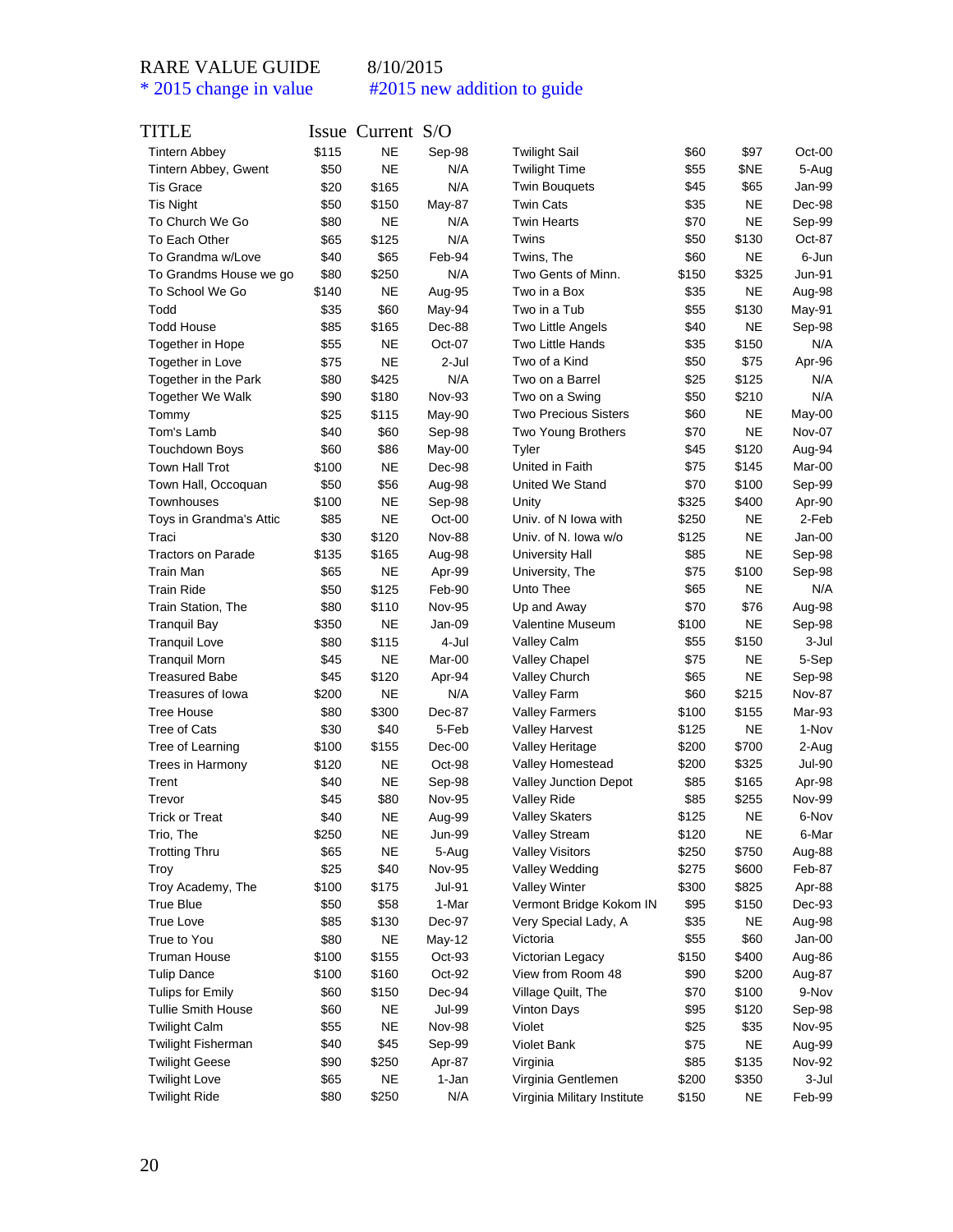| TITLE                     |       | Issue Current S/O |                      |                            |       |                    |               |
|---------------------------|-------|-------------------|----------------------|----------------------------|-------|--------------------|---------------|
| Virginia Our Virginia     | \$200 | \$625             | Sep-98               | Welcome Little One         | \$12  | <b>NE</b>          | N/A           |
| Virginia Wedding          | \$100 | \$155             | Dec-91               | Welcome Place, A           | \$85  | \$90               | Mar-00        |
| Vision of Equus           | \$60  | <b>NE</b>         | Jul-99               | Welcome, A                 | \$45  | \$200              | N/A           |
| Visit to the Capitol, A   | \$30  | \$125             | N/A                  | We're Always Together      | \$70  | <b>NE</b>          | Mar-99        |
| Visit to the Principal, A | \$80  | \$155             | May-91               | West VA Heritage           | \$125 | <b>NE</b>          | Apr-00        |
| Visit to the Red School   | \$70  | \$120             | Dec-99               | West Virginia              | \$100 | \$175              | Apr-90        |
| Visit to the Village, A   | \$100 | NE                | Sep-99               | Where the Heart Is         | \$60  | NE                 | Aug-00        |
| <b>Visiting Nurse</b>     | \$100 | \$175             | Jun-93               | Which One?                 | \$60  | <b>NE</b>          | Jan-99        |
| Volunteers                | \$70  | \$135             | May-88               | Which Way South?           | \$80  | <b>NE</b>          | Nov-10        |
| Wagon Train               | \$50  | \$95              | Jul-90               | Whip, The (02 chap)        | \$65  | <b>NE</b>          | N/A           |
| Wagoneers, The            | \$45  | \$65              | Oct-97               | White Barn, The            | \$55  | \$85               | Dec-99        |
| Wahl House, The           | \$85  | NE                | 1-Apr                | <b>White Beauty</b>        | \$70  | <b>NE</b>          | Jun-99        |
| Waiting For Dad           | \$85  | \$185             | Mar-88               | White Church, The          | \$80  | \$250              | N/A           |
| Waiting For Tom           | \$40  | \$500             | N/A                  | White Farm                 | \$150 | \$225              | Jul-99        |
| <b>Walk Time</b>          | \$45  | \$65              | Jan-99               | <b>White Purrfection</b>   | \$50  | \$81               | Aug-00        |
| Walking My Baby           | \$60  | \$65              | <b>Nov-95</b>        | White Rabbit               | \$30  | \$100              | Mar-87        |
| <b>Walking Our Cats</b>   | \$50  | \$95              | Jun-92               | White Telephone            | \$40  | NE                 | Nov-95        |
| <b>Walnut Grove</b>       | \$260 | NE                | <b>Nov-98</b>        | Whitney                    | \$45  | \$75               | Jan-94        |
| Wanna Play                | \$40  | \$45              | Oct-00               | Who Goes There?            | \$40  | \$95               | Dec-94        |
| <b>Warder Library</b>     | \$110 | NE                | Nov-07               | Wilkinson Pioneer Park     | \$55  | <b>NE</b>          | 2-Jun         |
| <b>Wartburg College</b>   | \$125 | \$195             | 2-Dec                | Will                       | \$35  | \$75               | <b>Nov-92</b> |
| Wash Day                  | \$80  | NE                | 5-Oct                | William Paca House         | \$70  | <b>NE</b>          | Sep-98        |
| Washington                | \$100 | \$180             | Mar-91               | Wilson Hall w/o emb.       | \$125 | <b>NE</b>          | 3-Apr         |
| Watch, The                | \$70  | \$175             | N/A                  | Wilson Hall with/emb.      | \$250 | <b>NE</b>          | 6-Nov         |
| Watching                  | \$85  | NE                | Oct-99               | <b>Winfield Farm</b>       | \$100 | \$210              | May-88        |
| Water Tower, The          | \$80  | NE                | Oct-99               | Winfield Farm II           | \$100 | \$310              | May-88        |
| Waterloo County Homestd   | \$100 | NE                | Sep-99               | Winfree Memorial, The      | \$100 | <b>NE</b>          | Oct-99        |
| Waterside                 | \$120 | \$200             | Feb-88               | Winter at Humpback Bridg   | \$110 | \$150              | 4-Dec         |
| Way Home, The             | \$225 | NΕ                | <b>Jul-95</b>        | Winter at Mabry Mill       | \$85  | \$100              | 1-Jan         |
| Wayside Inn               | \$65  | \$525             | N/A                  | Winter at Massanutten      | \$200 | <b>NE</b>          | N/A           |
| We are Marshall           | \$125 | \$325             | N/A                  | Winter at Meem Bot. Bridg  |       | <b>NE</b>          | 3-Mar         |
|                           |       |                   |                      |                            | \$115 |                    |               |
| We are Pioneer Girls      | \$70  | NE                | <b>Jul-99</b><br>N/A | Winter at the Mill         | \$80  | \$485<br><b>NE</b> | N/A           |
| We Love Them All          | \$100 | NE                |                      | Winter at the University   | \$60  |                    | N/A           |
| We Sing Together          | \$50  | NE                | Sep-98               | Winter at Yates Cider Mill | \$100 | \$175              | Nov-92        |
| We Three                  | \$90  | NE                | Sep-99               | <b>Winter Babes</b>        | \$35  | \$150              | Sep-87        |
| Weaver Memorial Chapel    | \$100 | \$300             | Dec-99               | <b>Winter Cameo</b>        | \$30  | \$165              |               |
| Wedding at Long Grove     | \$100 | NE                | Oct-99               | <b>Winter Dance</b>        | \$85  | NE                 | Sep-99        |
| Wedding at St. John's     | \$40  | \$70              | Aug-94               | Winter Day, A              | \$90  | <b>NE</b>          | 2-Nov         |
| <b>Wedding Bouquet</b>    | \$75  | \$200             | Sept-86              | <b>Winter Duet</b>         | \$90  | \$385              | N/A           |
| <b>Wedding Day</b>        | \$160 | \$750             | N/A                  | <b>Winter Frolic</b>       | \$110 | <b>NE</b>          | Dec-99        |
| <b>Wedding Delight</b>    | \$115 | \$300             | Aug-87               | Winter in Long Grove       | \$100 | \$300              | Dec-87        |
| <b>Wedding Eve</b>        | \$70  | \$155             | <b>Nov-88</b>        | Winter Jewel               | \$35  | \$115              | Mar-87        |
| Wedding II                | \$90  | \$250             | N/A                  | <b>Winter Outing</b>       | \$60  | \$95               | Oct-96        |
| Wedding III               | \$90  | \$400             | N/A                  | <b>Winter Pasture</b>      | \$85  | \$180              | Feb-90        |
| Wedding in White          | \$75  | NE                | Sept-99              | <b>Winter Prince</b>       | \$75  | \$90               | Sep-99        |
| Wedding in Winter         | \$50  | <b>NE</b>         | Aug-99               | Winter Retreat             | \$45  | \$78               | Jul-97        |
| Wedding Joy               | \$200 | \$650             | N/A                  | <b>Winter Ride</b>         | \$60  | \$150              | N/A           |
| <b>Wedding Morn</b>       | \$70  | \$300             | N/A                  | Winter Season              | \$80  | NE                 | Dec-97        |
| <b>Wedding Portrait</b>   | \$100 | <b>NE</b>         | <b>Nov-95</b>        | <b>Winter Seclusion</b>    | \$350 | <b>NE</b>          | May-07        |
| Wedding Ride, The         | \$130 | \$1,000           | N/A                  | Winter Serenade            | \$140 | \$190              | Jul-96        |
| <b>Wedding Ring</b>       | \$75  | \$200             | N/A                  | <b>Winter Serenity</b>     | \$40  | \$165              | Aug-87        |
| <b>Wedding Wreath</b>     | \$60  | NE                | 3-Apr                | <b>Winter Skater</b>       | \$40  | \$150              | Sep-86        |
| Wedding, The              | \$80  | \$300             | N/A                  | <b>Winter Solitude</b>     | \$80  | NE                 | 4-Oct         |
| Welcome                   | \$60  | NE                | Aug-99               | <b>Winter Solstice</b>     | \$100 | <b>NE</b>          | May-97        |
| Welcome Back              | \$85  | <b>NE</b>         | 05/08                | Winter Vignette            | \$30  | \$95               | Apr-89        |